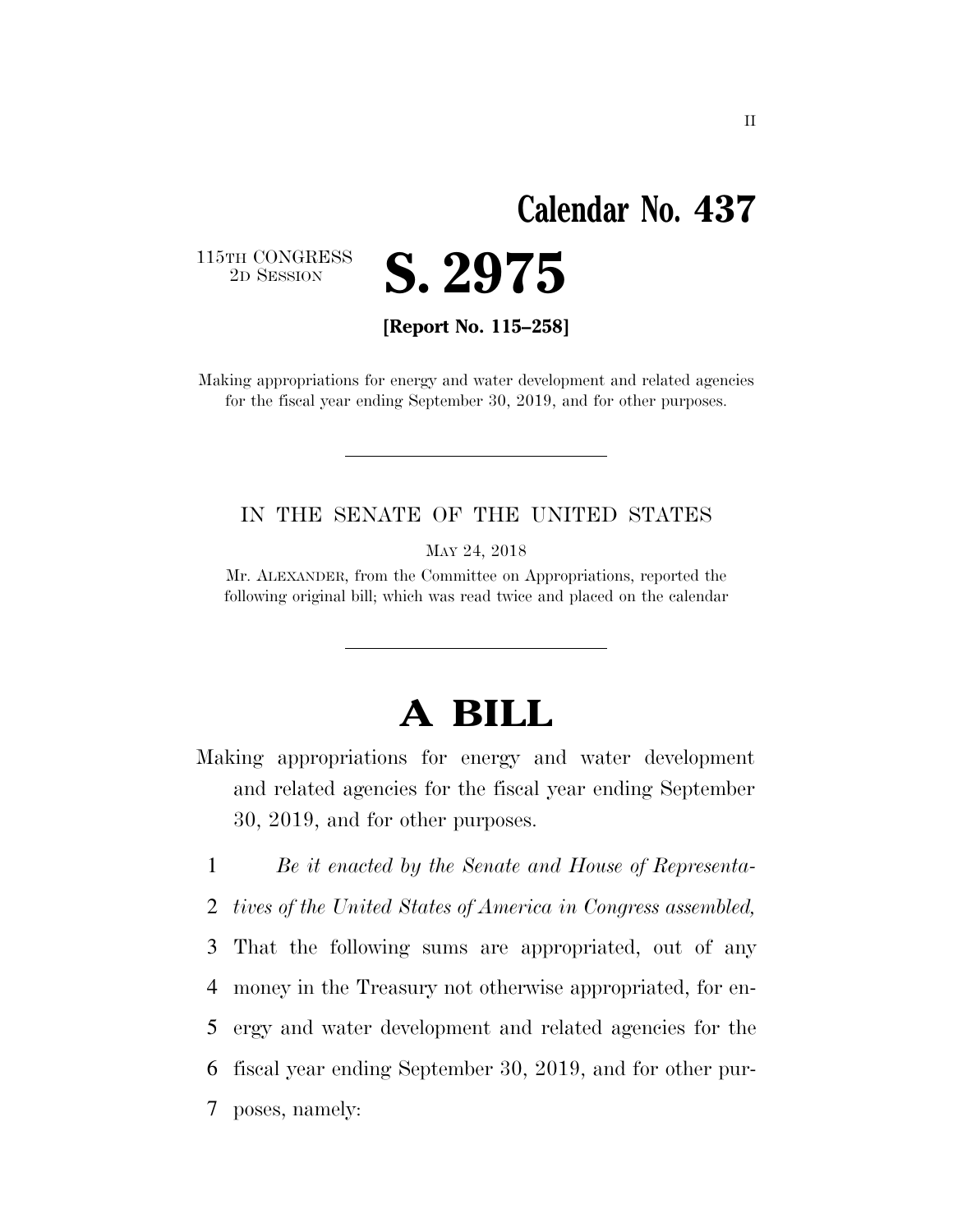| $\mathbf{1}$   | TITIDE T                                                      |
|----------------|---------------------------------------------------------------|
| 2              | CORPS OF ENGINEERS-CIVIL                                      |
| 3              | DEPARTMENT OF THE ARMY                                        |
| $\overline{4}$ | CORPS OF ENGINEERS-CIVIL                                      |
| $\overline{5}$ | The following appropriations shall be expended under          |
|                | 6 the direction of the Secretary of the Army and the super-   |
|                | 7 vision of the Chief of Engineers for authorized civil func- |

 tions of the Department of the Army pertaining to river and harbor, flood and storm damage reduction, shore pro-tection, aquatic ecosystem restoration, and related efforts.

#### 11 INVESTIGATIONS

 For expenses necessary where authorized by law for the collection and study of basic information pertaining to river and harbor, flood and storm damage reduction, shore protection, aquatic ecosystem restoration, and re- lated needs; for surveys and detailed studies, and plans and specifications of proposed river and harbor, flood and storm damage reduction, shore protection, and aquatic ecosystem restoration projects, and related efforts prior to construction; for restudy of authorized projects; and for miscellaneous investigations, and, when authorized by law, surveys and detailed studies, and plans and specifications of projects prior to construction, \$123,000,000, to remain available until expended.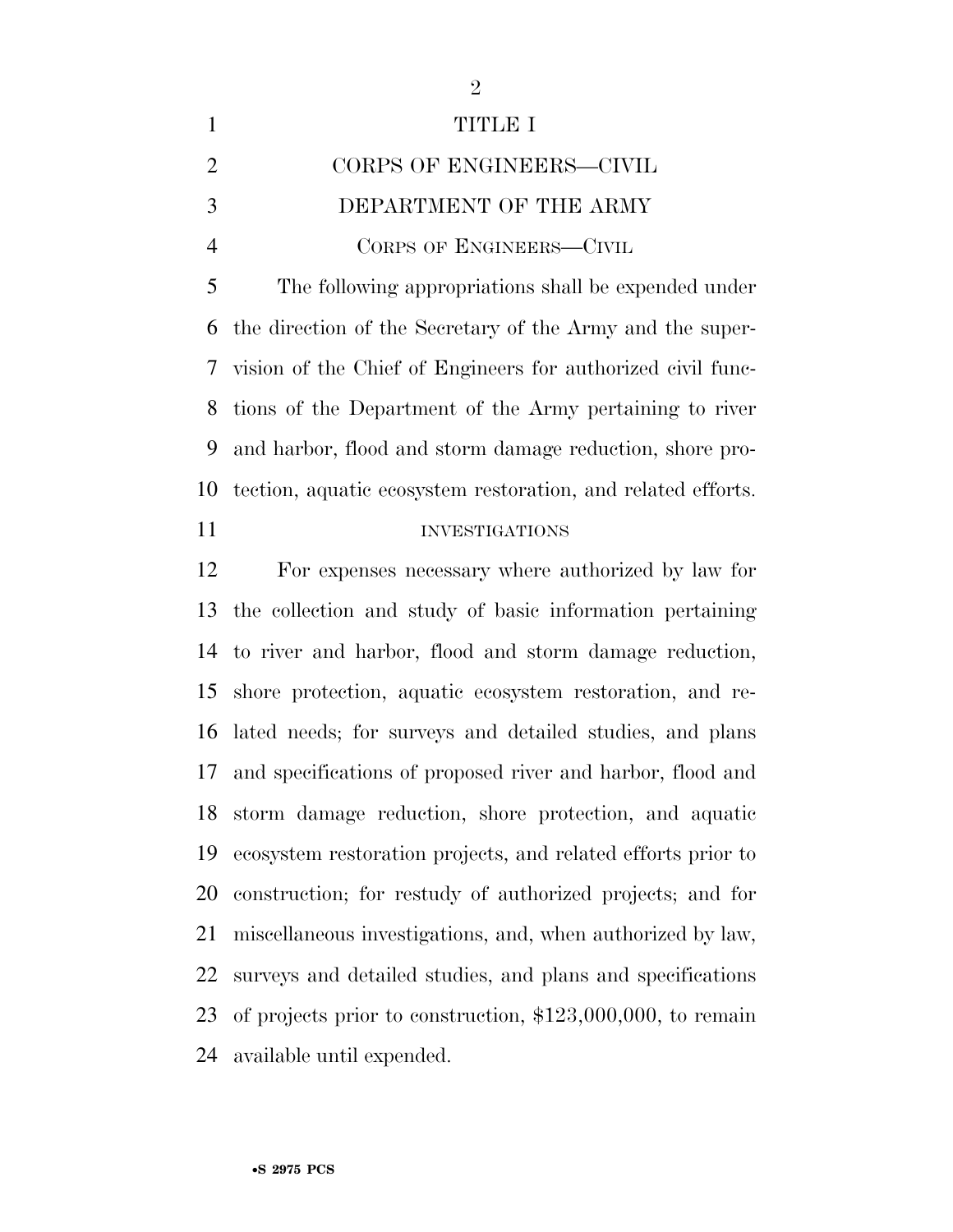#### CONSTRUCTION

 For expenses necessary for the construction of river and harbor, flood and storm damage reduction, shore pro- tection, aquatic ecosystem restoration, and related projects authorized by law; for conducting detailed studies, and plans and specifications, of such projects (including those involving participation by States, local governments, or private groups) authorized or made eligible for selection by law (but such detailed studies, and plans and specifica- tions, shall not constitute a commitment of the Govern- ment to construction); \$2,161,000,000, to remain avail- able until expended; of which such sums as are necessary to cover the Federal share of construction costs for facili- ties under the Dredged Material Disposal Facilities pro- gram shall be derived from the Harbor Maintenance Trust Fund as authorized by Public Law 104–303; and of which such sums as are necessary to cover one-half of the costs of construction, replacement, rehabilitation, and expansion of inland waterways projects shall be derived from the In- land Waterways Trust Fund, except as otherwise specifi-cally provided for in law.

#### **MISSISSIPPI RIVER AND TRIBUTARIES**

 For expenses necessary for flood damage reduction projects and related efforts in the Mississippi River allu-vial valley below Cape Girardeau, Missouri, as authorized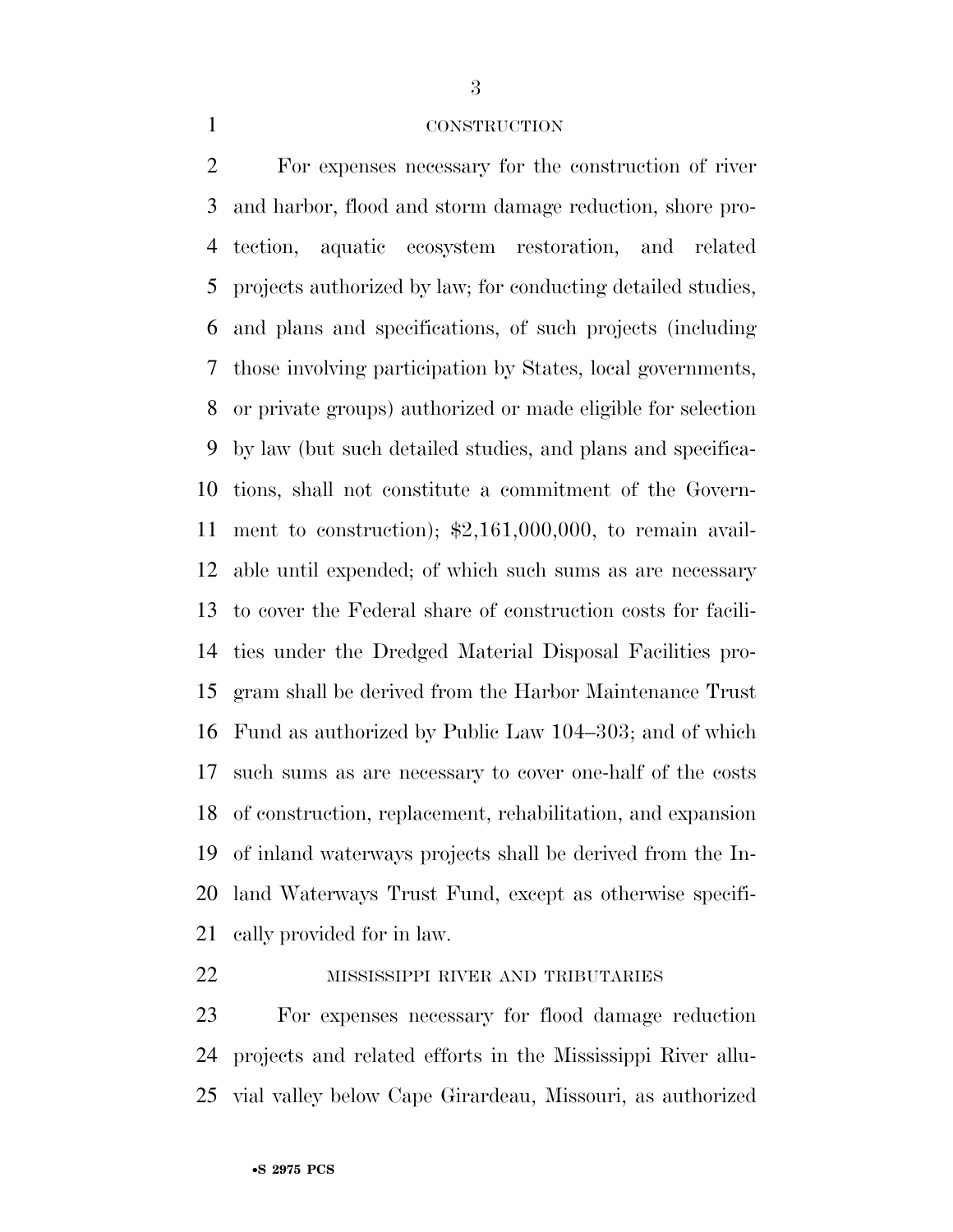by law, \$350,000,000, to remain available until expended, of which such sums as are necessary to cover the Federal share of eligible operation and maintenance costs for in- land harbors shall be derived from the Harbor Mainte-nance Trust Fund.

#### OPERATION AND MAINTENANCE

 For expenses necessary for the operation, mainte- nance, and care of existing river and harbor, flood and storm damage reduction, aquatic ecosystem restoration, and related projects authorized by law; providing security for infrastructure owned or operated by the Corps, includ- ing administrative buildings and laboratories; maintaining harbor channels provided by a State, municipality, or other public agency that serve essential navigation needs of general commerce, where authorized by law; surveying and charting northern and northwestern lakes and con- necting waters; clearing and straightening channels; and removing obstructions to navigation, \$3,740,000,000, to remain available until expended, of which such sums as are necessary to cover the Federal share of eligible oper- ation and maintenance costs for coastal harbors and chan- nels, and for inland harbors shall be derived from the Har- bor Maintenance Trust Fund; of which such sums as be- come available from the special account for the Corps of Engineers established by the Land and Water Conserva-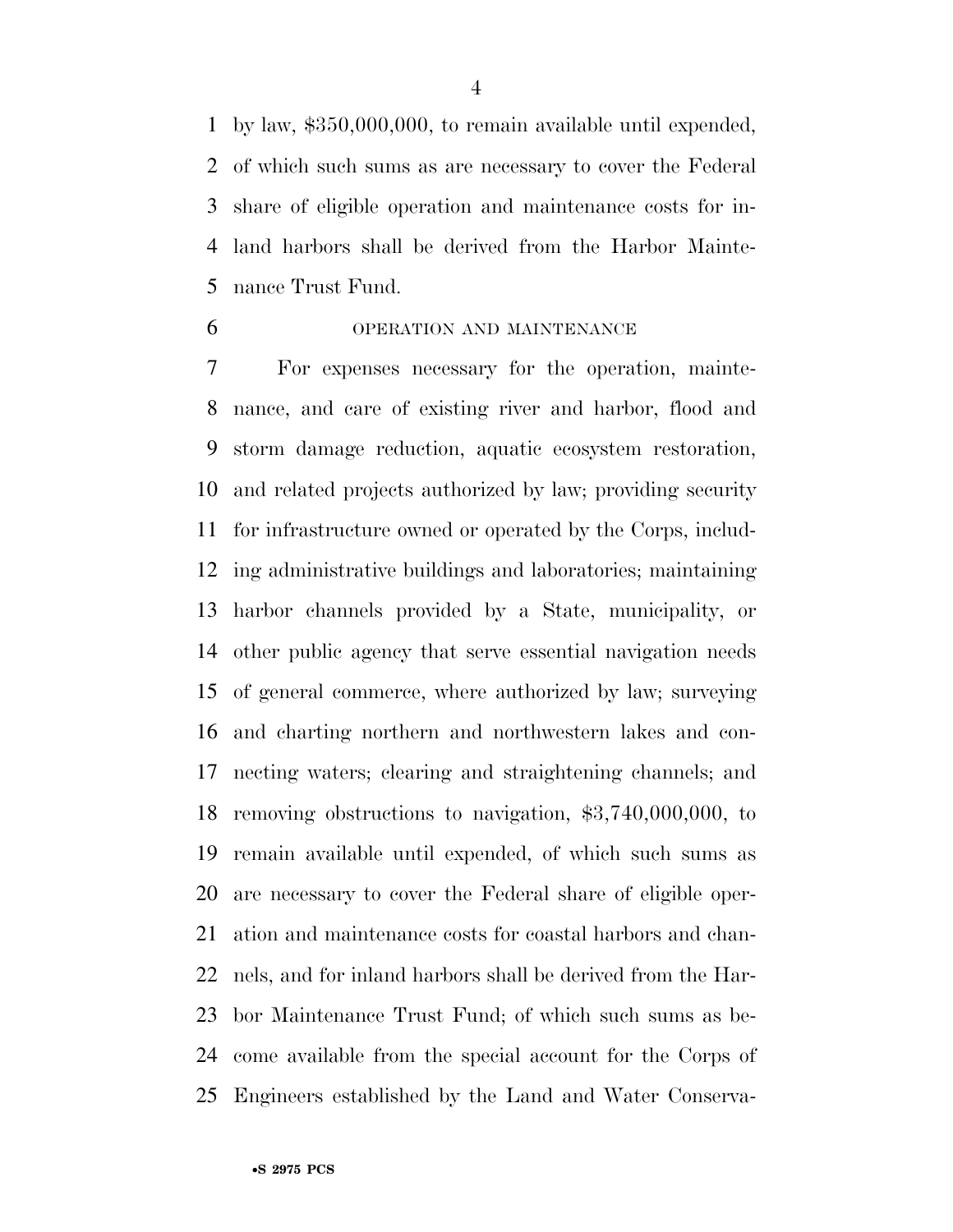tion Fund Act of 1965 shall be derived from that account for resource protection, research, interpretation, and maintenance activities related to resource protection in the areas at which outdoor recreation is available; and of which such sums as become available from fees collected under section 217 of Public Law 104–303 shall be used to cover the cost of operation and maintenance of the dredged material disposal facilities for which such fees have been collected: *Provided*, That 1 percent of the total amount of funds provided for each of the programs, projects, or activities funded under this heading shall not be allocated to a field operating activity prior to the begin- ning of the fourth quarter of the fiscal year and shall be available for use by the Chief of Engineers to fund such emergency activities as the Chief of Engineers determines to be necessary and appropriate, and that the Chief of En- gineers shall allocate during the fourth quarter any re- maining funds which have not been used for emergency activities proportionally in accordance with the amounts provided for the programs, projects, or activities.

#### 21 REGULATORY PROGRAM

 For expenses necessary for administration of laws pertaining to regulation of navigable waters and wetlands, \$200,000,000, to remain available until September 30, 2020.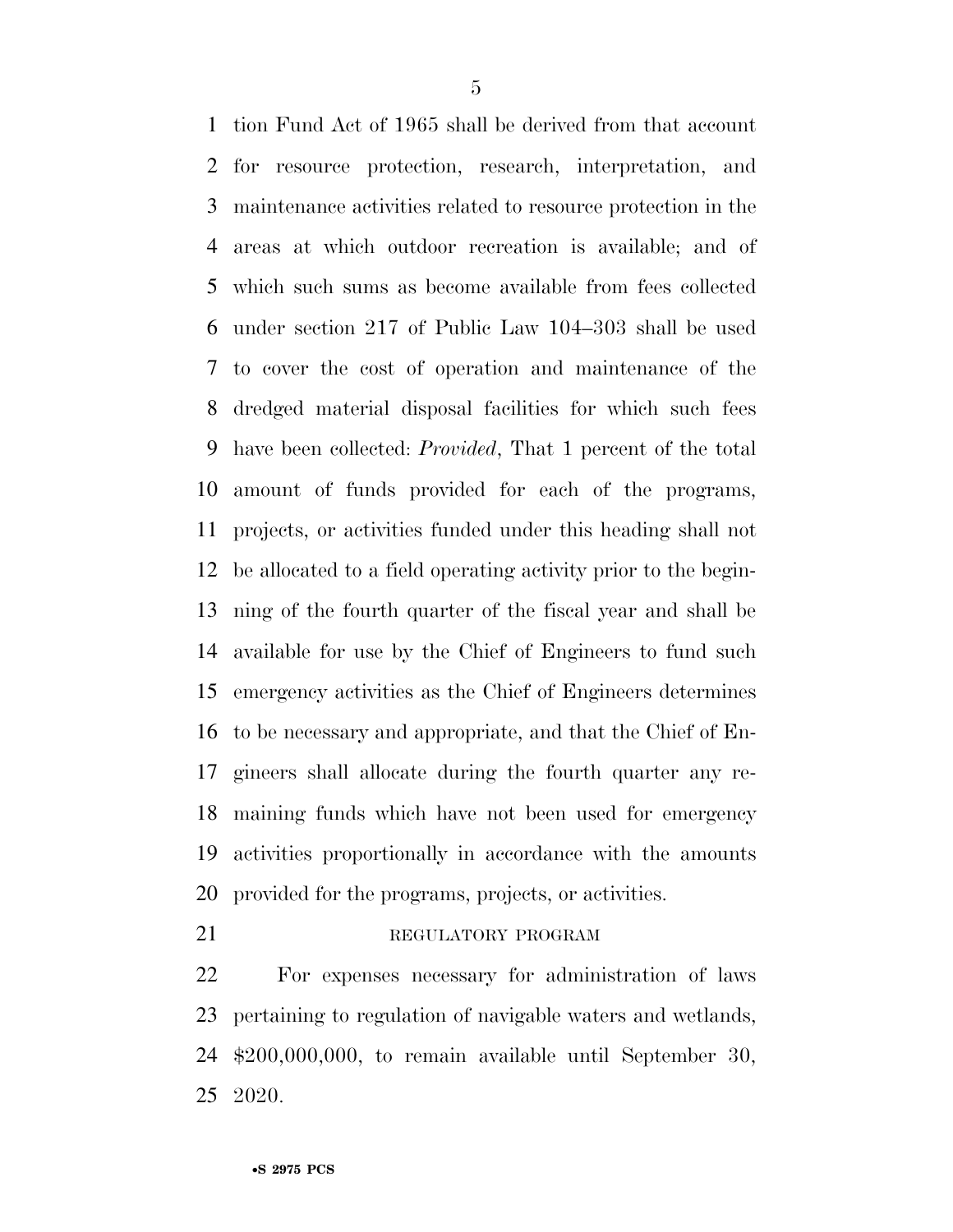FORMERLY UTILIZED SITES REMEDIAL ACTION PROGRAM

 For expenses necessary to clean up contamination from sites in the United States resulting from work per- formed as part of the Nation's early atomic energy pro-gram, \$120,000,000, to remain available until expended.

FLOOD CONTROL AND COASTAL EMERGENCIES

 For expenses necessary to prepare for flood, hurri- cane, and other natural disasters and support emergency operations, repairs, and other activities in response to such disasters as authorized by law, \$35,000,000, to re-main available until expended.

#### EXPENSES

 For expenses necessary for the supervision and gen- eral administration of the civil works program in the head- quarters of the Corps of Engineers and the offices of the Division Engineers; and for costs of management and op- eration of the Humphreys Engineer Center Support Activ- ity, the Institute for Water Resources, the United States Army Engineer Research and Development Center, and the United States Army Corps of Engineers Finance Cen- ter allocable to the civil works program, \$193,000,000, to remain available until September 30, 2020, of which not to exceed \$5,000 may be used for official reception and representation purposes and only during the current fiscal year: *Provided*, That no part of any other appropriation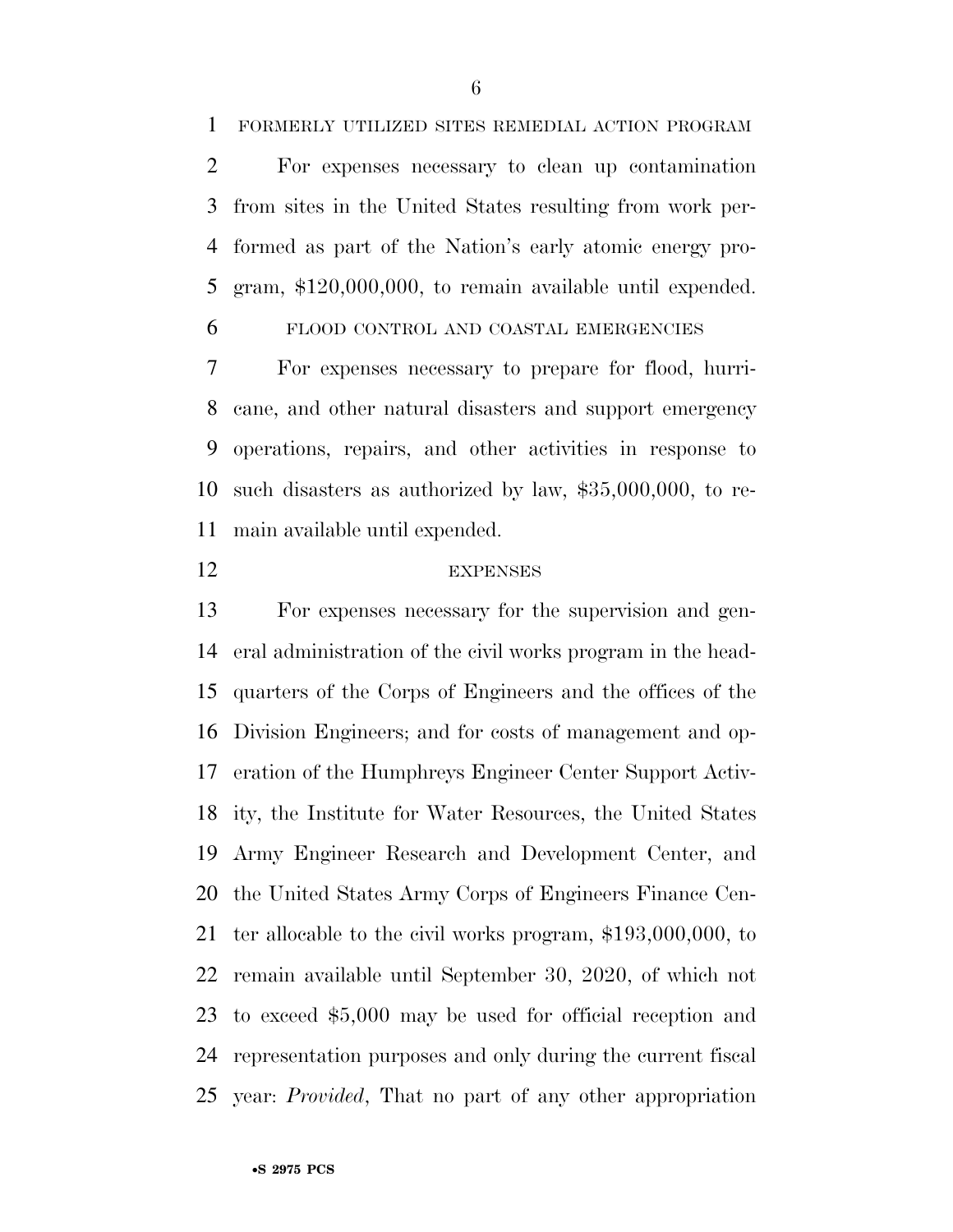provided in this title shall be available to fund the civil works activities of the Office of the Chief of Engineers or the civil works executive direction and management ac- tivities of the division offices: *Provided further*, That any Flood Control and Coastal Emergencies appropriation may be used to fund the supervision and general adminis- tration of emergency operations, repairs, and other activi- ties in response to any flood, hurricane, or other natural disaster.

# 10 OFFICE OF THE ASSISTANT SECRETARY OF THE ARMY 11 FOR CIVIL WORKS

 For the Office of the Assistant Secretary of the Army for Civil Works as authorized by 10 U.S.C. 3016(b)(3), \$5,000,000, to remain available until September 30, 2020: *Provided*, That not more than 75 percent of such amount may be obligated or expended until the Assistant Sec- retary submits to the Committees on Appropriations of both Houses of Congress a work plan that allocates at least 95 percent of the additional funding provided under each heading in this title, as designated under such head- ing in the report of the Committee on Appropriations ac- companying this Act, to specific programs, projects, or ac-tivities.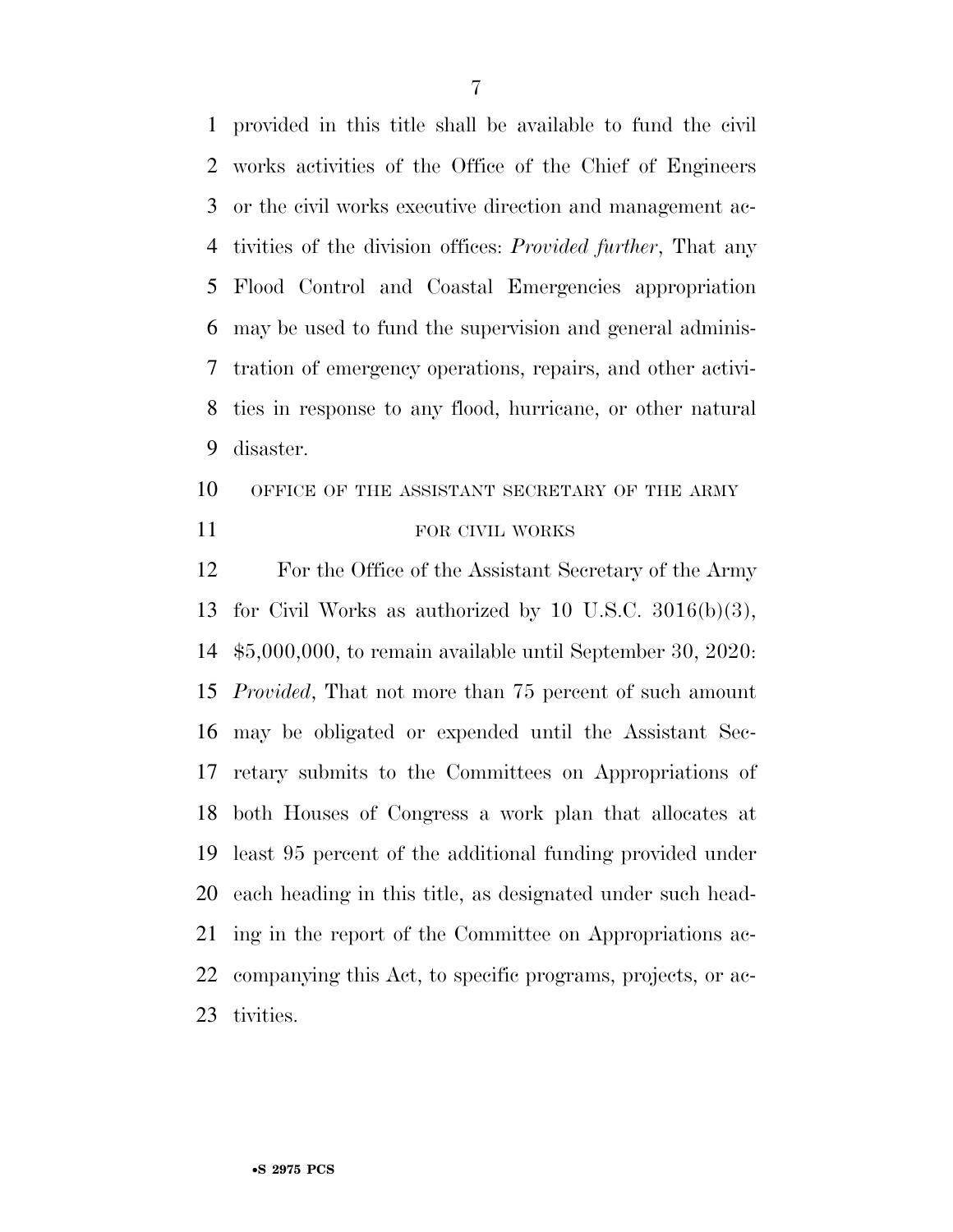| $\mathbf{1}$   | GENERAL PROVISIONS-CORPS OF                                   |
|----------------|---------------------------------------------------------------|
| $\overline{2}$ | ENGINEERS-CIVIL                                               |
| 3              | (INCLUDING TRANSFER OF FUNDS)                                 |
| $\overline{4}$ | SEC. 101. (a) None of the funds provided in title I           |
| 5              | of this Act, or provided by previous appropriations Acts      |
| 6              | to the agencies or entities funded in title I of this Act     |
| 7              | that remain available for obligation or expenditure in fiscal |
| 8              | year 2019, shall be available for obligation or expenditure   |
| 9              | through a reprogramming of funds that:                        |
| 10             | (1) creates or initiates a new program, project,              |
| 11             | or activity;                                                  |
| 12             | $(2)$ eliminates a program, project, or activity;             |
| 13             | (3) increases funds or personnel for any pro-                 |
| 14             | gram, project, or activity for which funds have been          |
| 15             | denied or restricted by this Act, unless prior ap-            |
| 16             | proval is received from the House and Senate Com-             |
| 17             | mittees on Appropriations;                                    |
| 18             | (4) proposes to use funds directed for a specific             |
| 19             | activity for a different purpose, unless prior approval       |
| 20             | is received from the House and Senate Committees              |
| 21             | on Appropriations;                                            |
| 22             | (5) augments or reduces existing programs,                    |
| 23             | projects, or activities in excess of the amounts con-         |
| 24             | tained in paragraphs $(6)$ through $(10)$ , unless prior      |
|                |                                                               |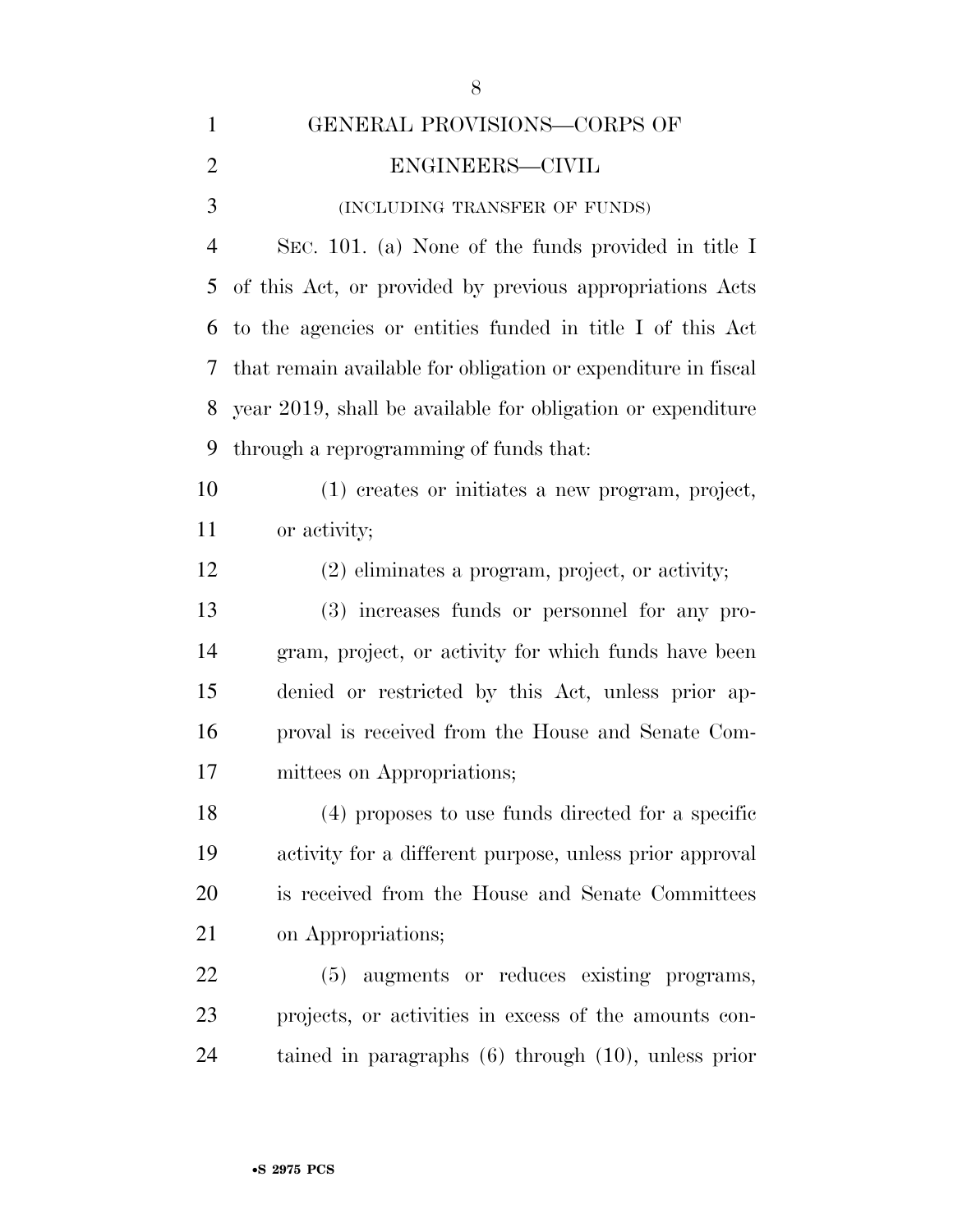approval is received from the House and Senate Committees on Appropriations;

 (6) INVESTIGATIONS.—For a base level over \$100,000, reprogramming of 25 percent of the base amount up to a limit of \$150,000 per project, study or activity is allowed: *Provided*, That for a base level less than \$100,000, the reprogramming limit is \$25,000: *Provided further*, That up to \$25,000 may be reprogrammed into any continuing study or activ- ity that did not receive an appropriation for existing obligations and concomitant administrative expenses;

 (7) CONSTRUCTION.—For a base level over \$2,000,000, reprogramming of 15 percent of the base amount up to a limit of \$3,000,000 per project, study or activity is allowed: *Provided*, That for a base level less than \$2,000,000, the reprogramming limit is \$300,000: *Provided further*, That up to \$3,000,000 may be reprogrammed for settled con- tractor claims, changed conditions, or real estate de- ficiency judgments: *Provided further*, That up to \$300,000 may be reprogrammed into any continuing study or activity that did not receive an appropria- tion for existing obligations and concomitant admin-istrative expenses;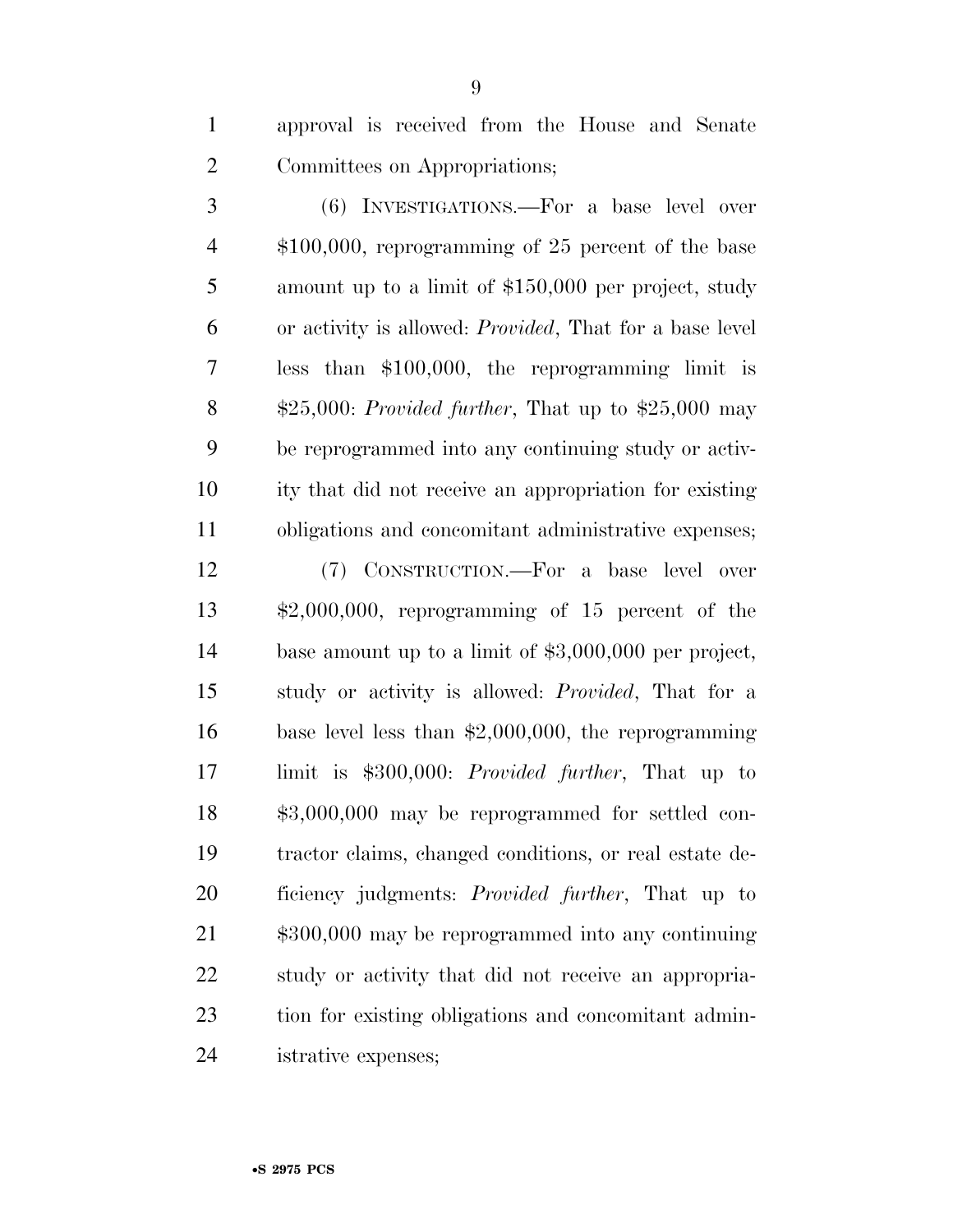(8) OPERATION AND MAINTENANCE.—Unlim- ited reprogramming authority is granted for the Corps to be able to respond to emergencies: *Pro- vided*, That the Chief of Engineers shall notify the House and Senate Committees on Appropriations of these emergency actions as soon thereafter as prac- ticable: *Provided further*, That for a base level over \$1,000,000, reprogramming of 15 percent of the base amount up to a limit of \$5,000,000 per project, study, or activity is allowed: *Provided further*, That for a base level less than \$1,000,000, the re- programming limit is \$150,000: *Provided further*, That \$150,000 may be reprogrammed into any con- tinuing study or activity that did not receive an ap-propriation;

 (9) MISSISSIPPI RIVER AND TRIBUTARIES.— The reprogramming guidelines in paragraphs (6), (7), and (8) shall apply to the Investigations, Con- struction, and Operation and Maintenance portions of the Mississippi River and Tributaries Account, re-spectively; and

22 (10) FORMERLY UTILIZED SITES REMEDIAL AC- TION PROGRAM.—Reprogramming of up to 15 per-cent of the base of the receiving project is permitted.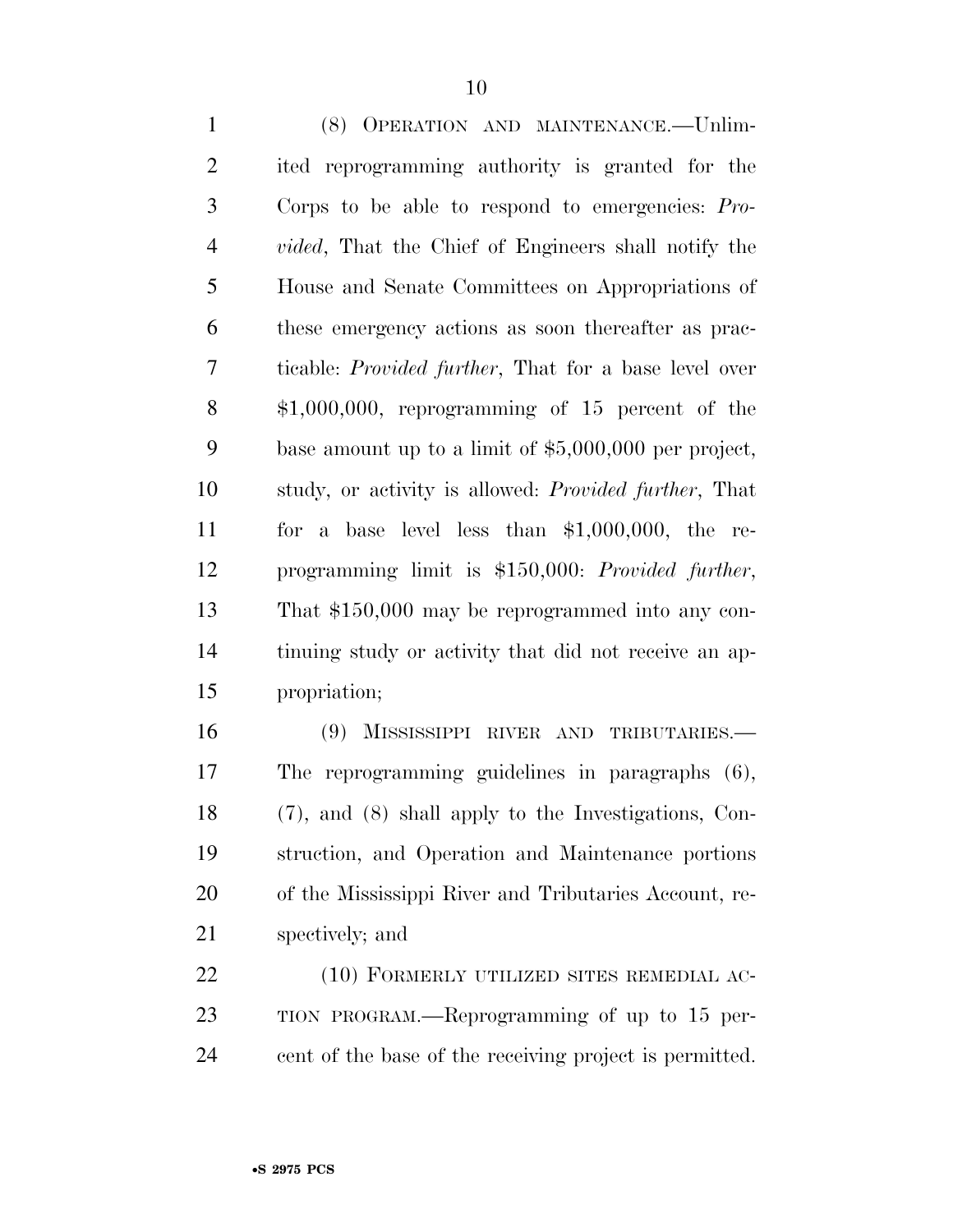(b) DE MINIMUS REPROGRAMMINGS.—In no case should a reprogramming for less than \$50,000 be sub- mitted to the House and Senate Committees on Appro-priations.

 (c) CONTINUING AUTHORITIES PROGRAM.—Sub-6 section  $(a)(1)$  shall not apply to any project or activity funded under the continuing authorities program.

 (d) Not later than 60 days after the date of enact- ment of this Act, the Secretary shall submit a report to the House and Senate Committees on Appropriations to establish the baseline for application of reprogramming and transfer authorities for the current fiscal year which shall include:

 (1) A table for each appropriation with a sepa- rate column to display the President's budget re- quest, adjustments made by Congress, adjustments due to enacted rescissions, if applicable, and the fis-cal year enacted level; and

 (2) A delineation in the table for each appro- priation both by object class and program, project and activity as detailed in the budget appendix for the respective appropriations; and

 (3) An identification of items of special congres-sional interest.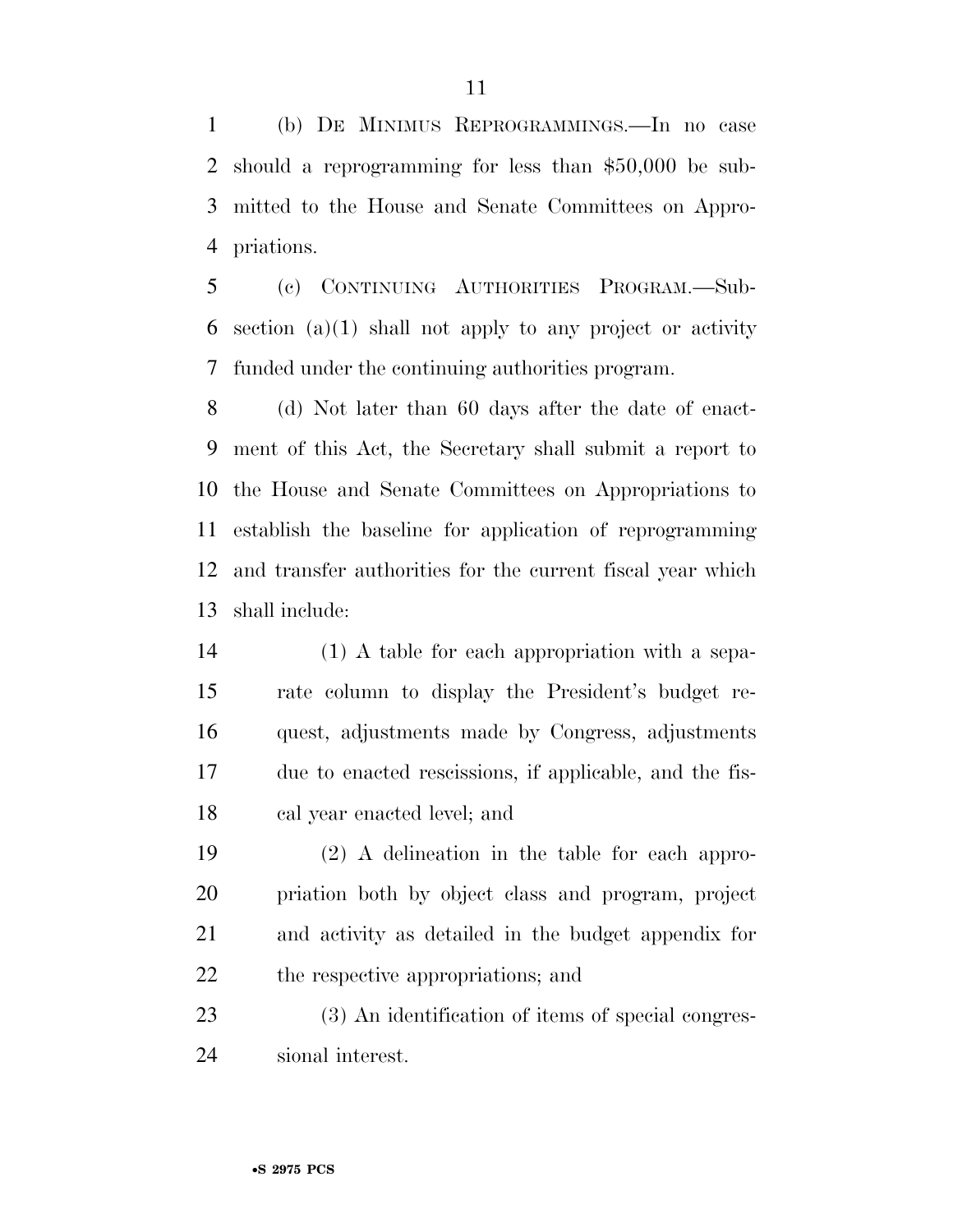(e) The Secretary shall allocate funds made available in this Act solely in accordance with the provisions of this Act and the report of the Committee on Appropriations accompanying this Act, including the determination and designation of new starts.

 (f) None of the funds made available in this title may be used to award or modify any contract that commits funds beyond the amounts appropriated for that program, project, or activity that remain unobligated, except that such amounts may include any funds that have been made available through reprogramming pursuant to this section.

 SEC. 102. The Secretary of the Army may transfer to the Fish and Wildlife Service, and the Fish and Wildlife Service may accept and expend, up to \$5,400,000 of funds provided in this title under the heading ''Operation and Maintenance'' to mitigate for fisheries lost due to Corps of Engineers projects.

 SEC. 103. None of the funds in this Act shall be used for an open lake placement alternative for dredged mate- rial, after evaluating the least costly, environmentally ac- ceptable manner for the disposal or management of dredged material originating from Lake Erie or tributaries thereto, unless it is approved under a State water quality certification pursuant to section 401 of the Federal Water Pollution Control Act (33 U.S.C. 1341): *Provided*, That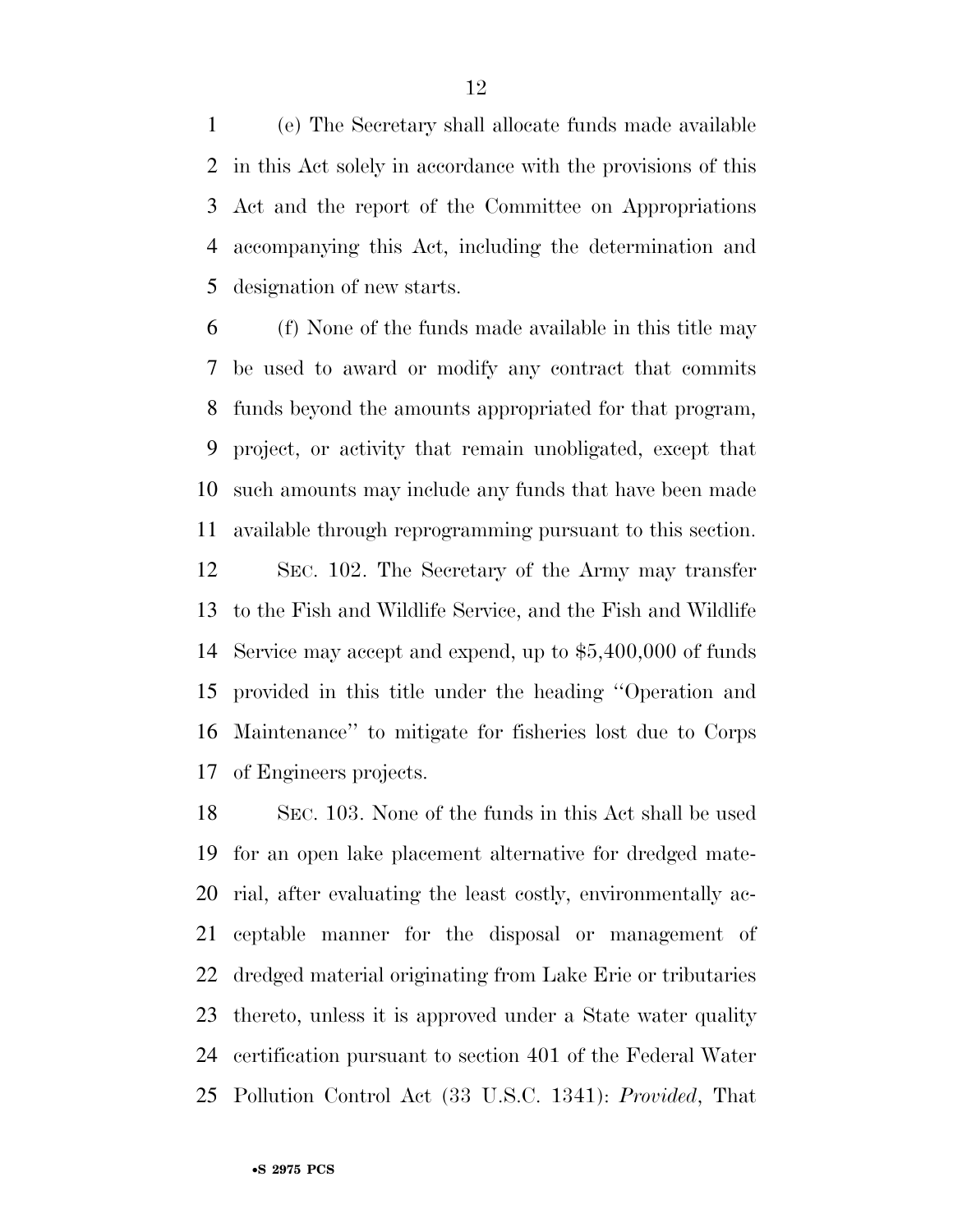until an open lake placement alternative for dredged mate- rial is approved under a State water quality certification, the Corps of Engineers shall continue upland placement of such dredged material consistent with the requirements of section 101 of the Water Resources Development Act of 1986 (33 U.S.C. 2211).

 SEC. 104. None of the funds made available in this title may be used for any acquisition of buoy chain that is not consistent with 48 CFR 225.7007, subsections 10 (a)(1) and (a)(2).

 SEC. 105. None of the funds made available by this Act may be used to require a permit for the discharge of dredged or fill material under the Federal Water Pollu- tion Control Act (33 U.S.C. 1251 et seq.) for the activities identified in subparagraphs (A) and (C) of section  $404(f)(1)$  of the Act (33 U.S.C. 1344(f)(1)(A), (C)).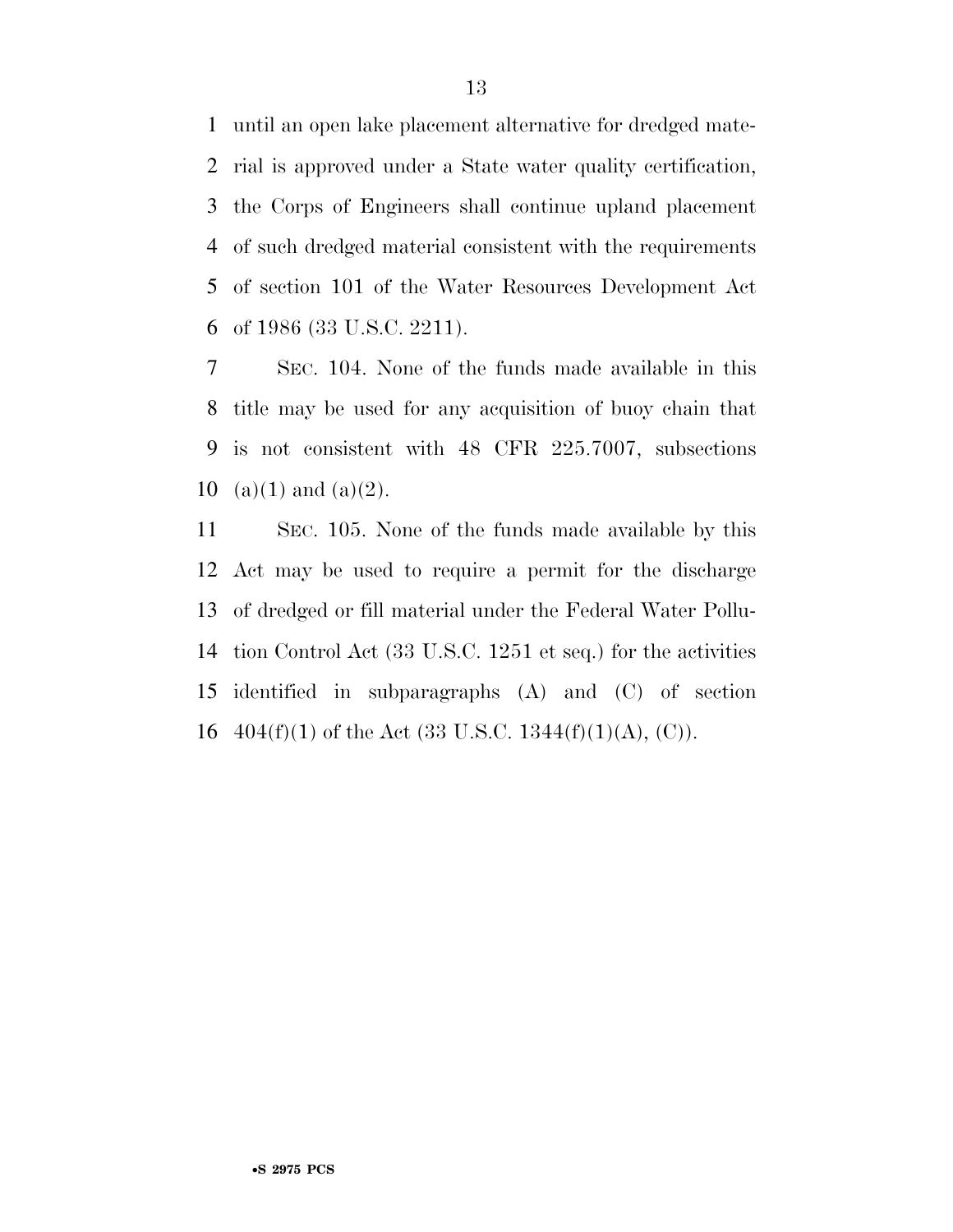| $\mathbf{1}$   | <b>TITLE II</b>                                                   |
|----------------|-------------------------------------------------------------------|
| $\overline{2}$ | DEPARTMENT OF THE INTERIOR                                        |
| 3              | CENTRAL UTAH PROJECT                                              |
| $\overline{4}$ | CENTRAL UTAH PROJECT COMPLETION ACCOUNT                           |
| 5              | For carrying out activities authorized by the Central             |
| 6              | Utah Project Completion Act, \$15,000,000, to remain              |
| 7              | available until expended, of which \$898,000 shall be de-         |
| 8              | posited into the Utah Reclamation Mitigation and Con-             |
| 9              | servation Account for use by the Utah Reclamation Miti-           |
| 10             | gation and Conservation Commission: <i>Provided</i> , That of     |
| 11             | the amount provided under this heading, $$1,398,675$ shall        |
| 12             | be available until September 30, 2020, for expenses nec-          |
| 13             | essary in carrying out related responsibilities of the Sec-       |
| 14             | retary of the Interior: <i>Provided further</i> , That for fiscal |
| 15             | year 2019, of the amount made available to the Commis-            |
| 16             | sion under this Act or any other Act, the Commission may          |
| 17             | use an amount not to exceed $$1,500,000$ for administra-          |
| 18             | tive expenses.                                                    |
| 19             | <b>BUREAU OF RECLAMATION</b>                                      |

 The following appropriations shall be expended to execute authorized functions of the Bureau of Reclama-tion: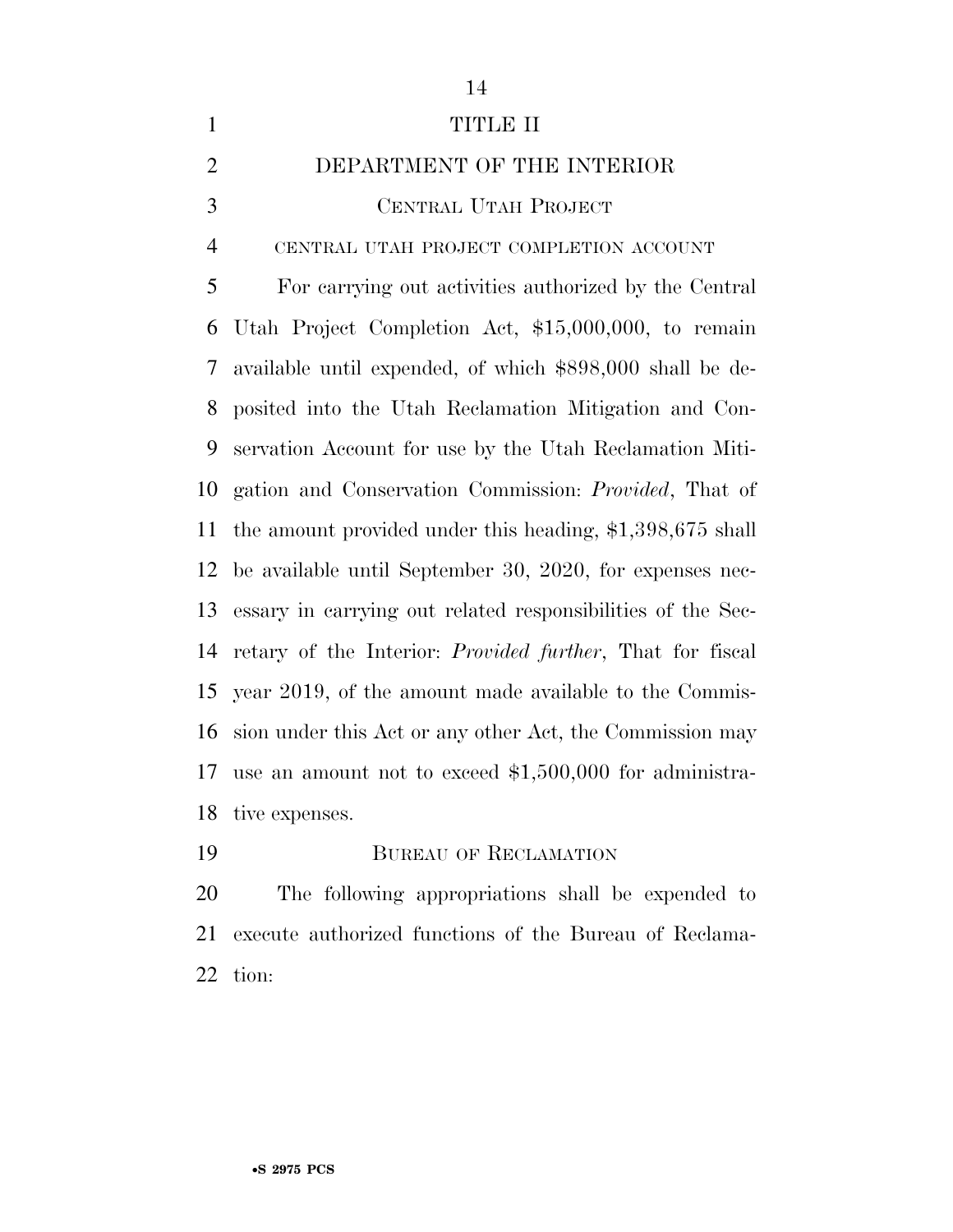WATER AND RELATED RESOURCES

#### (INCLUDING TRANSFERS OF FUNDS)

 For management, development, and restoration of water and related natural resources and for related activi- ties, including the operation, maintenance, and rehabilita- tion of reclamation and other facilities, participation in fulfilling related Federal responsibilities to Native Ameri- cans, and related grants to, and cooperative and other agreements with, State and local governments, federally recognized Indian tribes, and others, \$1,382,000,000, to remain available until expended, of which \$67,693,000 shall be available for transfer to the Upper Colorado River Basin Fund and \$5,551,000 shall be available for transfer to the Lower Colorado River Basin Development Fund; of which such amounts as may be necessary may be ad- vanced to the Colorado River Dam Fund: *Provided*, That such transfers may be increased or decreased within the overall appropriation under this heading: *Provided further*, That within available funds, \$250,000 shall be for grants and financial assistance for educational activities: *Pro- vided further*, That of the total appropriated, the amount for program activities that can be financed by the Rec- lamation Fund or the Bureau of Reclamation special fee account established by 16 U.S.C. 6806 shall be derived from that Fund or account: *Provided further*, That funds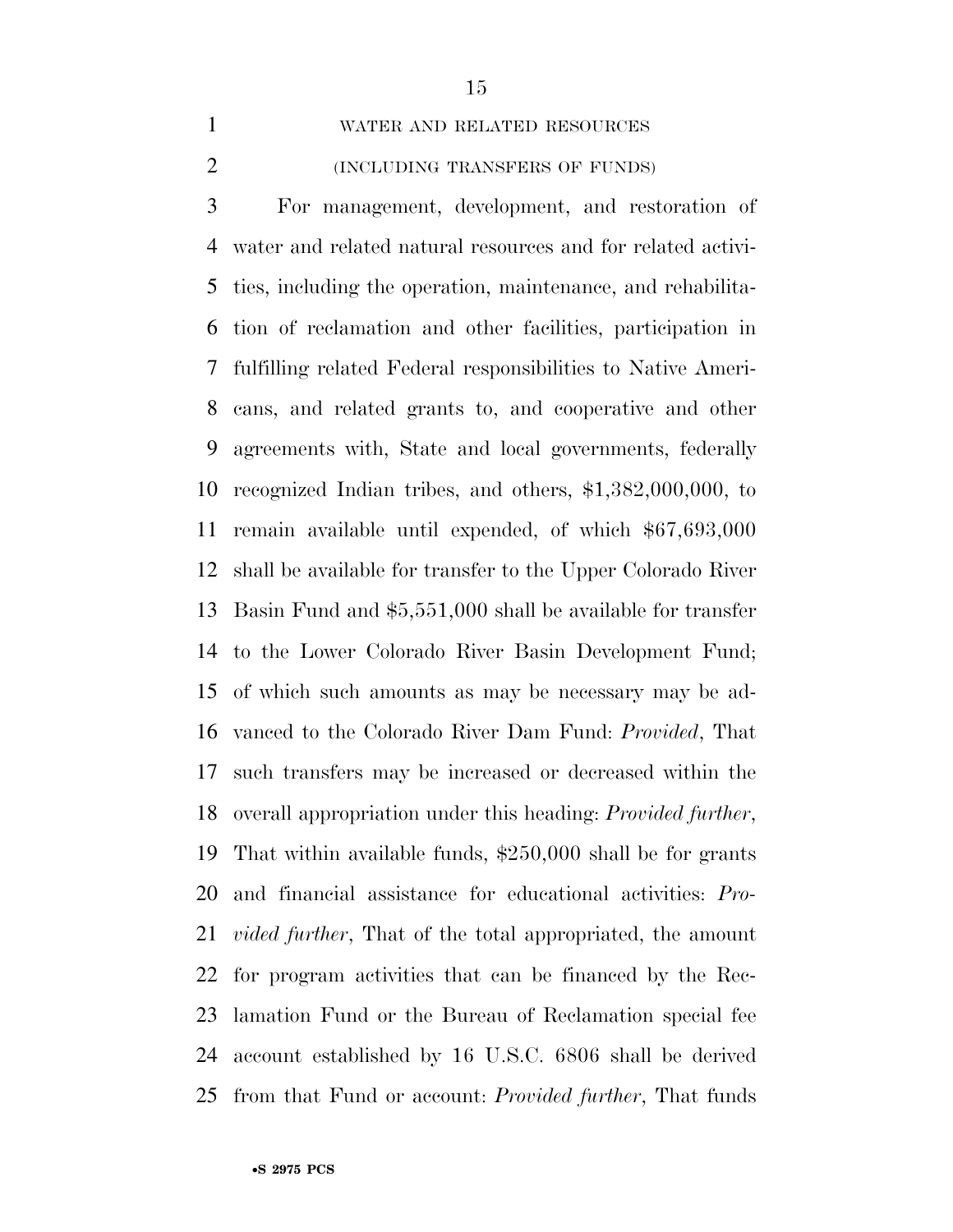contributed under 43 U.S.C. 395 are available until ex- pended for the purposes for which the funds were contrib- uted: *Provided further*, That funds advanced under 43 U.S.C. 397a shall be credited to this account and are available until expended for the same purposes as the sums appropriated under this heading: *Provided further*, That of the amounts provided herein, funds may be used for high-priority projects which shall be carried out by the Youth Conservation Corps, as authorized by 16 U.S.C. 1706.

CENTRAL VALLEY PROJECT RESTORATION FUND

 For carrying out the programs, projects, plans, habi- tat restoration, improvement, and acquisition provisions of the Central Valley Project Improvement Act, \$62,008,000, to be derived from such sums as may be collected in the Central Valley Project Restoration Fund pursuant to sec- tions 3407(d), 3404(c)(3), and 3405(f) of Public Law 102–575, to remain available until expended: *Provided*, That the Bureau of Reclamation is directed to assess and collect the full amount of the additional mitigation and restoration payments authorized by section 3407(d) of Public Law 102–575: *Provided further*, That none of the funds made available under this heading may be used for the acquisition or leasing of water for in-stream purposes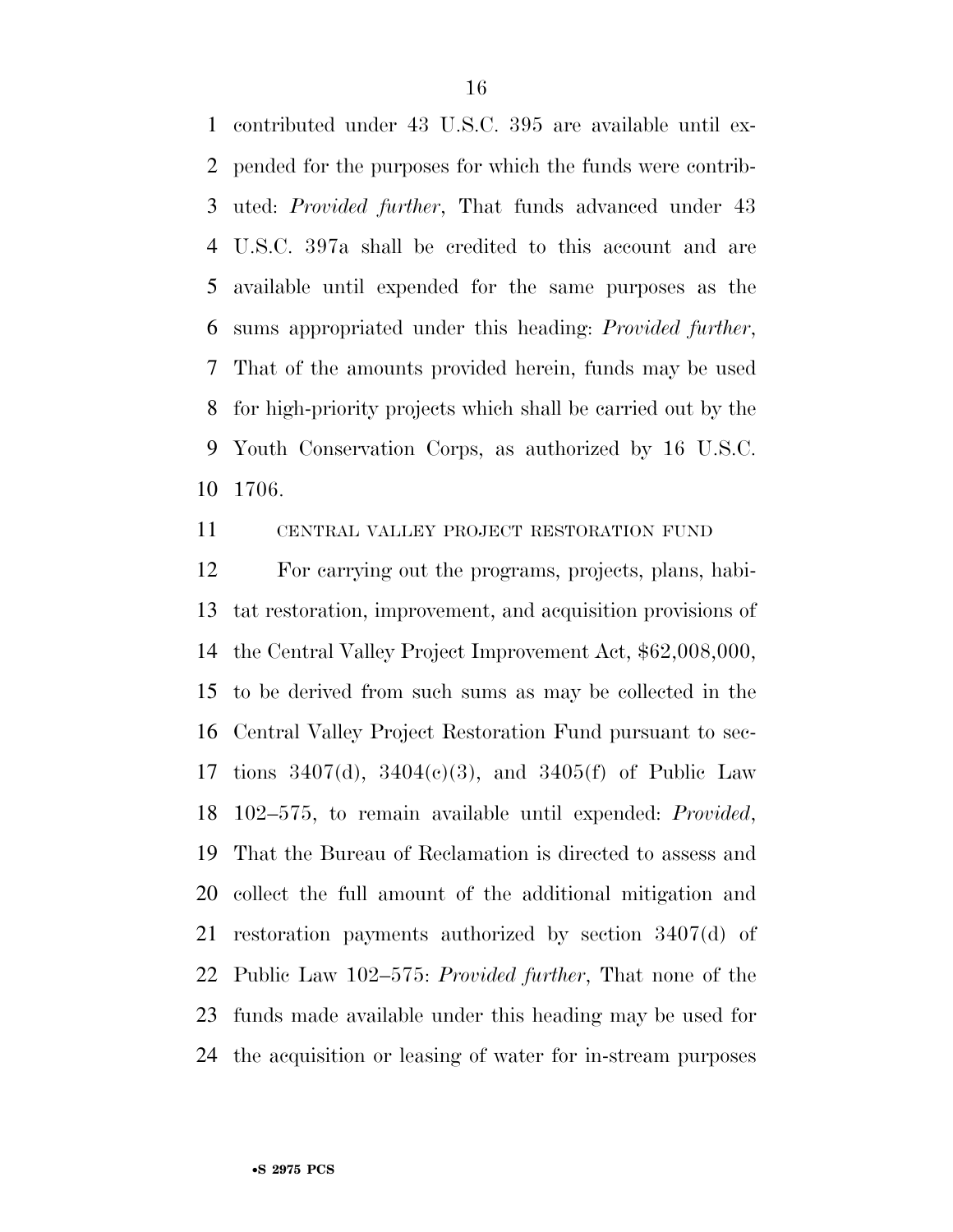if the water is already committed to in-stream purposes by a court adopted decree or order.

 CALIFORNIA BAY-DELTA RESTORATION (INCLUDING TRANSFERS OF FUNDS)

 For carrying out activities authorized by the Water Supply, Reliability, and Environmental Improvement Act, consistent with plans to be approved by the Secretary of the Interior, \$35,000,000, to remain available until ex- pended, of which such amounts as may be necessary to carry out such activities may be transferred to appropriate accounts of other participating Federal agencies to carry out authorized purposes: *Provided*, That funds appro- priated herein may be used for the Federal share of the costs of CALFED Program management: *Provided fur- ther*, That CALFED implementation shall be carried out in a balanced manner with clear performance measures demonstrating concurrent progress in achieving the goals and objectives of the Program.

POLICY AND ADMINISTRATION

 For expenses necessary for policy, administration, and related functions in the Office of the Commissioner, the Denver office, and offices in the five regions of the Bureau of Reclamation, to remain available until Sep- tember 30, 2020, \$61,000,000, to be derived from the Reclamation Fund and be nonreimbursable as provided in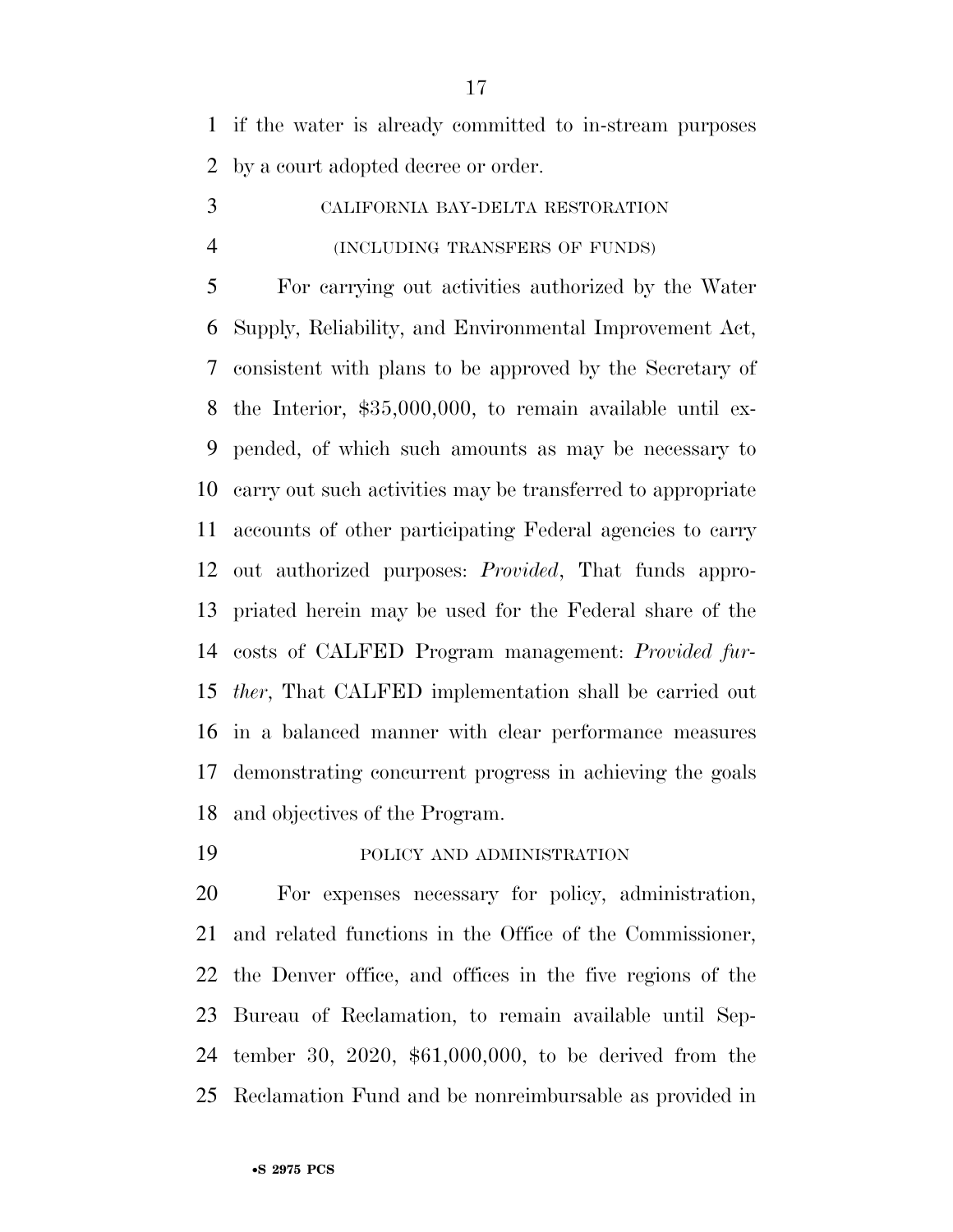43 U.S.C. 377: *Provided*, That no part of any other appro- priation in this Act shall be available for activities or func-tions budgeted as policy and administration expenses.

#### ADMINISTRATIVE PROVISION

 Appropriations for the Bureau of Reclamation shall be available for purchase of not to exceed five passenger motor vehicles, which are for replacement only.

# GENERAL PROVISIONS—DEPARTMENT OF THE INTERIOR

 SEC. 201. (a) None of the funds provided in title II of this Act for Water and Related Resources, or provided by previous or subsequent appropriations Acts to the agen- cies or entities funded in title II of this Act for Water and Related Resources that remain available for obligation or expenditure in fiscal year 2019, shall be available for obligation or expenditure through a reprogramming of funds that—

 (1) initiates or creates a new program, project, or activity;

(2) eliminates a program, project, or activity;

 (3) increases funds for any program, project, or activity for which funds have been denied or re- stricted by this Act, unless prior approval is received from the Committees on Appropriations of the House of Representatives and the Senate;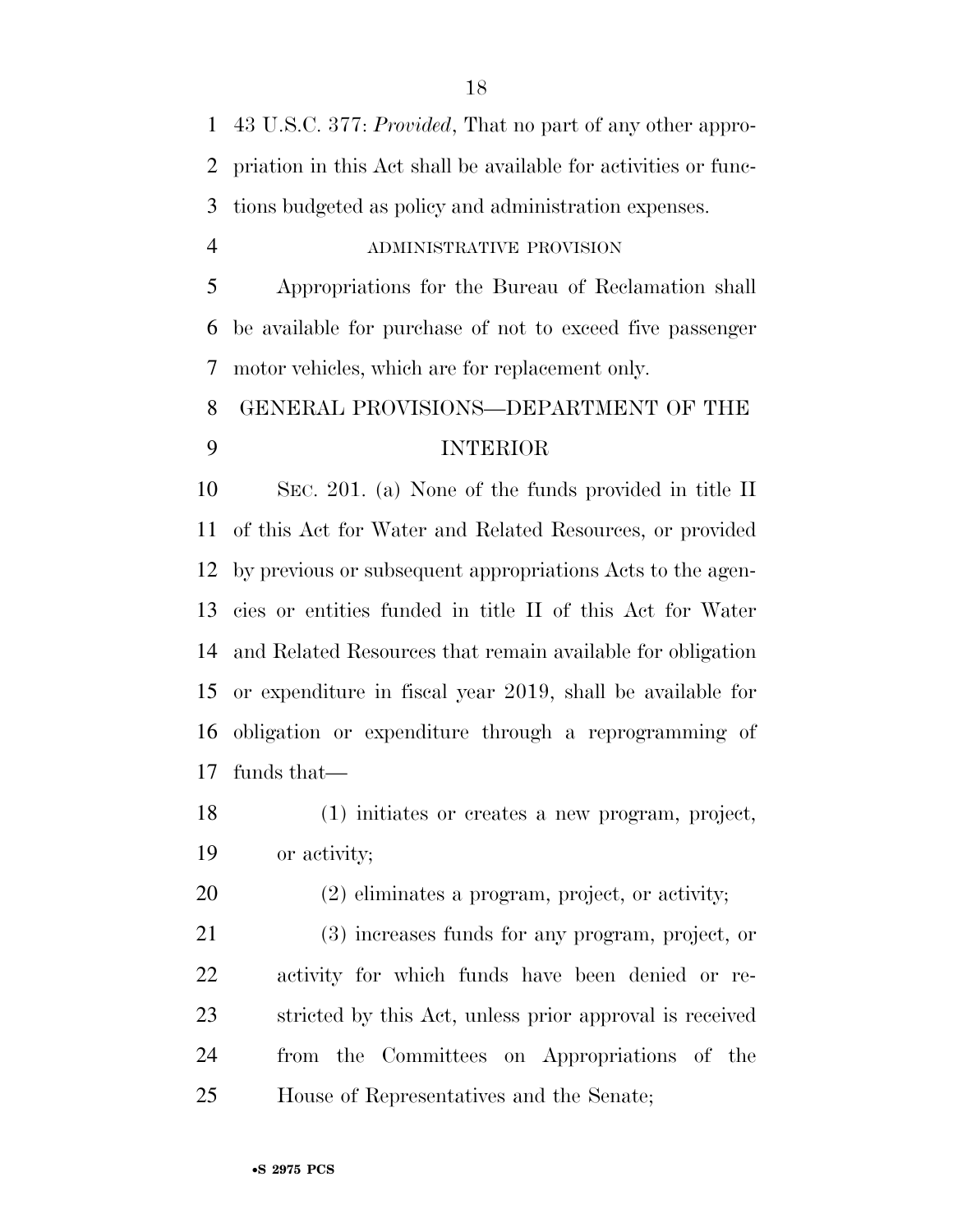| $\mathbf{1}$   | (4) restarts or resumes any program, project or        |
|----------------|--------------------------------------------------------|
| $\overline{2}$ | activity for which funds are not provided in this Act, |
| 3              | unless prior approval is received from the Commit-     |
| $\overline{4}$ | tees on Appropriations of the House of Representa-     |
| 5              | tives and the Senate;                                  |
| 6              | (5) transfers funds in excess of the following         |
| 7              | limits, unless prior approval is received from the     |
| 8              | Committees on Appropriations of the House of Rep-      |
| 9              | resentatives and the Senate:                           |
| 10             | $(A)$ 15 percent for any program, project or           |
| 11             | activity for which $\$2,000,000$ or more is avail-     |
| 12             | able at the beginning of the fiscal year; or           |
| 13             | $(B)$ \$400,000 for any program, project or            |
| 14             | activity for which less than $$2,000,000$ is avail-    |
| 15             | able at the beginning of the fiscal year;              |
| 16             | $(6)$ transfers more than \$500,000 from either        |
| 17             | the Facilities Operation, Maintenance, and Rehabili-   |
| 18             | tation category or the Resources Management and        |
| 19             | Development category to any program, project, or       |
| <b>20</b>      | activity in the other category, unless prior approval  |
| 21             | is received from the Committees on Appropriations      |
| 22             | of the House of Representatives and the Senate; or     |
| 23             | (7) transfers, where necessary to discharge legal      |
| 24             | obligations of the Bureau of Reclamation, more than    |
| 25             | \$5,000,000 to provide adequate funds for settled      |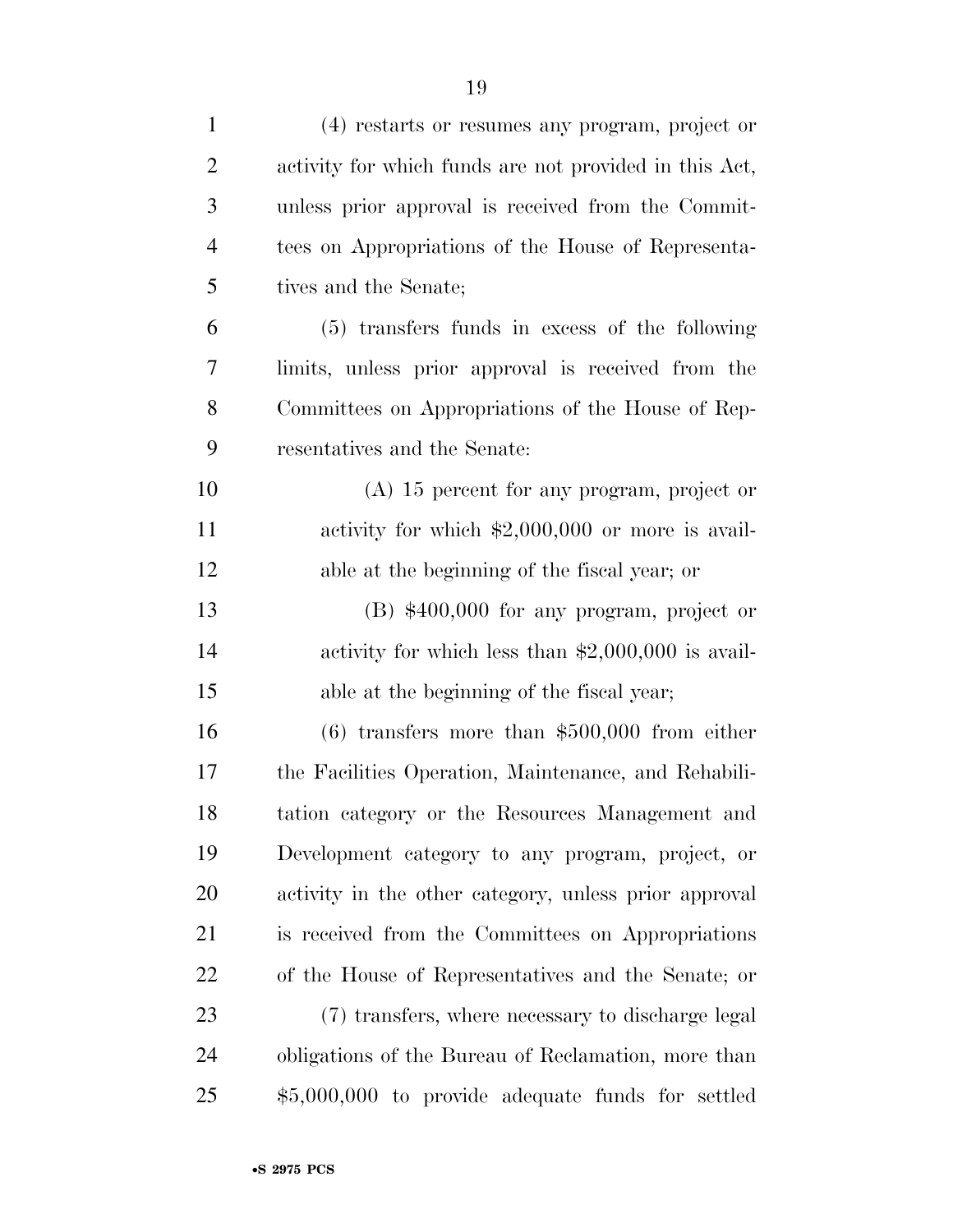contractor claims, increased contractor earnings due to accelerated rates of operations, and real estate de- ficiency judgments, unless prior approval is received from the Committees on Appropriations of the House of Representatives and the Senate.

6 (b) Subsection (a)(5) shall not apply to any transfer of funds within the Facilities Operation, Maintenance, and Rehabilitation category.

 (c) For purposes of this section, the term transfer means any movement of funds into or out of a program, project, or activity.

 (d) The Bureau of Reclamation shall submit reports on a quarterly basis to the Committees on Appropriations of the House of Representatives and the Senate detailing all the funds reprogrammed between programs, projects, activities, or categories of funding. The first quarterly re- port shall be submitted not later than 60 days after the date of enactment of this Act.

 SEC. 202. (a) None of the funds appropriated or oth- erwise made available by this Act may be used to deter- mine the final point of discharge for the interceptor drain for the San Luis Unit until development by the Secretary of the Interior and the State of California of a plan, which shall conform to the water quality standards of the State of California as approved by the Administrator of the En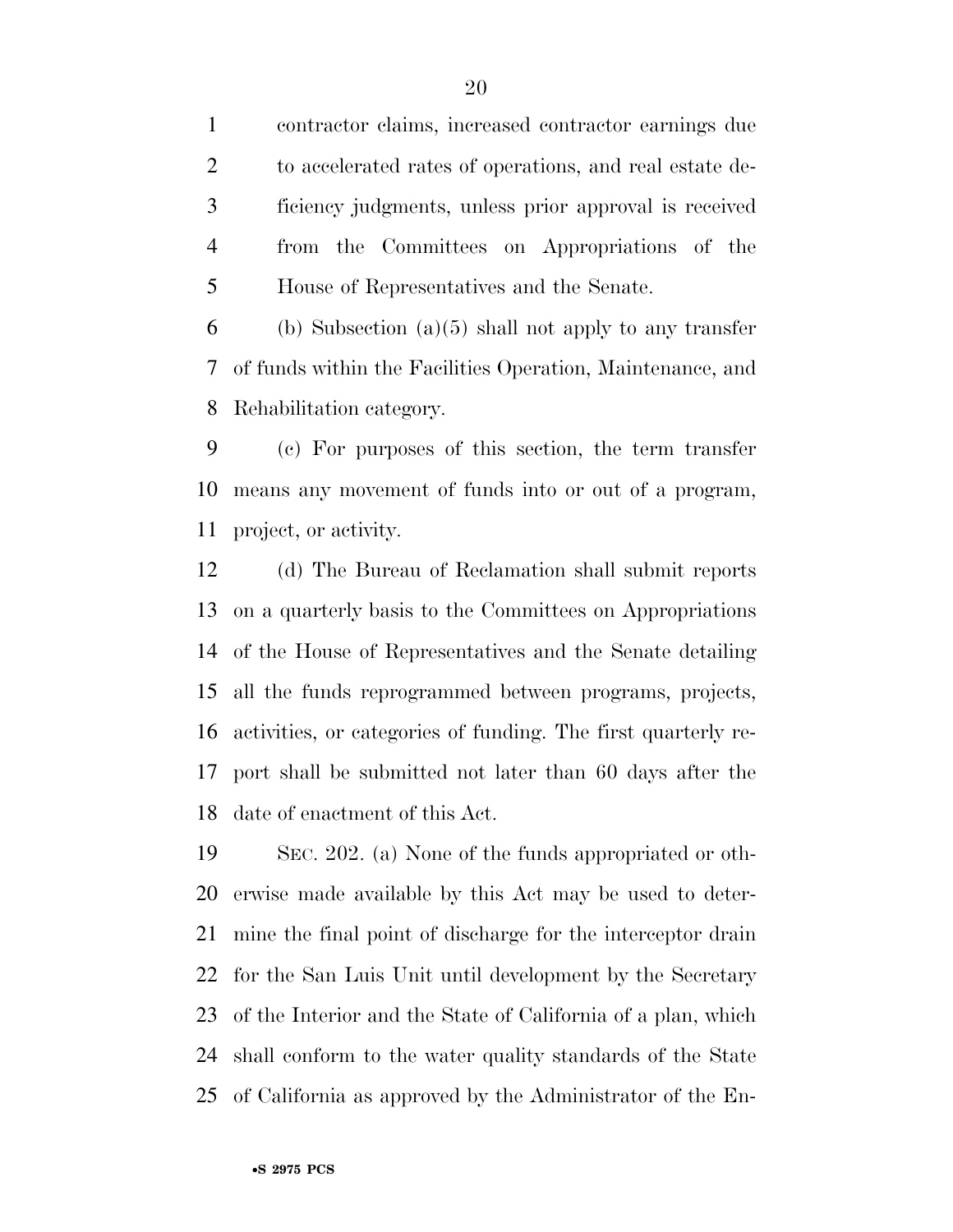vironmental Protection Agency, to minimize any detri-mental effect of the San Luis drainage waters.

 (b) The costs of the Kesterson Reservoir Cleanup Program and the costs of the San Joaquin Valley Drain- age Program shall be classified by the Secretary of the Interior as reimbursable or nonreimbursable and collected until fully repaid pursuant to the ''Cleanup Program— Alternative Repayment Plan'' and the ''SJVDP—Alter- native Repayment Plan'' described in the report entitled ''Repayment Report, Kesterson Reservoir Cleanup Pro- gram and San Joaquin Valley Drainage Program, Feb- ruary 1995'', prepared by the Department of the Interior, Bureau of Reclamation. Any future obligations of funds by the United States relating to, or providing for, drainage service or drainage studies for the San Luis Unit shall be fully reimbursable by San Luis Unit beneficiaries of such service or studies pursuant to Federal reclamation law.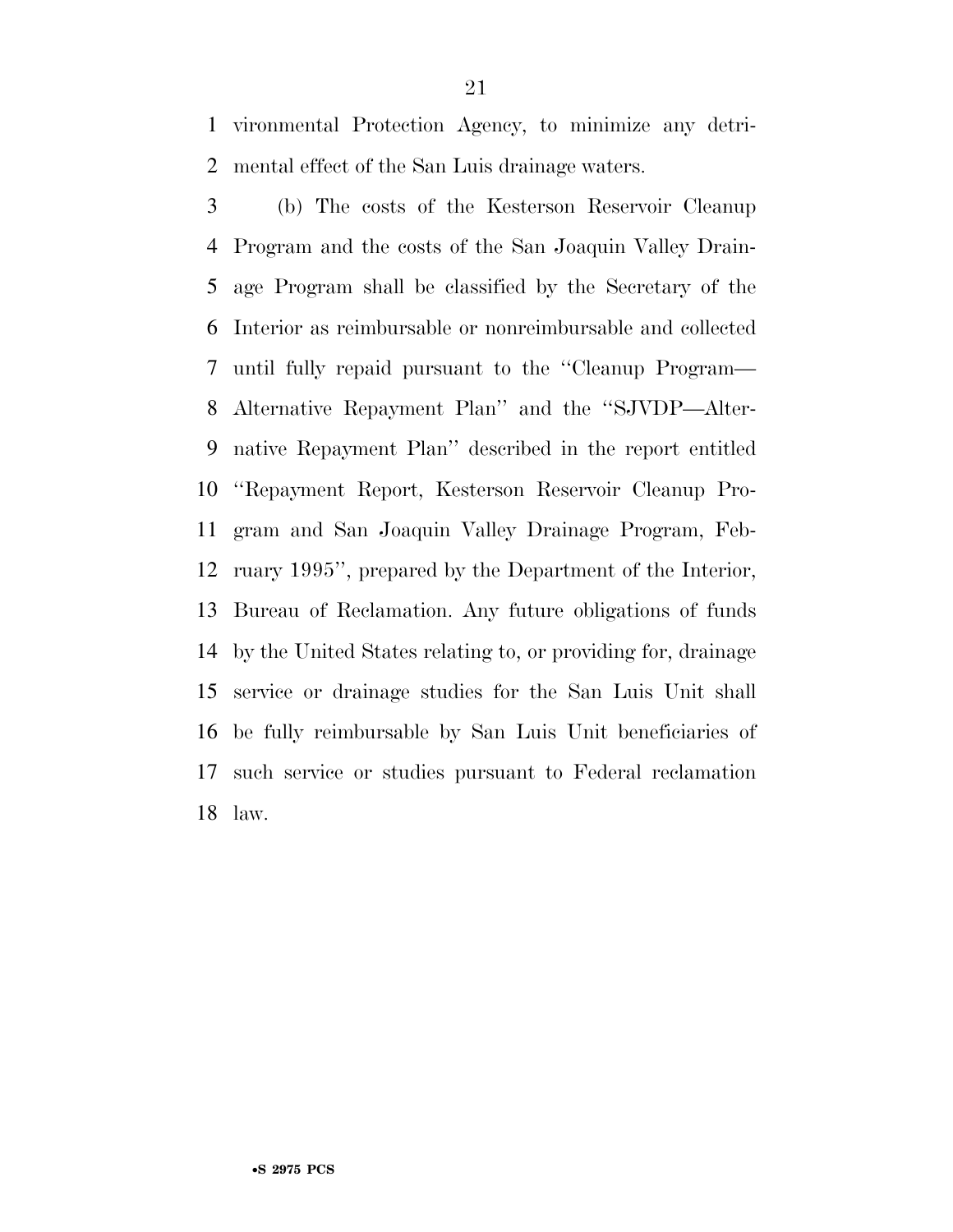| $\mathbf{1}$   | <b>TITLE III</b>                                                   |
|----------------|--------------------------------------------------------------------|
| $\overline{2}$ | DEPARTMENT OF ENERGY                                               |
| 3              | <b>ENERGY PROGRAMS</b>                                             |
| $\overline{4}$ | ENERGY EFFICIENCY AND RENEWABLE ENERGY                             |
| 5              | For Department of Energy expenses including the                    |
| 6              | purchase, construction, and acquisition of plant and cap-          |
| 7              | ital equipment, and other expenses necessary for energy            |
| 8              | efficiency and renewable energy activities in carrying out         |
| 9              | the purposes of the Department of Energy Organization              |
| 10             | Act (42 U.S.C. 7101 et seq.), including the acquisition or         |
| 11             | condemnation of any real property or any facility or for           |
| 12             | plant or facility acquisition, construction, or expansion,         |
| 13             | $\text{$2,322,000,000}$, to remain available until expanded: Pro-$ |
| 14             | <i>vided</i> , That of such amount, $$162,500,000$ shall be avail- |
| 15             | able until September 30, 2020, for program direction.              |
| 16             | CYBERSECURITY, ENERGY SECRUITY, AND EMERGENCY                      |
| 17             | <b>RESPONSE</b>                                                    |
| 18             | For Department of Energy expenses including the                    |
| 19             | purchase, construction, and acquisition of plant and cap-          |
|                |                                                                    |

 ital equipment, and other expenses necessary for energy sector cybersecurity, energy security, emergency response, and electricity delivery activities in carrying out the pur- poses of the Department of Energy Organization Act (42 U.S.C. 7101 et seq.), including the acquisition or con-demnation of any real property or any facility or for plant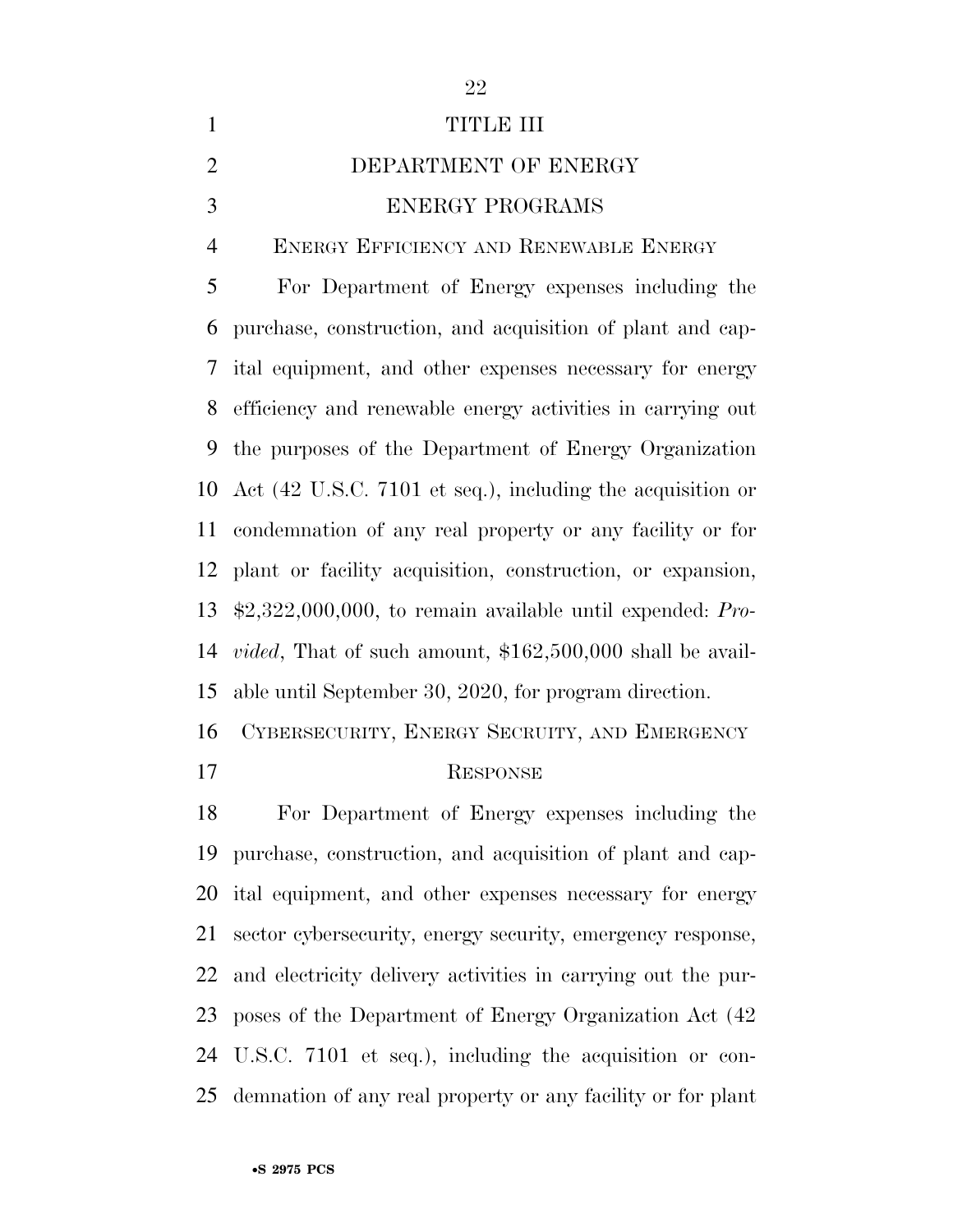or facility acquisition, construction, or expansion, \$260,000,000, to remain available until expended: *Pro- vided*, That of such amount, \$28,500,000 shall be avail-able until September 30, 2020, for program direction.

5 NUCLEAR ENERGY

 For Department of Energy expenses including the purchase, construction, and acquisition of plant and cap- ital equipment, and other expenses necessary for nuclear energy activities in carrying out the purposes of the De- partment of Energy Organization Act (42 U.S.C. 7101 et seq.), including the acquisition or condemnation of any real property or any facility or for plant or facility acquisi- tion, construction, or expansion, \$1,206,000,000, to re- main available until expended: *Provided*, That of such amount, \$80,000,000 shall be available until September 30, 2020, for program direction.

FOSSIL ENERGY RESEARCH AND DEVELOPMENT

 For Department of Energy expenses necessary in car- rying out fossil energy research and development activi- ties, under the authority of the Department of Energy Or- ganization Act (42 U.S.C. 7101 et seq.), including the ac- quisition of interest, including defeasible and equitable in- terests in any real property or any facility or for plant or facility acquisition or expansion, and for conducting in-quiries, technological investigations and research con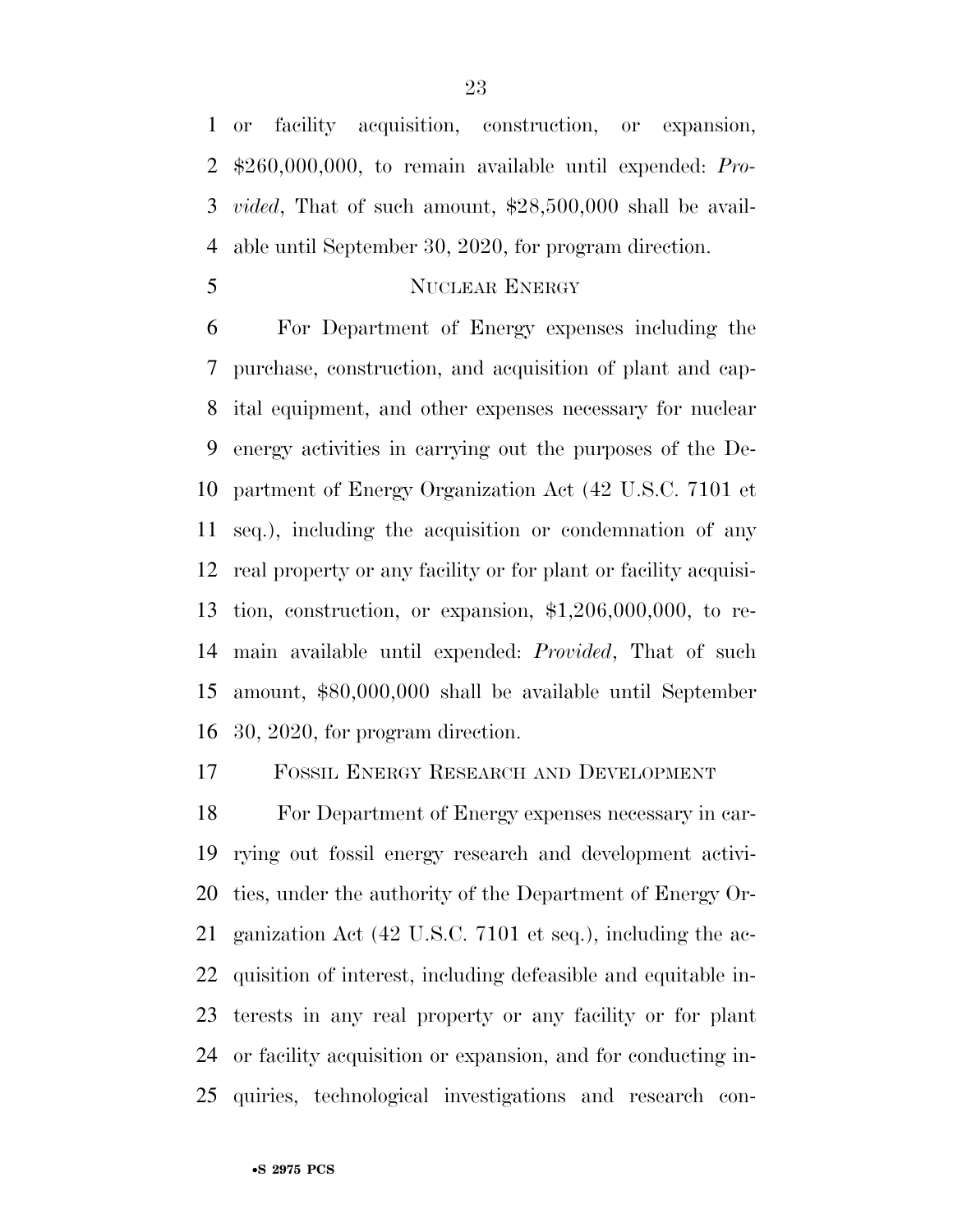cerning the extraction, processing, use, and disposal of mineral substances without objectionable social and envi- ronmental costs (30 U.S.C. 3, 1602, and 1603), \$727,000,000, to remain available until expended: *Pro- vided*, That of such amount \$61,070,000 shall be available until September 30, 2020, for program direction.

NAVAL PETROLEUM AND OIL SHALE RESERVES

 For Department of Energy expenses necessary to carry out naval petroleum and oil shale reserve activities, \$10,000,000, to remain available until expended: *Pro- vided*, That notwithstanding any other provision of law, unobligated funds remaining from prior years shall be available for all naval petroleum and oil shale reserve ac-tivities.

#### STRATEGIC PETROLEUM RESERVE

 For Department of Energy expenses necessary for Strategic Petroleum Reserve facility development and op- erations and program management activities pursuant to the Energy Policy and Conservation Act (42 U.S.C. 6201 et seq.), \$175,105,000, to remain available until expended: *Provided*, That, as authorized by section 404 of the Bipar- tisan Budget Act of 2015 (Public Law 114–74; 42 U.S.C. 6239 note), the Secretary of Energy shall draw down and sell not to exceed \$350,000,000 of crude oil from the Stra-tegic Petroleum Reserve in fiscal year 2019: *Provided fur-*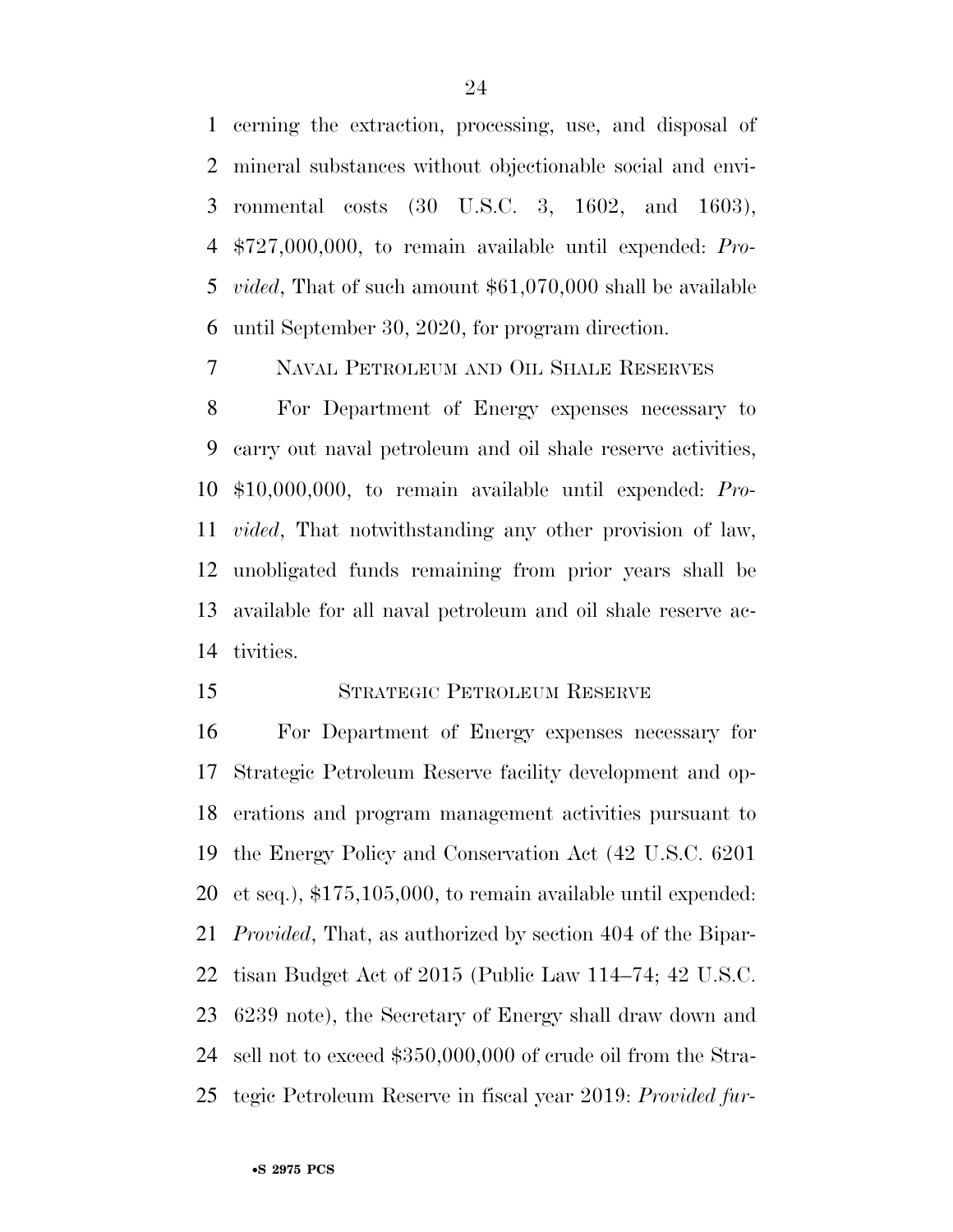*ther*, That the proceeds from such drawdown and sale shall be deposited into the ''Energy Security and Infrastructure Modernization Fund'' during fiscal year 2019: *Provided further*, That such amounts shall be made available and remain available until expended for necessary expenses to carry out the Life Extension II project for the Strategic Petroleum Reserve.

8 SPR PETROLEUM ACCOUNT

# For the acquisition, transportation, and injection of petroleum products, and for other necessary expenses pur- suant to the Energy Policy and Conservation Act of 1975, as amended (42 U.S.C. 6201 et seq.), sections 403 and 404 of the Bipartisan Budget Act of 2015 (42 U.S.C. 6241, 6239 note), and section 5010 of the 21st Century Cures Act (Public Law 114–255), \$8,400,000, to remain

available until expended.

#### 17 NORTHEAST HOME HEATING OIL RESERVE

 For Department of Energy expenses necessary for Northeast Home Heating Oil Reserve storage, operation, and management activities pursuant to the Energy Policy and Conservation Act (42 U.S.C. 6201 et seq.), \$10,000,000, to remain available until expended.

ENERGY INFORMATION ADMINISTRATION

 For Department of Energy expenses necessary in car-rying out the activities of the Energy Information Admin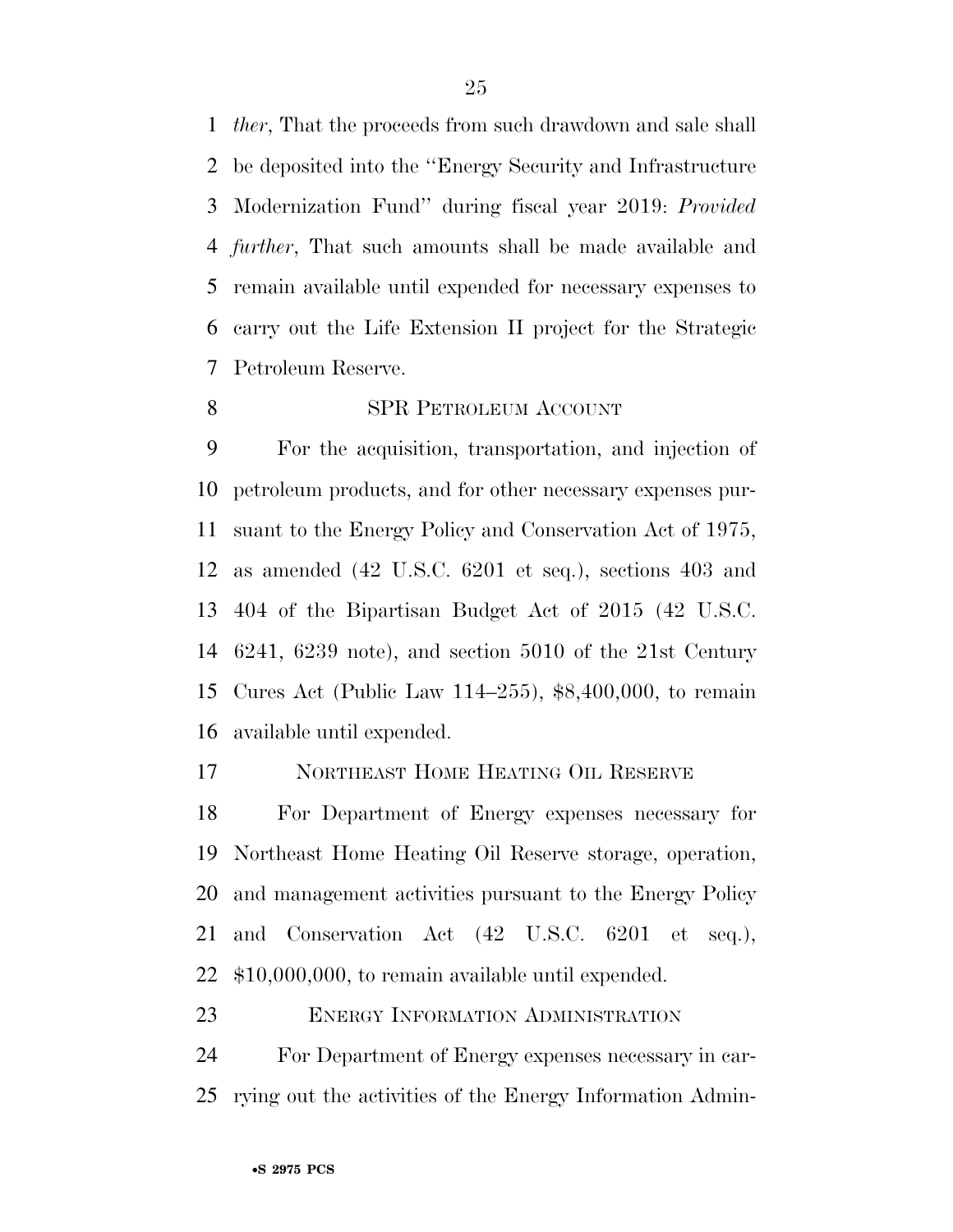istration, \$125,000,000, to remain available until ex-pended.

NON-DEFENSE ENVIRONMENTAL CLEANUP

 For Department of Energy expenses, including the purchase, construction, and acquisition of plant and cap- ital equipment and other expenses necessary for non-de- fense environmental cleanup activities in carrying out the purposes of the Department of Energy Organization Act (42 U.S.C. 7101 et seq.), including the acquisition or con- demnation of any real property or any facility or for plant or facility acquisition, construction, or expansion, \$353,240,000, to remain available until expended.

 URANIUM ENRICHMENT DECONTAMINATION AND DECOMMISSIONING FUND

 For Department of Energy expenses necessary in car- rying out uranium enrichment facility decontamination and decommissioning, remedial actions, and other activi- ties of title II of the Atomic Energy Act of 1954, and title X, subtitle A, of the Energy Policy Act of 1992, \$840,818,000, to be derived from the Uranium Enrich- ment Decontamination and Decommissioning Fund, to re- main available until expended, of which \$10,689,000 shall be available in accordance with title X, subtitle A, of the Energy Policy Act of 1992.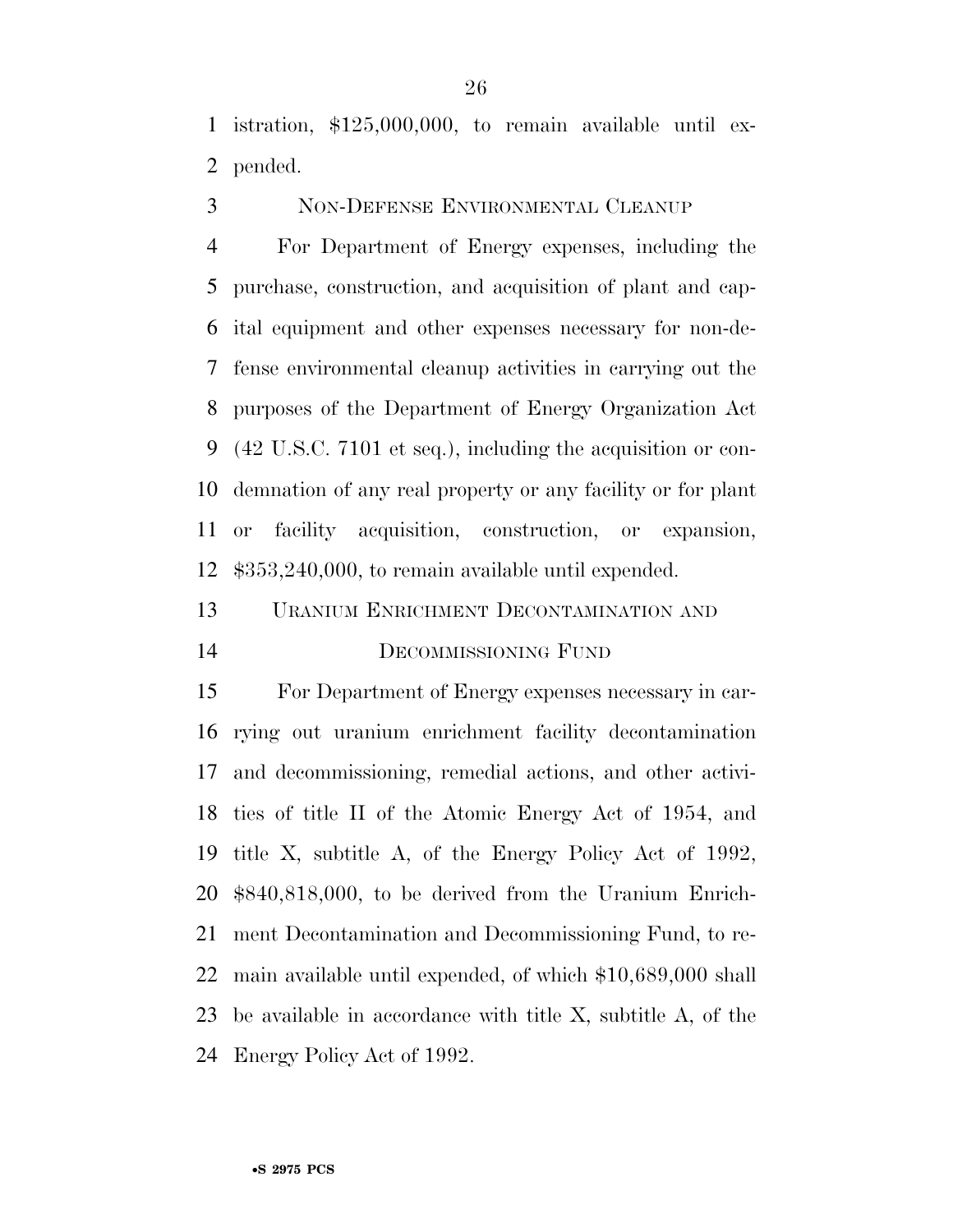#### 

#### SCIENCE

 For Department of Energy expenses including the purchase, construction, and acquisition of plant and cap- ital equipment, and other expenses necessary for science activities in carrying out the purposes of the Department of Energy Organization Act (42 U.S.C. 7101 et seq.), in- cluding the acquisition or condemnation of any real prop- erty or facility or for plant or facility acquisition, construc- tion, or expansion, and purchase of not more than 16 pas- senger motor vehicles including one ambulance and one bus, and one airplane for replacement only, \$6,650,000,000, to remain available until expended: *Pro- vided*, That of such amount, \$184,000,000 shall be avail-able until September 30, 2020, for program direction.

ADVANCED RESEARCH PROJECTS AGENCY—ENERGY

 For Department of Energy expenses necessary in car- rying out the activities authorized by section 5012 of the America COMPETES Act (Public Law 110–69), \$375,000,000, to remain available until expended: *Pro- vided*, That of such amount, \$33,250,000 shall be avail-able until September 30, 2020, for program direction.

TITLE 17 INNOVATIVE TECHNOLOGY LOAN GUARANTEE

#### PROGRAM

 Such sums as are derived from amounts received from borrowers pursuant to section 1702(b) of the Energy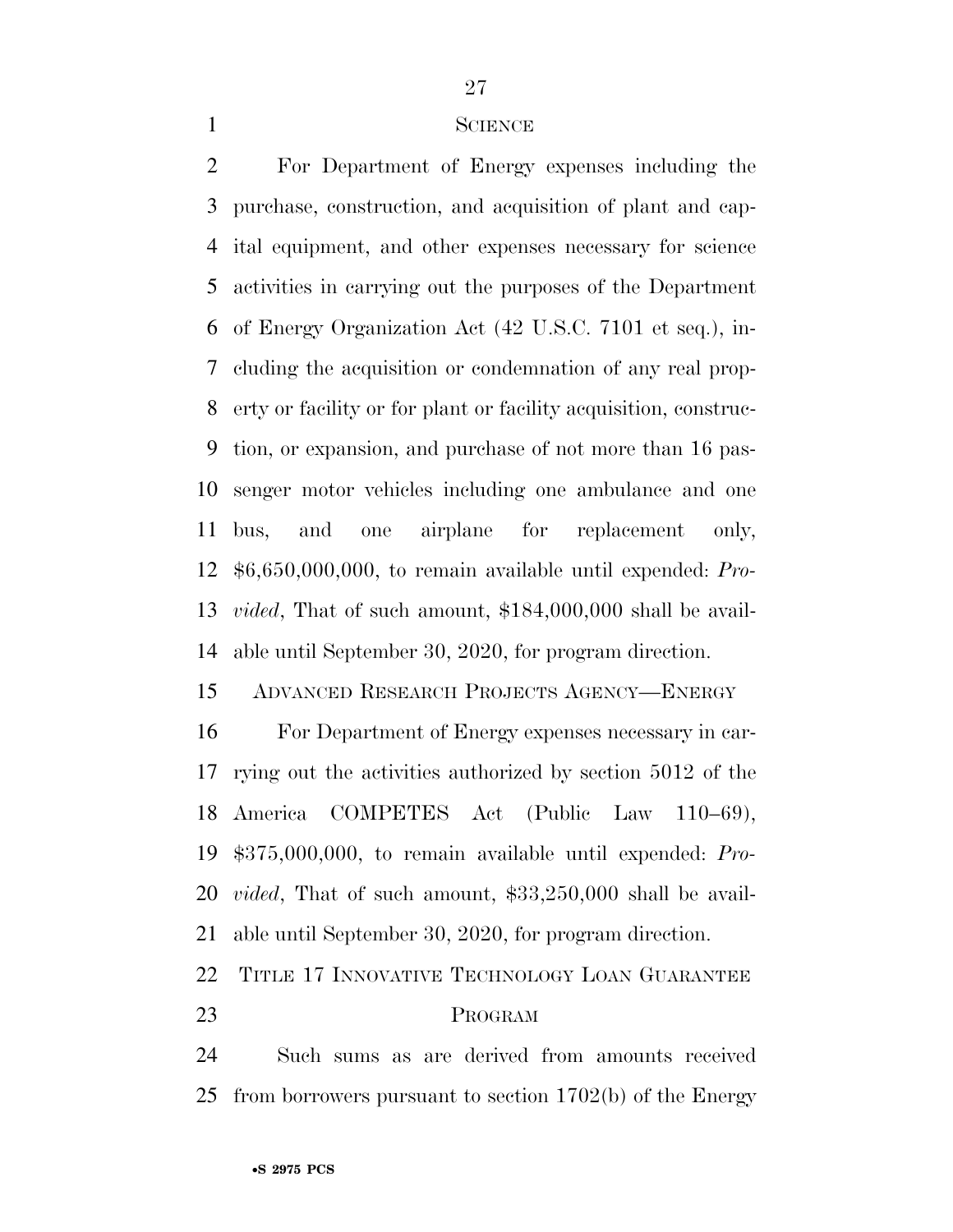Policy Act of 2005 under this heading in prior Acts, shall be collected in accordance with section 502(7) of the Con- gressional Budget Act of 1974: *Provided*, That for nec- essary administrative expenses of the Title 17 Innovative Technology Loan Guarantee Program, as authorized, \$33,000,000 is appropriated, to remain available until September 30, 2020: *Provided further*, That up to \$33,000,000 of fees collected in fiscal year 2019 pursuant to section 1702(h) of the Energy Policy Act of 2005 shall be credited as offsetting collections under this heading and used for necessary administrative expenses in this appro- priation and shall remain available until September 30, 2020: *Provided further*, That to the extent that fees col- lected in fiscal year 2019 exceed \$33,000,000, those ex- cess amounts shall be credited as offsetting collections under this heading and available in future fiscal years only to the extent provided in advance in appropriations Acts: *Provided further*, That the sum herein appropriated from the general fund shall be reduced (1) as such fees are re- ceived during fiscal year 2019 (estimated at \$15,000,000) and (2) to the extent that any remaining general fund ap- propriations can be derived from fees collected in previous fiscal years that are not otherwise appropriated, so as to result in a final fiscal year 2019 appropriation from the general fund estimated at \$0: *Provided further*, That the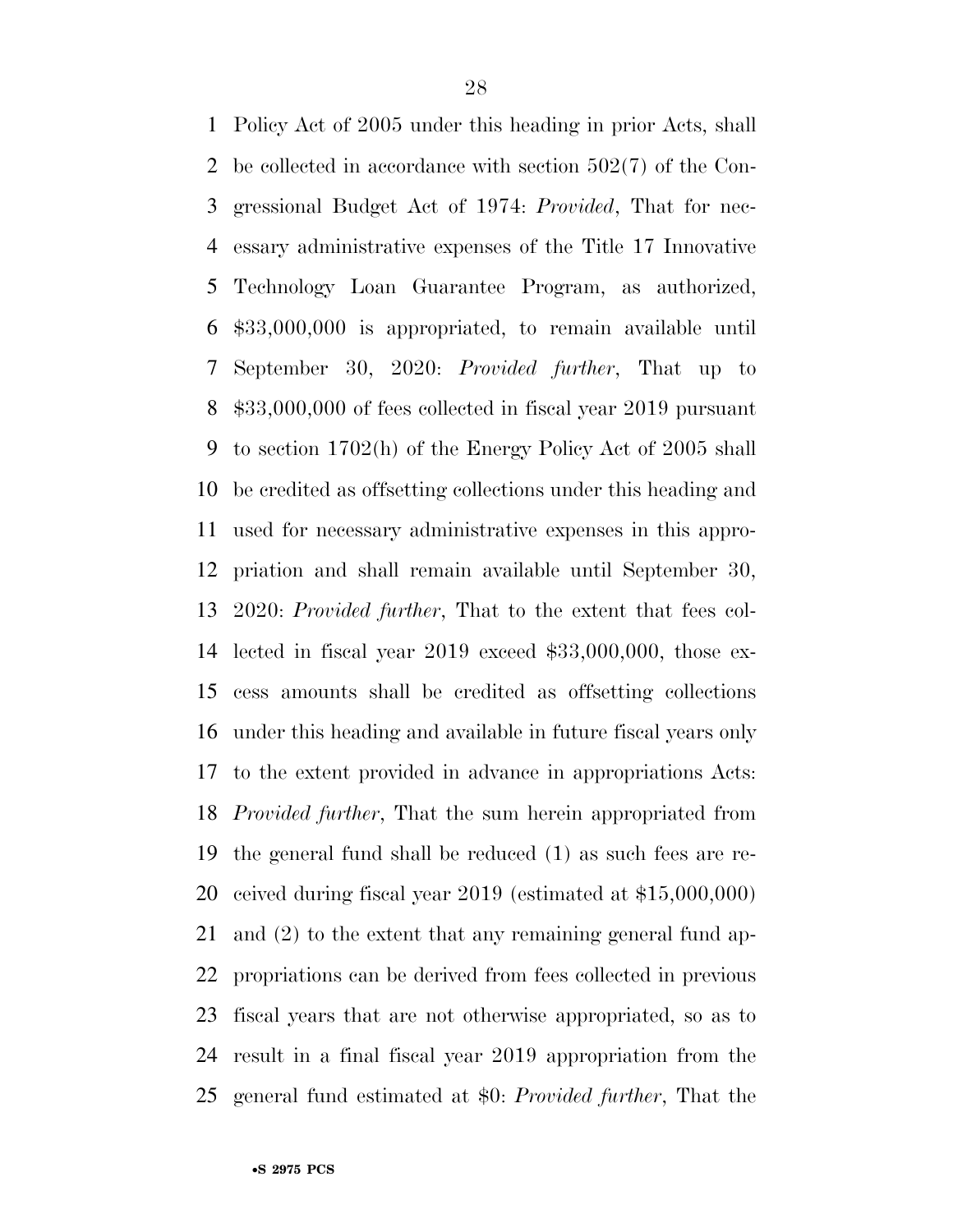Department of Energy shall not subordinate any loan obli- gation to other financing in violation of section 1702 of the Energy Policy Act of 2005 or subordinate any Guaran- teed Obligation to any loan or other debt obligations in violation of section 609.10 of title 10, Code of Federal Regulations.

### ADVANCED TECHNOLOGY VEHICLES MANUFACTURING 8 LOAN PROGRAM

 For Department of Energy administrative expenses necessary in carrying out the Advanced Technology Vehi- cles Manufacturing Loan Program, \$5,000,000, to remain available until September 30, 2020.

TRIBAL ENERGY LOAN GUARANTEE PROGRAM

 For Department of Energy administrative expenses necessary in carrying out the Tribal Energy Loan Guar- antee Program, \$1,000,000, to remain available until Sep-tember 30, 2020.

OFFICE OF INDIAN ENERGY POLICY AND PROGRAMS

 For necessary expenses for Indian Energy activities in carrying out the purposes of the Department of Energy Organization Act (42 U.S.C. 7101 et seq.), \$18,000,000, to remain available until expended: *Provided*, That, of the amount appropriated under this heading, \$4,800,000 shall be available until September 30, 2020 for program direc-tion.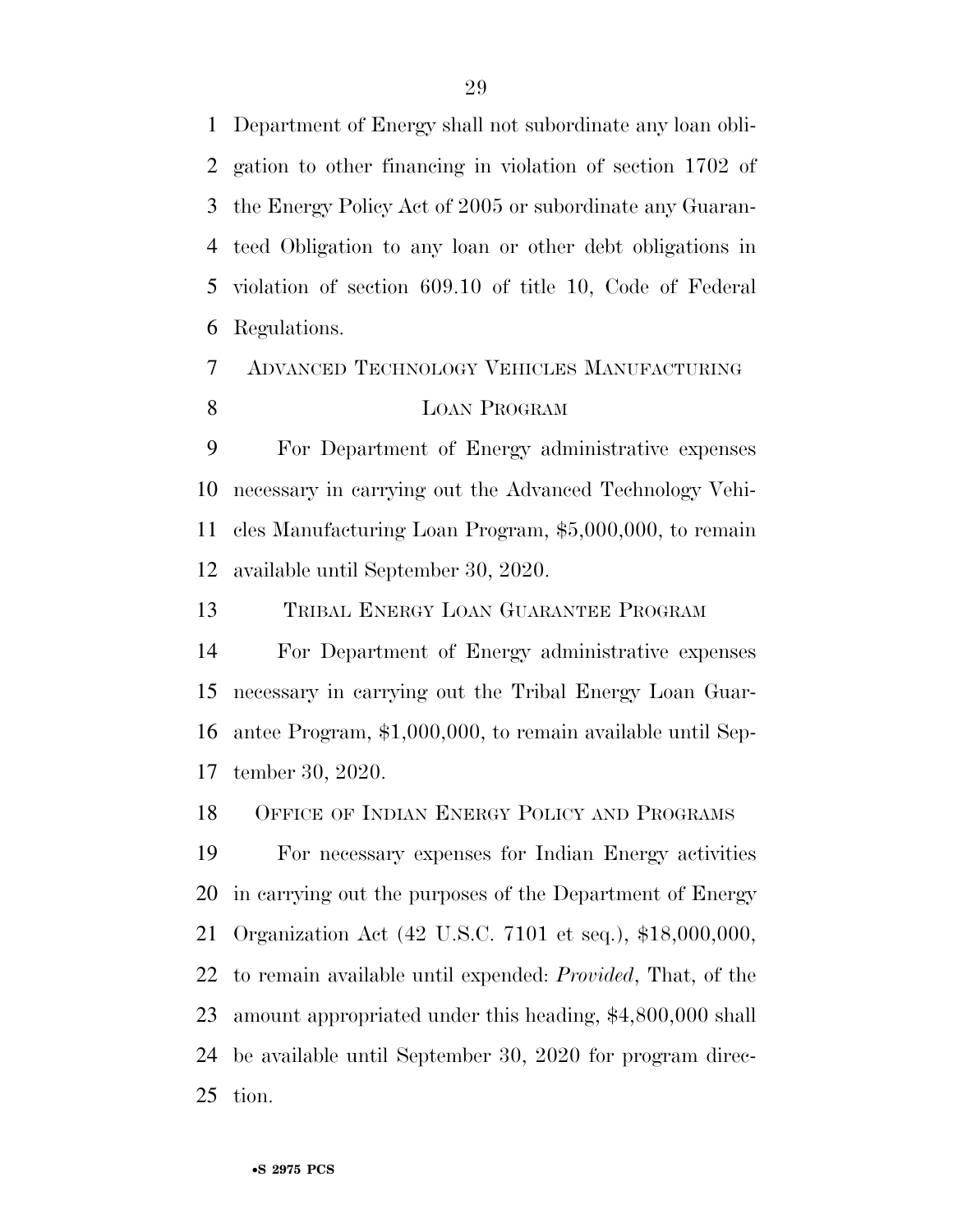#### DEPARTMENTAL ADMINISTRATION

 For salaries and expenses of the Department of En- ergy necessary for departmental administration in car- rying out the purposes of the Department of Energy Orga- nization Act (42 U.S.C. 7101 et seq.), \$266,000,000, to remain available until September 30, 2020, including the hire of passenger motor vehicles and official reception and representation expenses not to exceed \$30,000, plus such additional amounts as necessary to cover increases in the estimated amount of cost of work for others notwith- standing the provisions of the Anti-Deficiency Act (31 U.S.C. 1511 et seq.): *Provided*, That such increases in cost of work are offset by revenue increases of the same or greater amount: *Provided further*, That moneys received by the Department for miscellaneous revenues estimated to total \$96,000,000 in fiscal year 2019 may be retained and used for operating expenses within this account, as authorized by section 201 of Public Law 95–238, notwith- standing the provisions of 31 U.S.C. 3302: *Provided fur- ther*, That the sum herein appropriated shall be reduced as collections are received during the fiscal year so as to result in a final fiscal year 2019 appropriation from the general fund estimated at not more than \$170,000,000.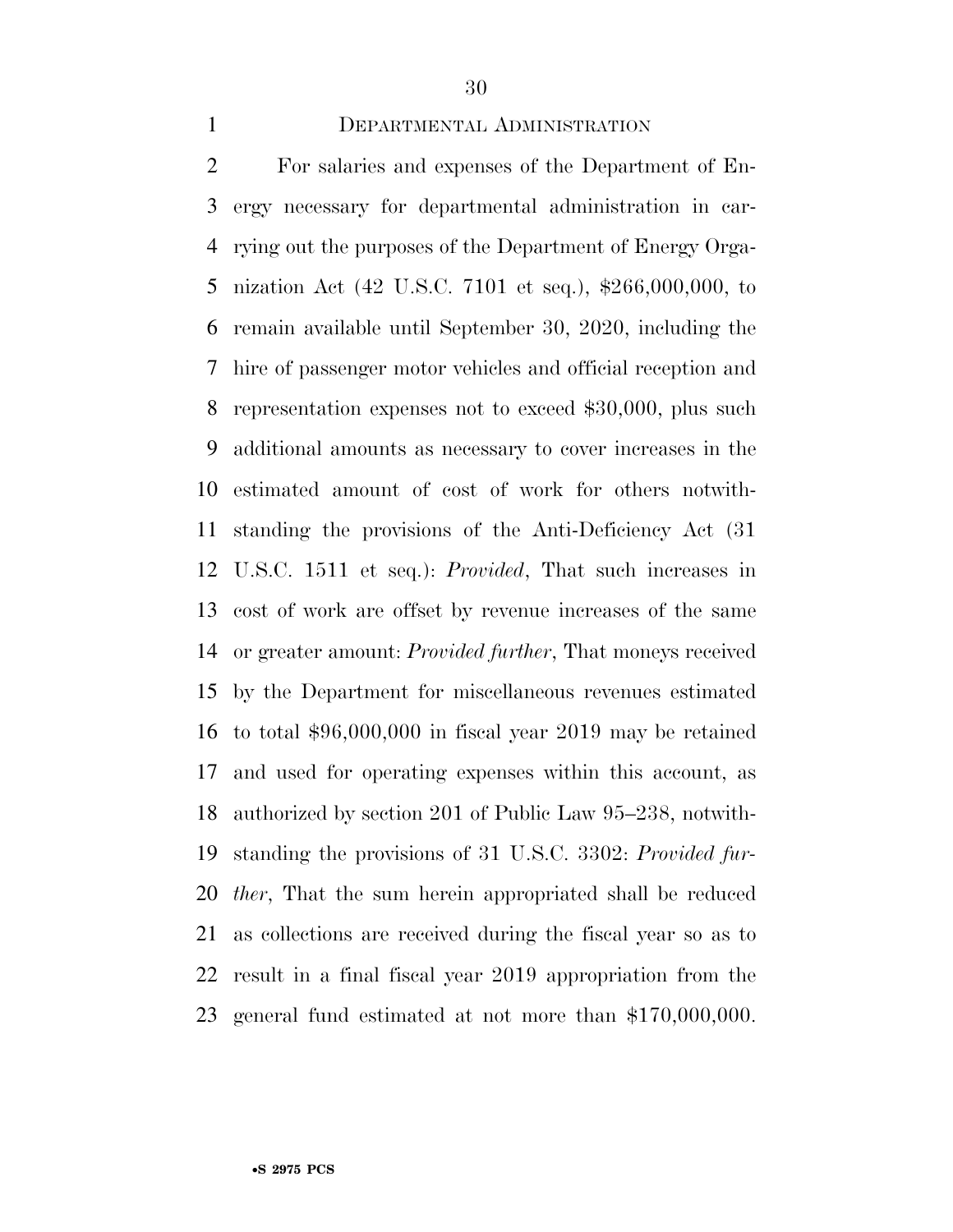1 OFFICE OF THE INSPECTOR GENERAL For expenses necessary for the Office of the Inspector General in carrying out the provisions of the Inspector General Act of 1978, \$51,330,000, to remain available until September 30, 2020.

# ATOMIC ENERGY DEFENSE ACTIVITIES NATIONAL NUCLEAR SECURITY ADMINISTRATION

WEAPONS ACTIVITIES

 For Department of Energy expenses, including the purchase, construction, and acquisition of plant and cap- ital equipment and other incidental expenses necessary for atomic energy defense weapons activities in carrying out the purposes of the Department of Energy Organization Act (42 U.S.C. 7101 et seq.), including the acquisition or condemnation of any real property or any facility or for plant or facility acquisition, construction, or expansion, \$10,850,000,000, to remain available until expended: *Pro- vided*, That of such amount, \$102,022,000 shall be avail-able until September 30, 2020, for program direction.

DEFENSE NUCLEAR NONPROLIFERATION

 For Department of Energy expenses, including the purchase, construction, and acquisition of plant and cap- ital equipment and other incidental expenses necessary for defense nuclear nonproliferation activities, in carrying out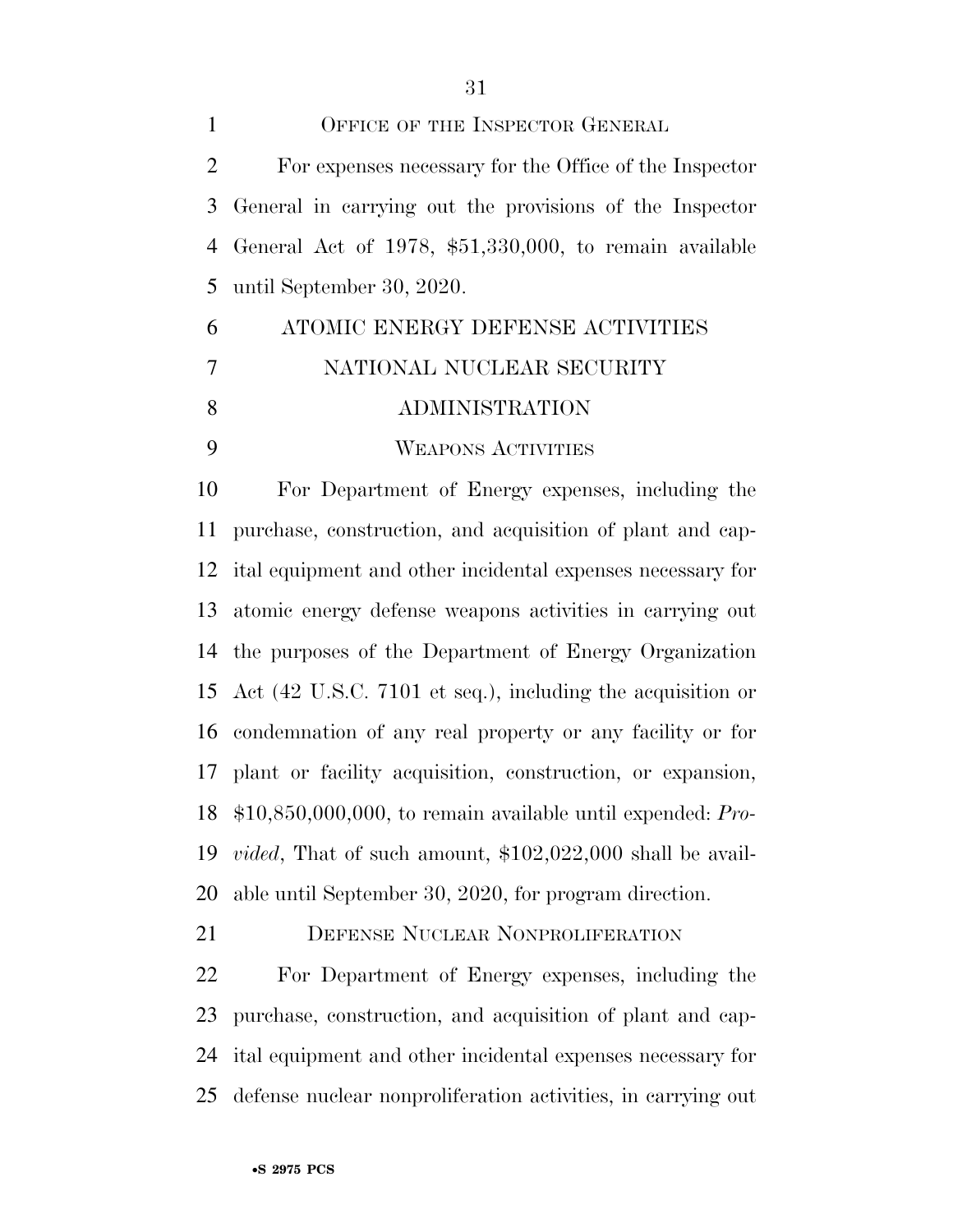the purposes of the Department of Energy Organization Act (42 U.S.C. 7101 et seq.), including the acquisition or condemnation of any real property or any facility or for plant or facility acquisition, construction, or expansion, \$1,902,000,000, to remain available until expended.

#### NAVAL REACTORS

 For Department of Energy expenses necessary for naval reactors activities to carry out the Department of Energy Organization Act (42 U.S.C. 7101 et seq.), includ- ing the acquisition (by purchase, condemnation, construc- tion, or otherwise) of real property, plant, and capital equipment, facilities, and facility expansion, \$1,620,000,000, to remain available until expended: *Pro- vided*, That of such amount, \$48,042,000 shall be avail-able until September 30, 2020, for program direction.

FEDERAL SALARIES AND EXPENSES

 For expenses necessary for Federal Salaries and Ex- penses in the National Nuclear Security Administration, \$408,000,000, to remain available until September 30, 2020, including official reception and representation ex-penses not to exceed \$12,000.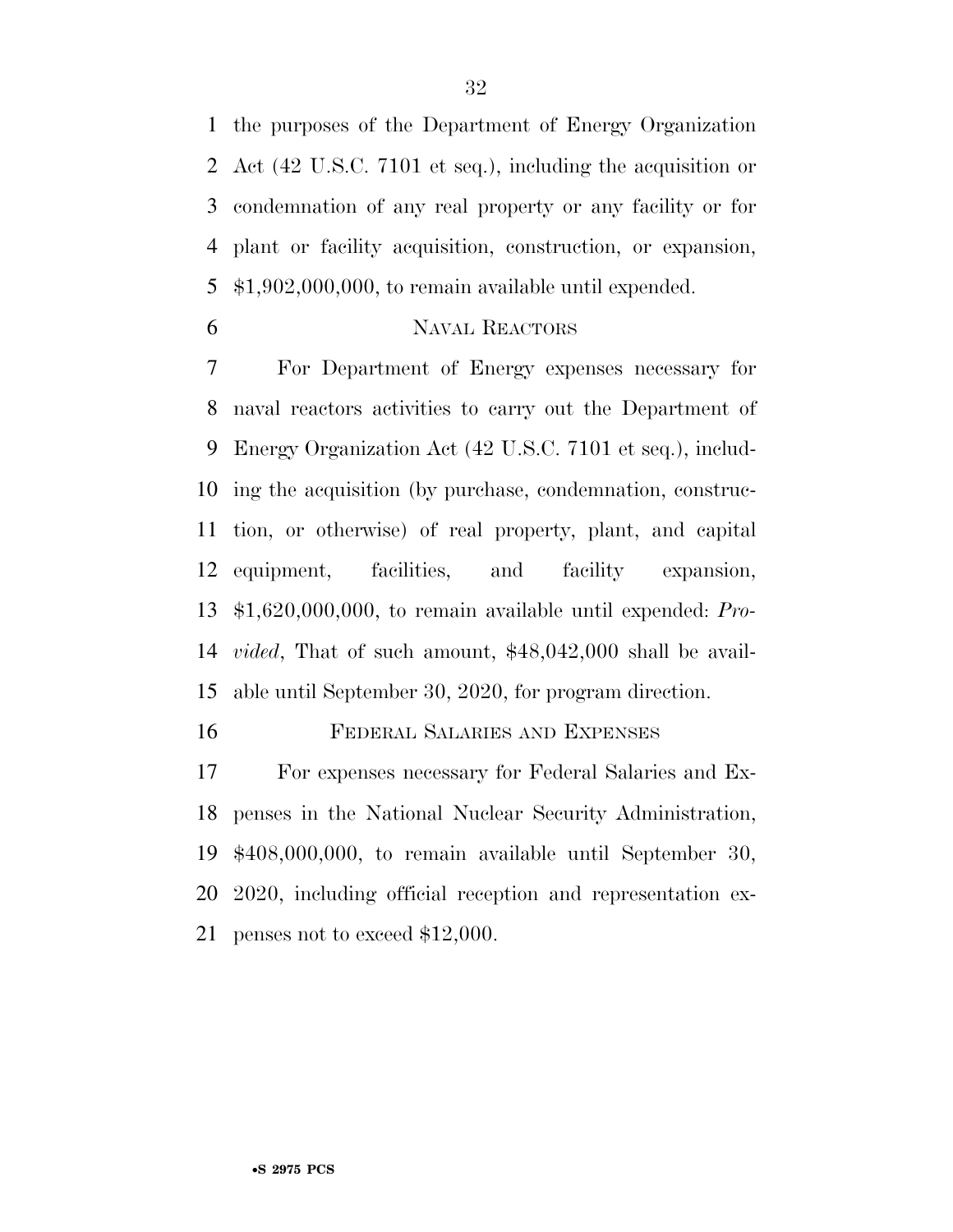## ENVIRONMENTAL AND OTHER DEFENSE ACTIVITIES

DEFENSE ENVIRONMENTAL CLEANUP

 For Department of Energy expenses, including the purchase, construction, and acquisition of plant and cap- ital equipment and other expenses necessary for atomic energy defense environmental cleanup activities in car- rying out the purposes of the Department of Energy Orga- nization Act (42 U.S.C. 7101 et seq.), including the acqui- sition or condemnation of any real property or any facility or for plant or facility acquisition, construction, or expan- sion, \$5,988,000,000, to remain available until expended: *Provided*, That of such amount, \$300,000,000 shall be available until September 30, 2020, for program direction.

#### 15 OTHER DEFENSE ACTIVITIES

 For Department of Energy expenses, including the purchase, construction, and acquisition of plant and cap- ital equipment and other expenses, necessary for atomic energy defense, other defense activities, and classified ac- tivities, in carrying out the purposes of the Department of Energy Organization Act (42 U.S.C. 7101 et seq.), in- cluding the acquisition or condemnation of any real prop- erty or any facility or for plant or facility acquisition, con- struction, or expansion, \$840,000,000, to remain available until expended: *Provided*, That of such amount,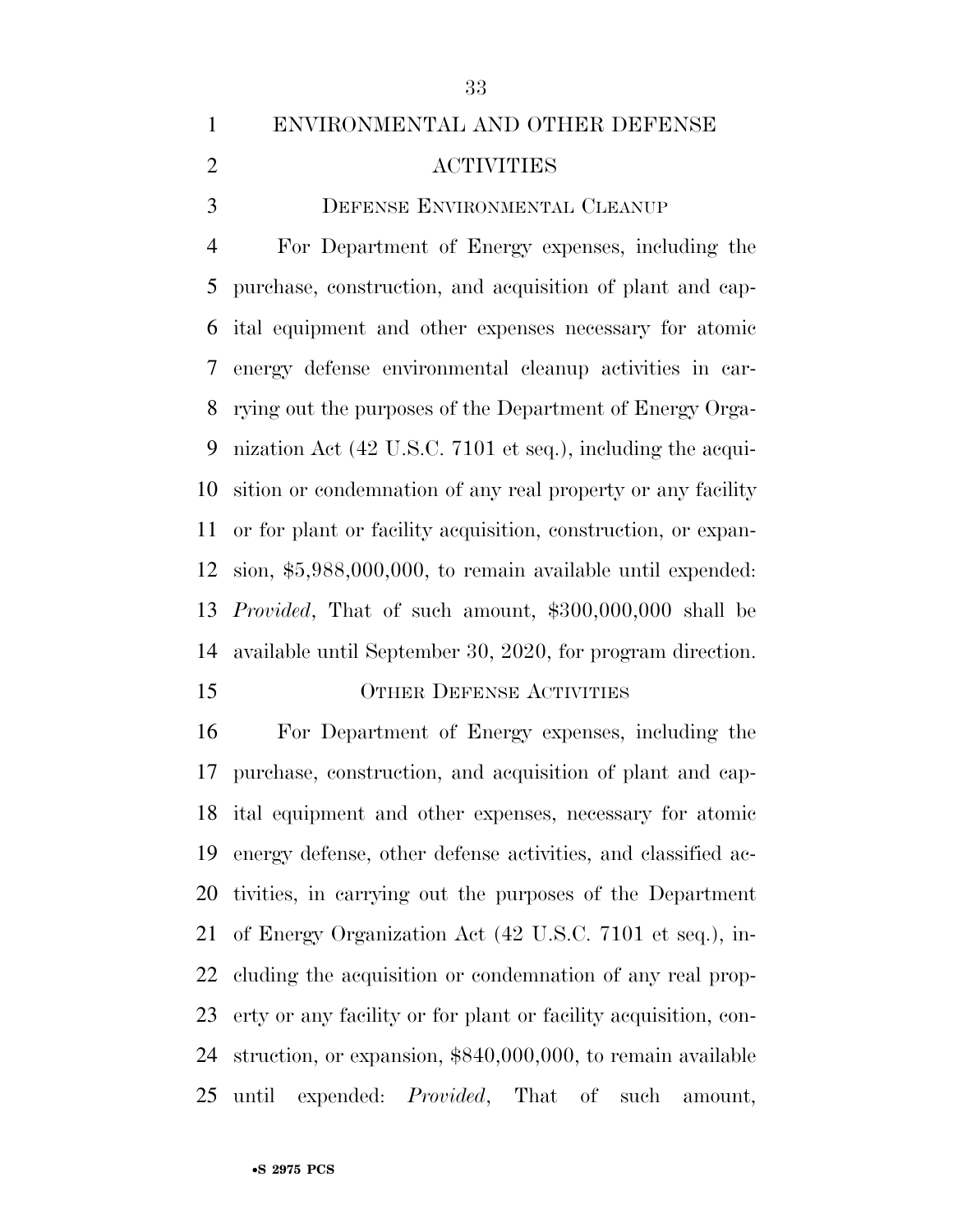\$288,396,000 shall be available until September 30, 2020,

for program direction.

- POWER MARKETING ADMINISTRATIONS
- BONNEVILLE POWER ADMINISTRATION FUND

 Expenditures from the Bonneville Power Administra- tion Fund, established pursuant to Public Law 93–454, are approved for official reception and representation ex- penses in an amount not to exceed \$5,000: *Provided*, That during fiscal year 2019, no new direct loan obligations may be made.

## OPERATION AND MAINTENANCE, SOUTHEASTERN POWER ADMINISTRATION

 For expenses necessary for operation and mainte- nance of power transmission facilities and for marketing electric power and energy, including transmission wheeling and ancillary services, pursuant to section 5 of the Flood Control Act of 1944 (16 U.S.C. 825s), as applied to the southeastern power area, \$6,500,000, including official re- ception and representation expenses in an amount not to exceed \$1,500, to remain available until expended: *Pro- vided*, That notwithstanding 31 U.S.C. 3302 and section 5 of the Flood Control Act of 1944, up to \$6,500,000 col- lected by the Southeastern Power Administration from the sale of power and related services shall be credited to this account as discretionary offsetting collections, to remain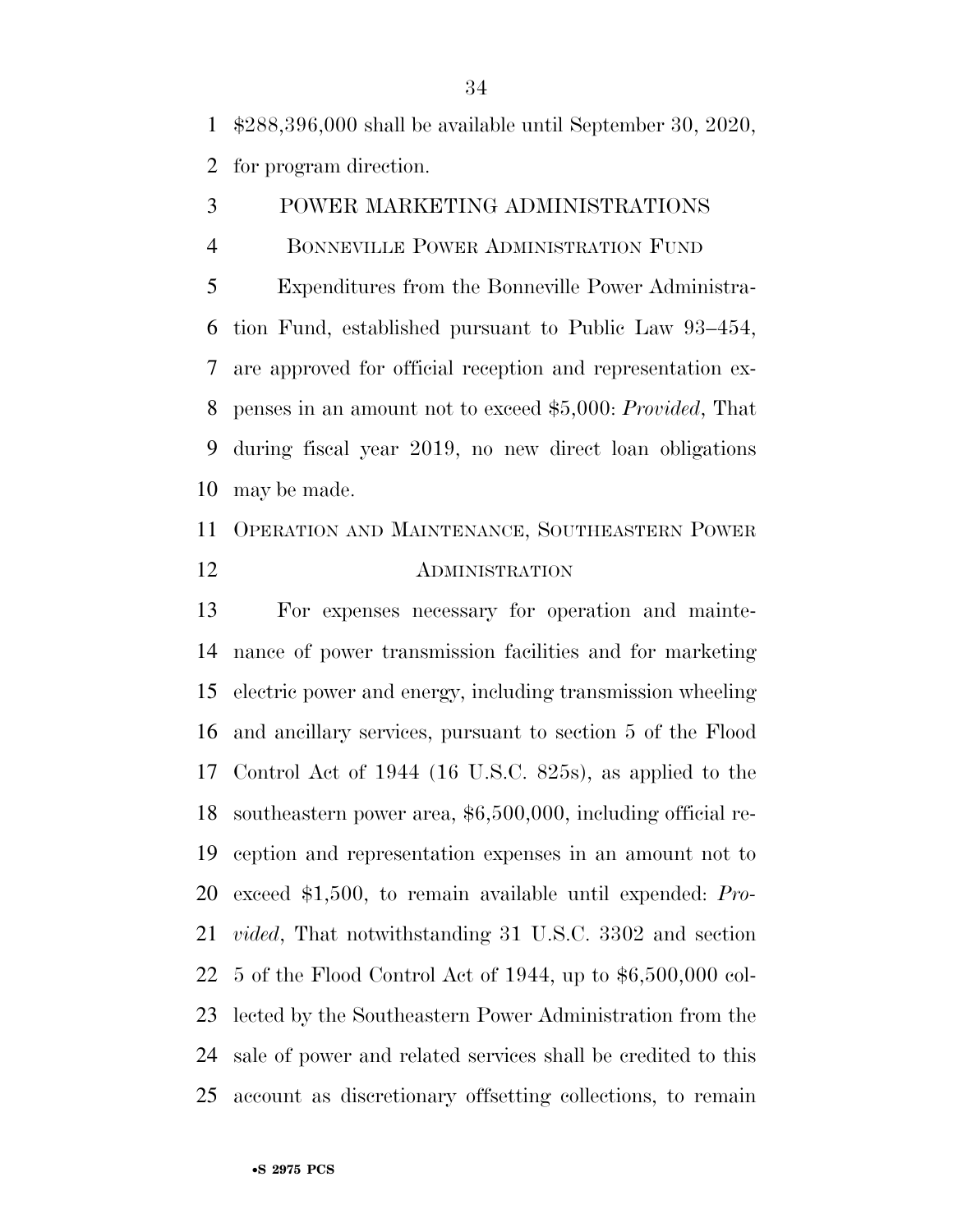available until expended for the sole purpose of funding the annual expenses of the Southeastern Power Adminis- tration: *Provided further*, That the sum herein appro- priated for annual expenses shall be reduced as collections are received during the fiscal year so as to result in a final fiscal year 2019 appropriation estimated at not more than \$0: *Provided further*, That notwithstanding 31 U.S.C. 3302, up to \$55,000,000 collected by the Southeastern Power Administration pursuant to the Flood Control Act of 1944 to recover purchase power and wheeling expenses shall be credited to this account as offsetting collections, to remain available until expended for the sole purpose of making purchase power and wheeling expenditures: *Provided further*, That for purposes of this appropriation, annual expenses means expenditures that are generally re- covered in the same year that they are incurred (excluding purchase power and wheeling expenses).

OPERATION AND MAINTENANCE, SOUTHWESTERN

POWER ADMINISTRATION

 For expenses necessary for operation and mainte- nance of power transmission facilities and for marketing electric power and energy, for construction and acquisition of transmission lines, substations and appurtenant facili- ties, and for administrative expenses, including official re-ception and representation expenses in an amount not to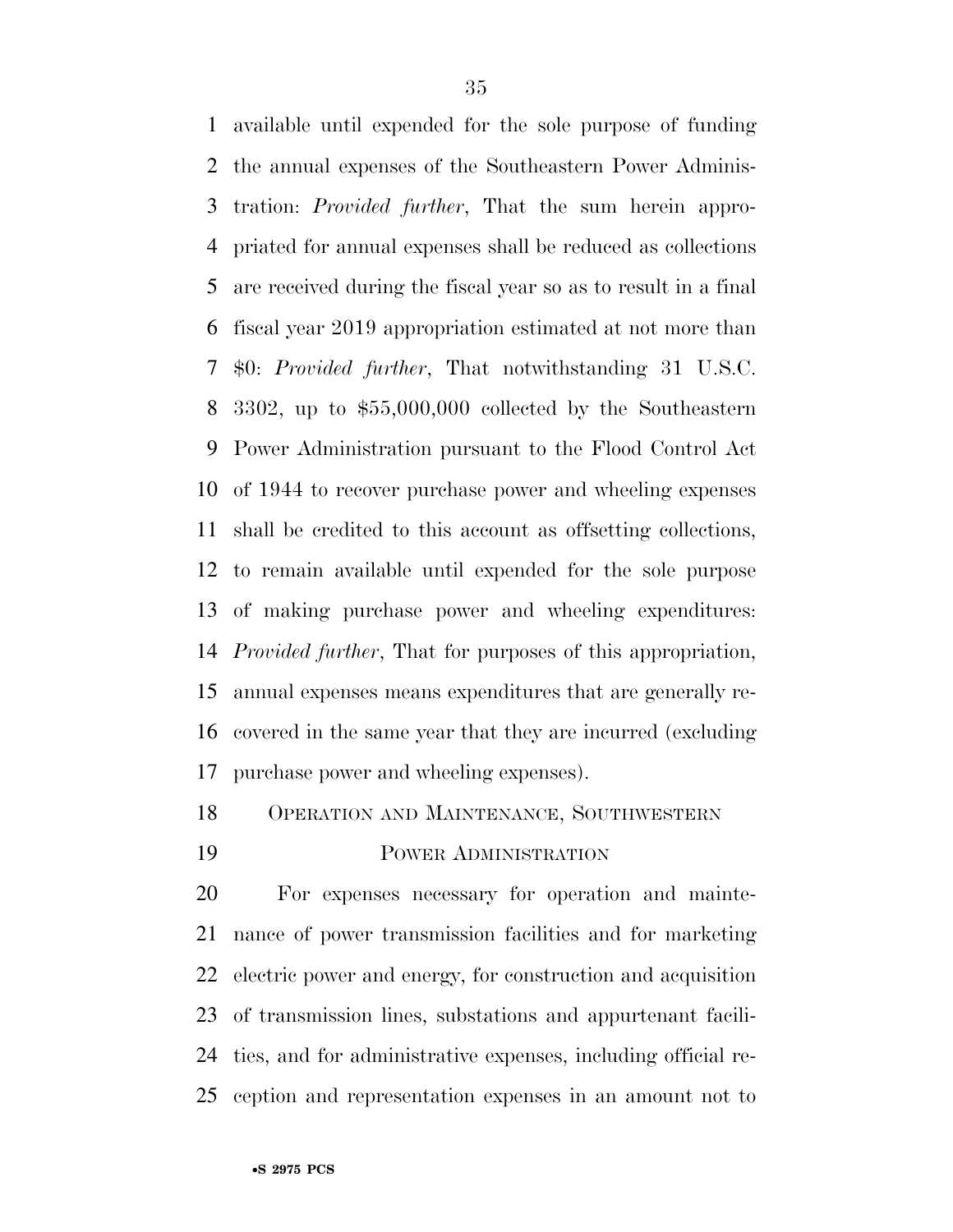exceed \$1,500 in carrying out section 5 of the Flood Con- trol Act of 1944 (16 U.S.C. 825s), as applied to the Southwestern Power Administration, \$29,802,000, to re- main available until expended: *Provided*, That notwith- standing 31 U.S.C. 3302 and section 5 of the Flood Con- trol Act of 1944 (16 U.S.C. 825s), up to \$19,402,000 col- lected by the Southwestern Power Administration from the sale of power and related services shall be credited to this account as discretionary offsetting collections, to re- main available until expended, for the sole purpose of funding the annual expenses of the Southwestern Power Administration: *Provided further*, That the sum herein ap- propriated for annual expenses shall be reduced as collec- tions are received during the fiscal year so as to result in a final fiscal year 2019 appropriation estimated at not more than \$10,400,000: *Provided further*, That notwith- standing 31 U.S.C. 3302, up to \$10,000,000 collected by the Southwestern Power Administration pursuant to the Flood Control Act of 1944 to recover purchase power and wheeling expenses shall be credited to this account as off- setting collections, to remain available until expended for the sole purpose of making purchase power and wheeling expenditures: *Provided further*, That for purposes of this appropriation, annual expenses means expenditures that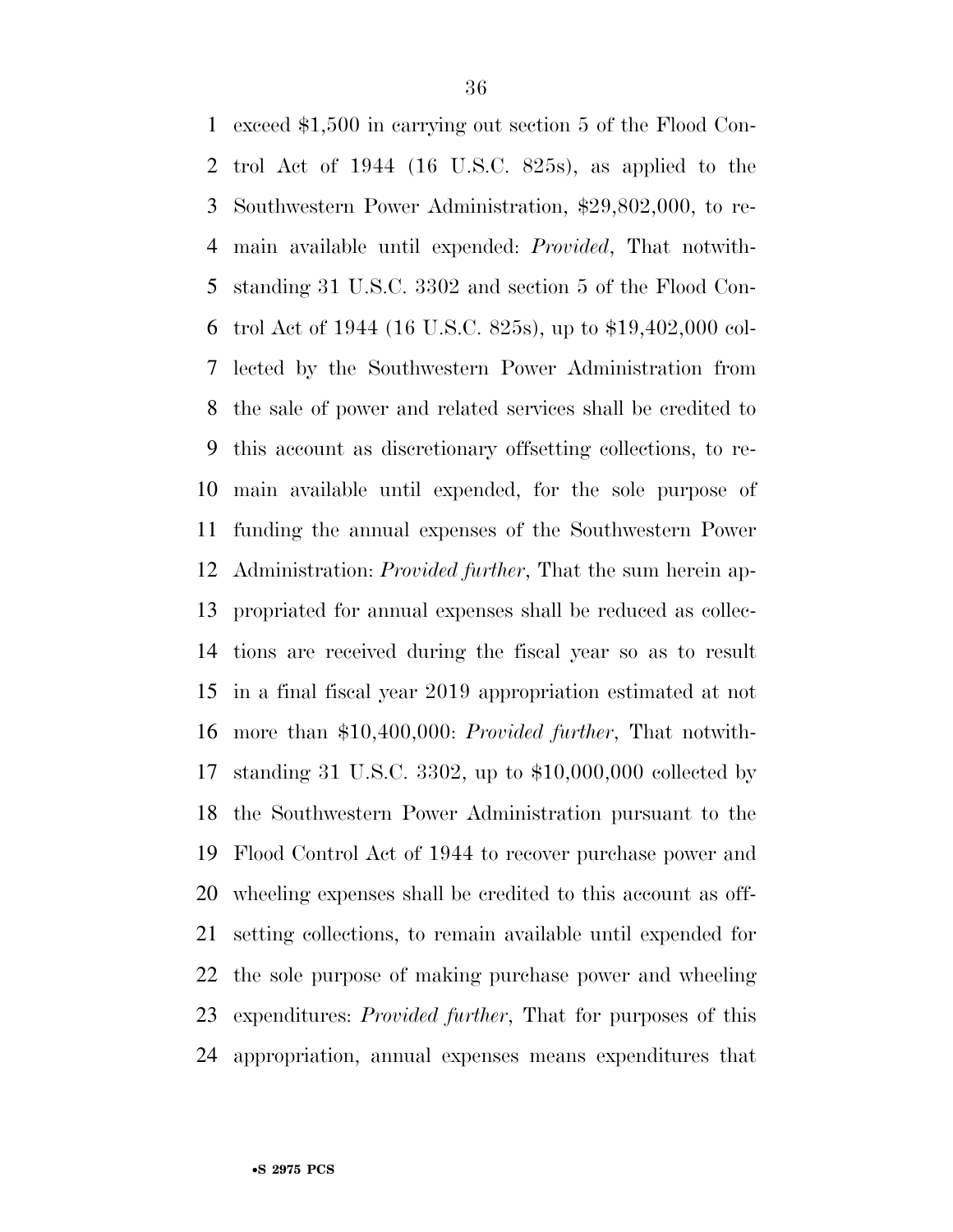are generally recovered in the same year that they are in- curred (excluding purchase power and wheeling expenses). CONSTRUCTION, REHABILITATION, OPERATION AND MAINTENANCE, WESTERN AREA POWER ADMINIS-TRATION

 For carrying out the functions authorized by title III, 7 section  $302(a)(1)(E)$  of the Act of August 4, 1977 (42) U.S.C. 7152), and other related activities including con- servation and renewable resources programs as author- ized, \$222,142,000, including official reception and rep- resentation expenses in an amount not to exceed \$1,500, to remain available until expended, of which \$220,000,000 shall be derived from the Department of the Interior Rec- lamation Fund: *Provided*, That notwithstanding 31 U.S.C. 3302, section 5 of the Flood Control Act of 1944 (16 U.S.C. 825s), and section 1 of the Interior Department Appropriation Act, 1939 (43 U.S.C. 392a), up to \$132,770,000 collected by the Western Area Power Ad- ministration from the sale of power and related services shall be credited to this account as discretionary offsetting collections, to remain available until expended, for the sole purpose of funding the annual expenses of the Western Area Power Administration: *Provided further*, That the sum herein appropriated for annual expenses shall be re-duced as collections are received during the fiscal year so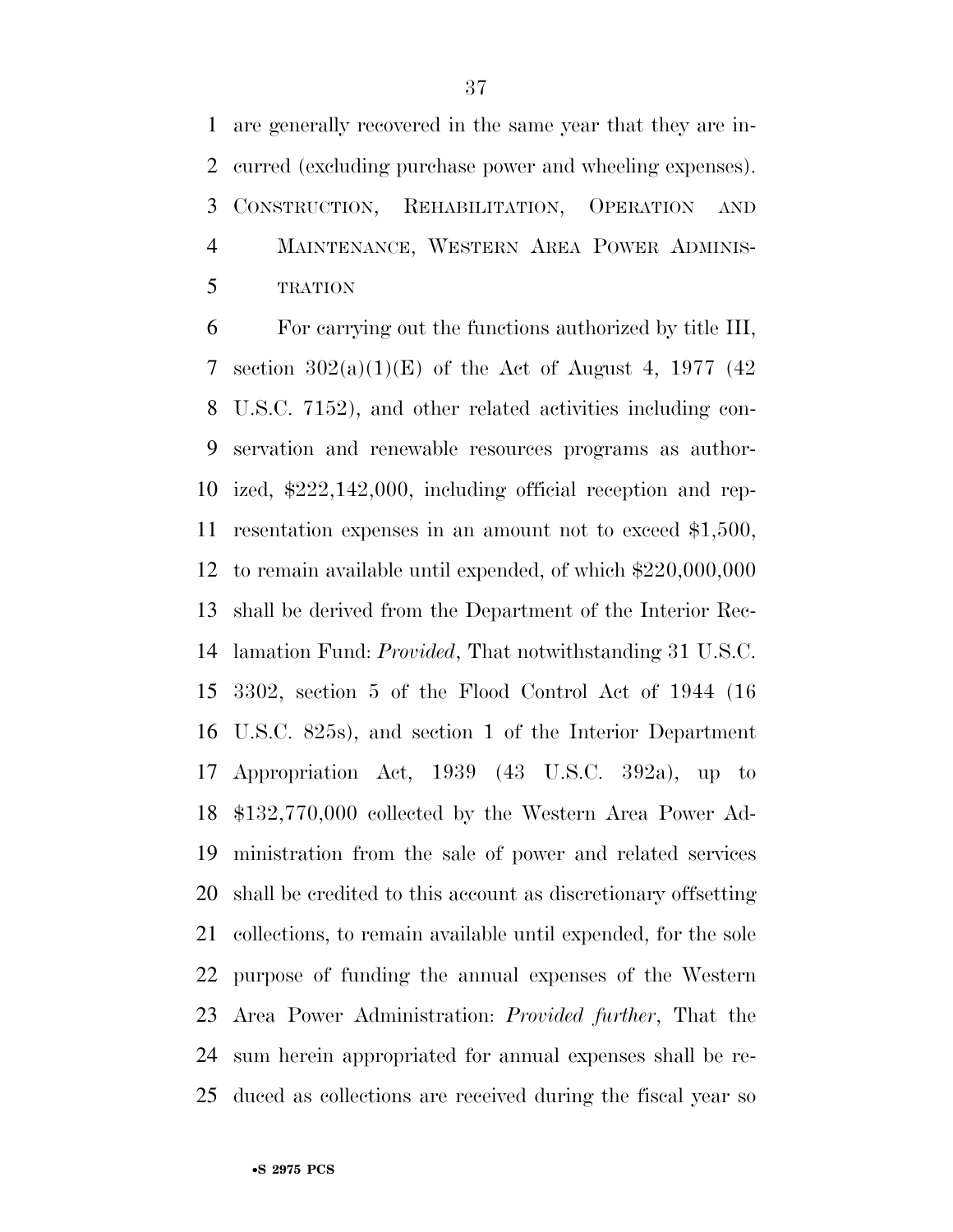as to result in a final fiscal year 2019 appropriation esti- mated at not more than \$89,372,000, of which \$89,000,000 is derived from the Reclamation Fund: *Pro- vided further*, That notwithstanding 31 U.S.C. 3302, up to \$180,000,000 collected by the Western Area Power Ad- ministration pursuant to the Flood Control Act of 1944 and the Reclamation Project Act of 1939 to recover pur- chase power and wheeling expenses shall be credited to this account as offsetting collections, to remain available until expended for the sole purpose of making purchase power and wheeling expenditures: *Provided further*, That for purposes of this appropriation, annual expenses means expenditures that are generally recovered in the same year that they are incurred (excluding purchase power and wheeling expenses).

FALCON AND AMISTAD OPERATING AND MAINTENANCE

FUND

 For operation, maintenance, and emergency costs for the hydroelectric facilities at the Falcon and Amistad Dams, \$5,207,000, to remain available until expended, and to be derived from the Falcon and Amistad Operating and Maintenance Fund of the Western Area Power Ad- ministration, as provided in section 2 of the Act of June 18, 1954 (68 Stat. 255): *Provided*, That notwithstanding the provisions of that Act and of 31 U.S.C. 3302, up to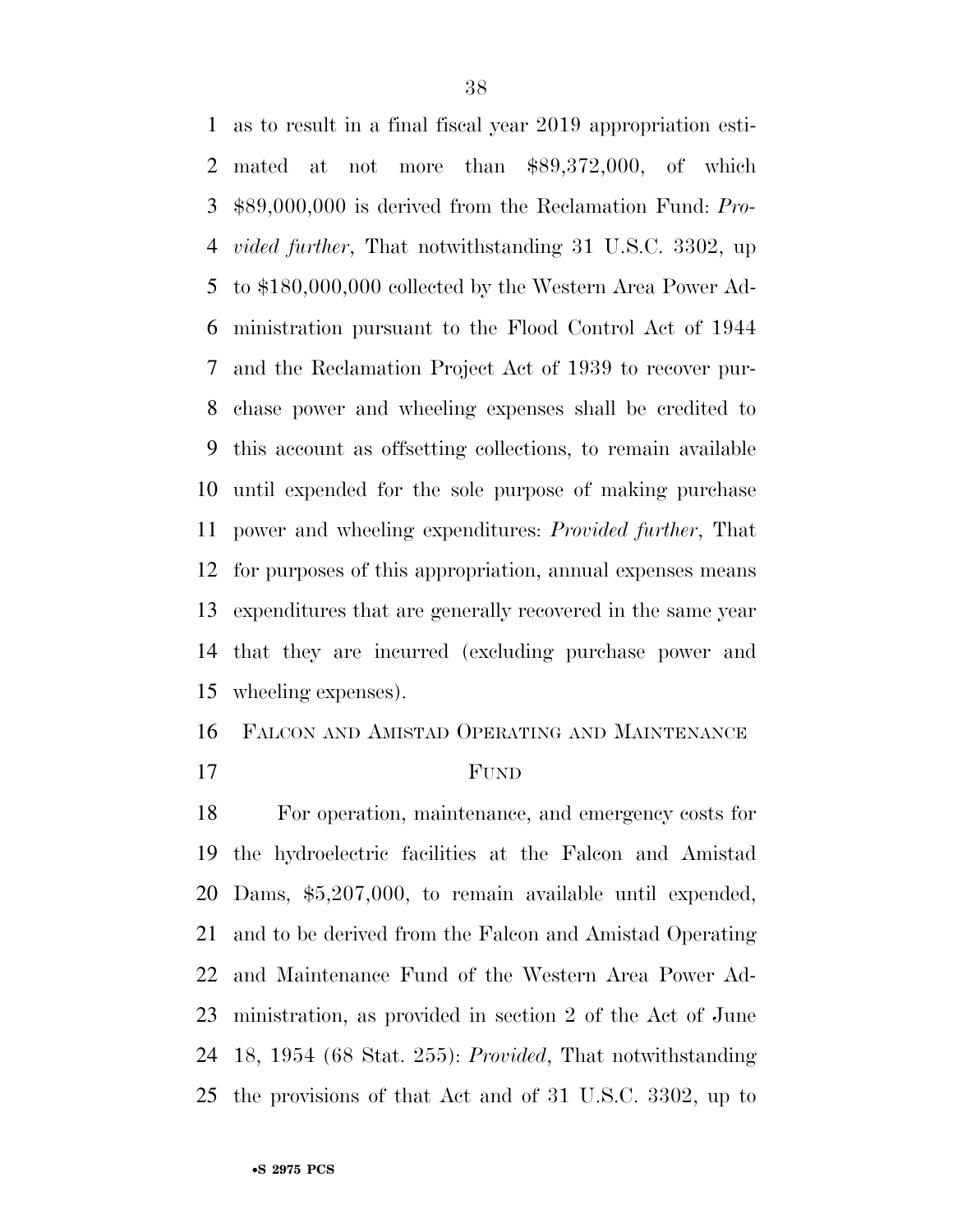\$4,979,000 collected by the Western Area Power Adminis- tration from the sale of power and related services from the Falcon and Amistad Dams shall be credited to this account as discretionary offsetting collections, to remain available until expended for the sole purpose of funding the annual expenses of the hydroelectric facilities of these Dams and associated Western Area Power Administration activities: *Provided further*, That the sum herein appro- priated for annual expenses shall be reduced as collections are received during the fiscal year so as to result in a final fiscal year 2019 appropriation estimated at not more than \$228,000: *Provided further*, That for purposes of this ap- propriation, annual expenses means expenditures that are generally recovered in the same year that they are in- curred: *Provided further*, That for fiscal year 2019, the Administrator of the Western Area Power Administration may accept up to \$122,000 in funds contributed by United States power customers of the Falcon and Amistad Dams for deposit into the Falcon and Amistad Operating and Maintenance Fund, and such funds shall be available for the purpose for which contributed in like manner as if said sums had been specifically appropriated for such purpose: *Provided further*, That any such funds shall be available without further appropriation and without fiscal year limi-tation for use by the Commissioner of the United States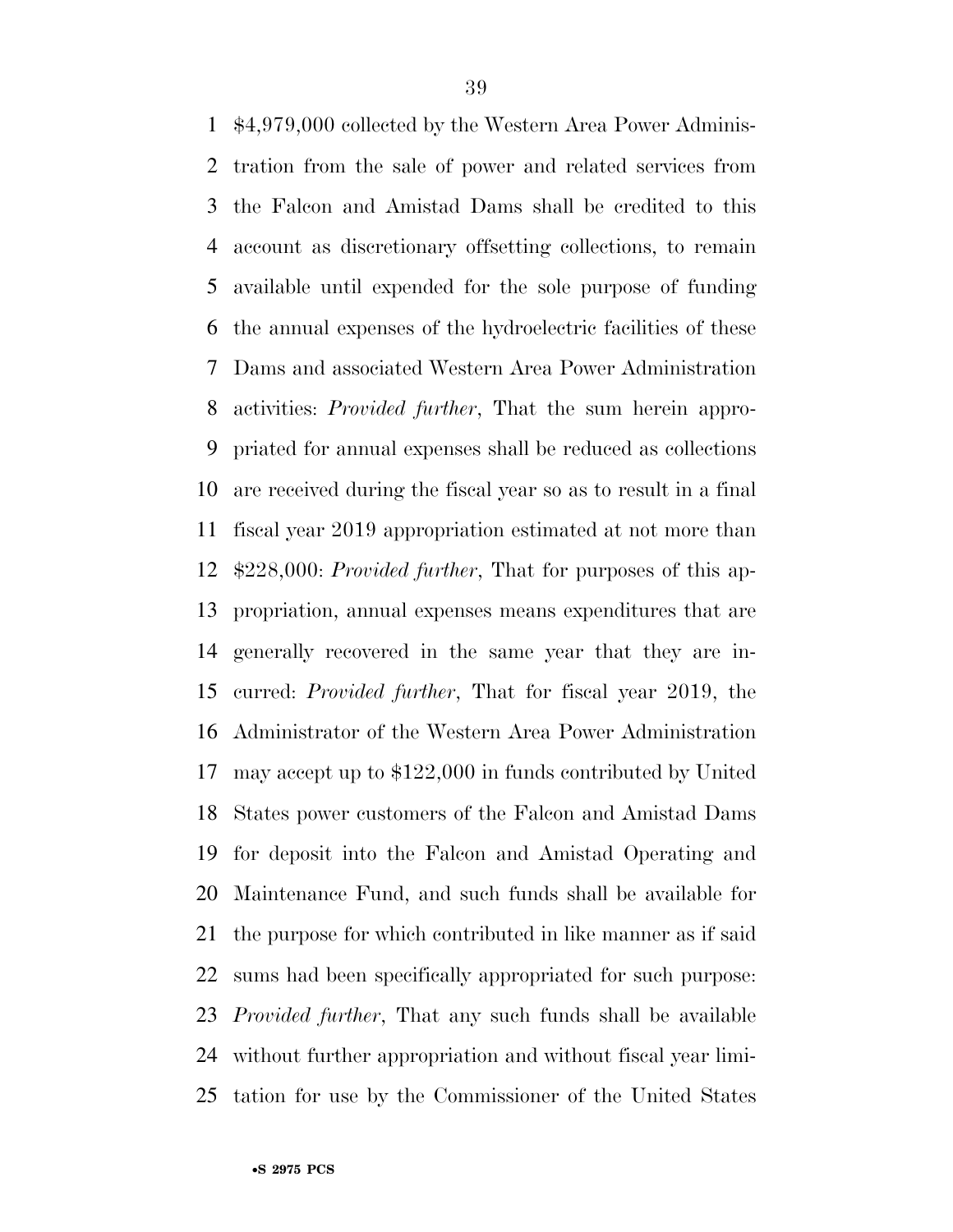Section of the International Boundary and Water Com- mission for the sole purpose of operating, maintaining, re- pairing, rehabilitating, replacing, or upgrading the hydro- electric facilities at these Dams in accordance with agree- ments reached between the Administrator, Commissioner, and the power customers.

# FEDERAL ENERGY REGULATORY COMMISSION

#### 8 SALARIES AND EXPENSES

 For expenses necessary for the Federal Energy Regu- latory Commission to carry out the provisions of the De- partment of Energy Organization Act (42 U.S.C. 7101 et seq.), including services as authorized by 5 U.S.C. 3109, official reception and representation expenses not to ex- ceed \$3,000, and the hire of passenger motor vehicles, \$369,900,000, to remain available until expended: *Pro- vided*, That notwithstanding any other provision of law, not to exceed \$369,900,000 of revenues from fees and an- nual charges, and other services and collections in fiscal year 2019 shall be retained and used for expenses nec- essary in this account, and shall remain available until ex- pended: *Provided further*, That the sum herein appro- priated from the general fund shall be reduced as revenues are received during fiscal year 2019 so as to result in a final fiscal year 2019 appropriation from the general fund estimated at not more than \$0.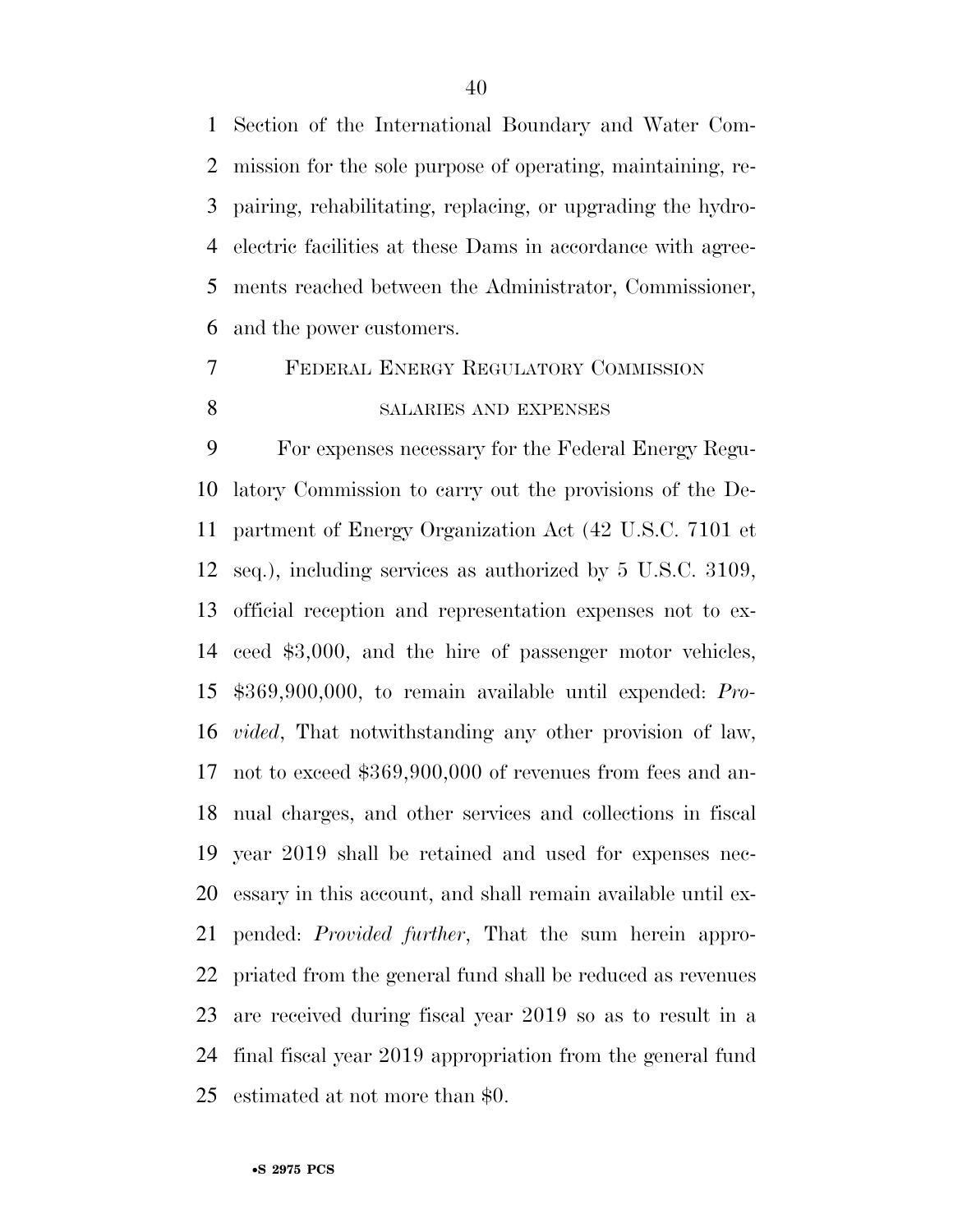### GENERAL PROVISIONS—DEPARTMENT OF ENERGY

 SEC. 301. (a) No appropriation, funds, or authority made available by this title for the Department of Energy shall be used to initiate or resume any program, project, or activity or to prepare or initiate Requests For Proposals or similar arrangements (including Requests for Quotations, Requests for Information, and Funding Op- portunity Announcements) for a program, project, or ac- tivity if the program, project, or activity has not been funded by Congress.

 (b)(1) Unless the Secretary of Energy notifies the Committees on Appropriations of both Houses of Congress at least 3 full business days in advance, none of the funds made available in this title may be used to—

 (A) make a grant allocation or discretionary 17 grant award totaling \$1,000,000 or more;

 (B) make a discretionary contract award or Other Transaction Agreement totaling \$1,000,000 or more, including a contract covered by the Federal Acquisition Regulation;

 (C) issue a letter of intent to make an alloca- tion, award, or Agreement in excess of the limits in 24 subparagraph  $(A)$  or  $(B)$ ; or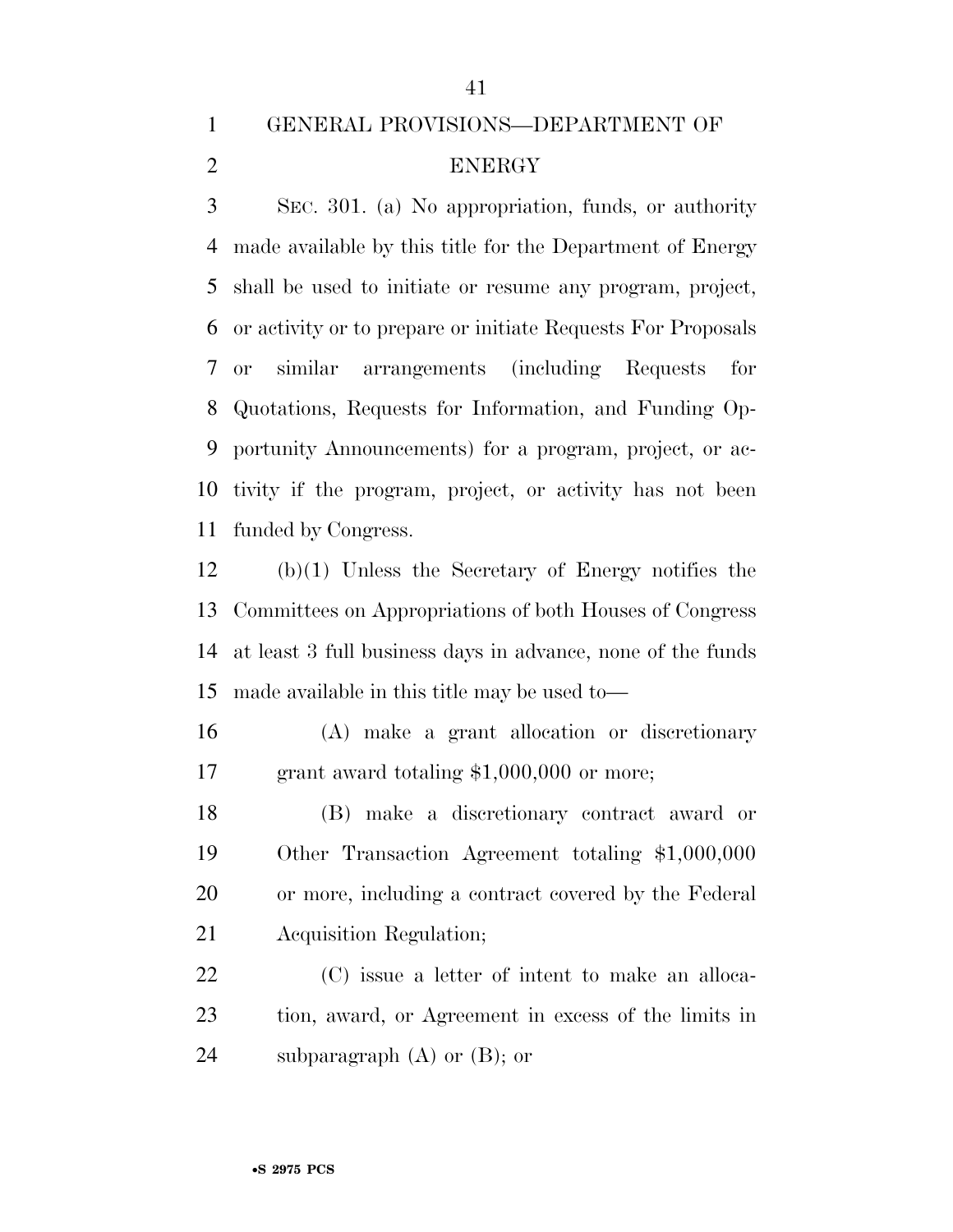(D) announce publicly the intention to make an allocation, award, or Agreement in excess of the lim-its in subparagraph (A) or (B).

 (2) The Secretary of Energy shall submit to the Com- mittees on Appropriations of both Houses of Congress within 15 days of the conclusion of each quarter a report detailing each grant allocation or discretionary grant award totaling less than \$1,000,000 provided during the previous quarter.

 (3) The notification required by paragraph (1) and the report required by paragraph (2) shall include the re- cipient of the award, the amount of the award, the fiscal year for which the funds for the award were appropriated, the account and program, project, or activity from which the funds are being drawn, the title of the award, and a brief description of the activity for which the award is made.

 (c) The Department of Energy may not, with respect to any program, project, or activity that uses budget au- thority made available in this title under the heading ''De- partment of Energy—Energy Programs'', enter into a multiyear contract, award a multiyear grant, or enter into a multiyear cooperative agreement unless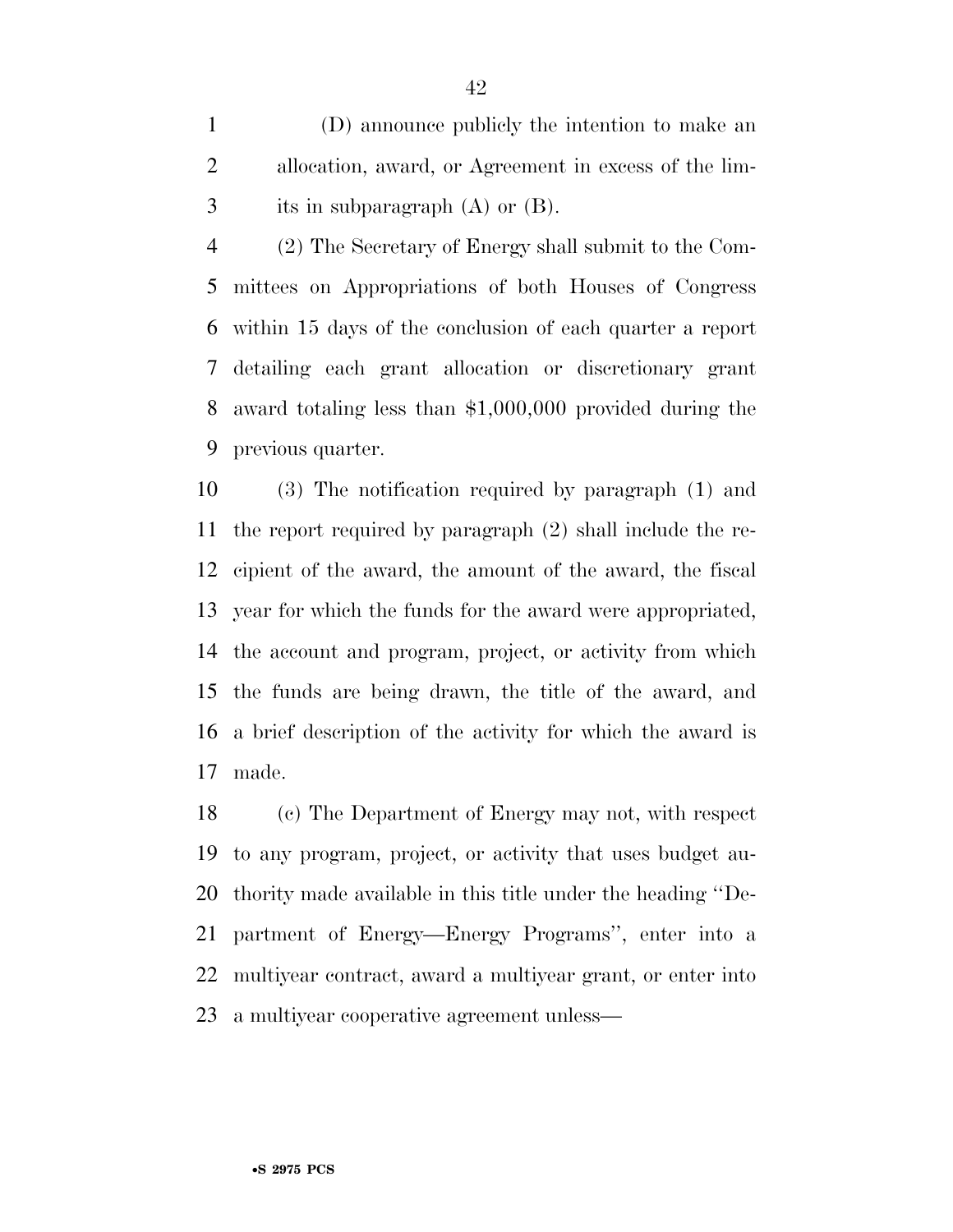(1) the contract, grant, or cooperative agree- ment is funded for the full period of performance as anticipated at the time of award; or

 (2) the contract, grant, or cooperative agree- ment includes a clause conditioning the Federal Gov- ernment's obligation on the availability of future year budget authority and the Secretary notifies the Committees on Appropriations of both Houses of Congress at least 3 days in advance.

10 (d) Except as provided in subsections (e), (f), and  $(g)$ , the amounts made available by this title shall be expended as authorized by law for the programs, projects, and ac- tivities specified in the ''FY 2019 Senate'' column in the ''Department of Energy'' table included under the heading ''Title III—Department of Energy'' in the report of the Committee on Appropriations accompanying this Act.

 (e) The amounts made available by this title may be reprogrammed for any program, project, or activity, and the Department shall notify, and obtain the prior approval of, the Committees on Appropriations of both Houses of Congress at least 30 days prior to the use of any proposed reprogramming that would cause any program, project, or activity funding level to increase or decrease by more than \$5,000,000 or 10 percent, whichever is less, during the time period covered by this Act.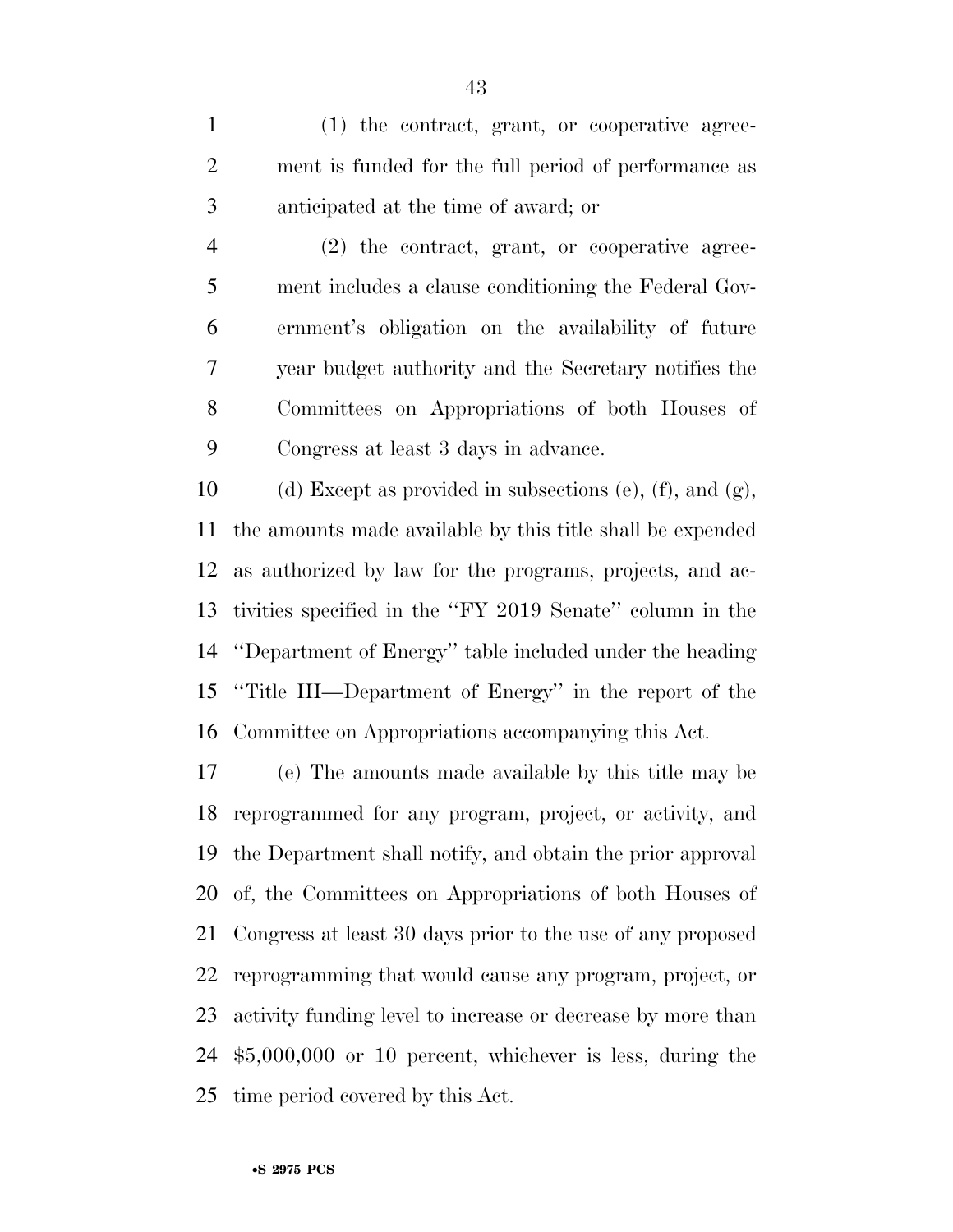(f) None of the funds provided in this title shall be available for obligation or expenditure through a re-programming of funds that—

 (1) creates, initiates, or eliminates a program, project, or activity;

 (2) increases funds or personnel for any pro- gram, project, or activity for which funds are denied or restricted by this Act; or

 (3) reduces funds that are directed to be used for a specific program, project, or activity by this Act.

 (g)(1) The Secretary of Energy may waive any re- quirement or restriction in this section that applies to the use of funds made available for the Department of Energy if compliance with such requirement or restriction would pose a substantial risk to human health, the environment, welfare, or national security.

 (2) The Secretary of Energy shall notify the Commit- tees on Appropriations of both Houses of Congress of any waiver under paragraph (1) as soon as practicable, but not later than 3 days after the date of the activity to which a requirement or restriction would otherwise have applied. Such notice shall include an explanation of the substantial risk under paragraph (1) that permitted such waiver.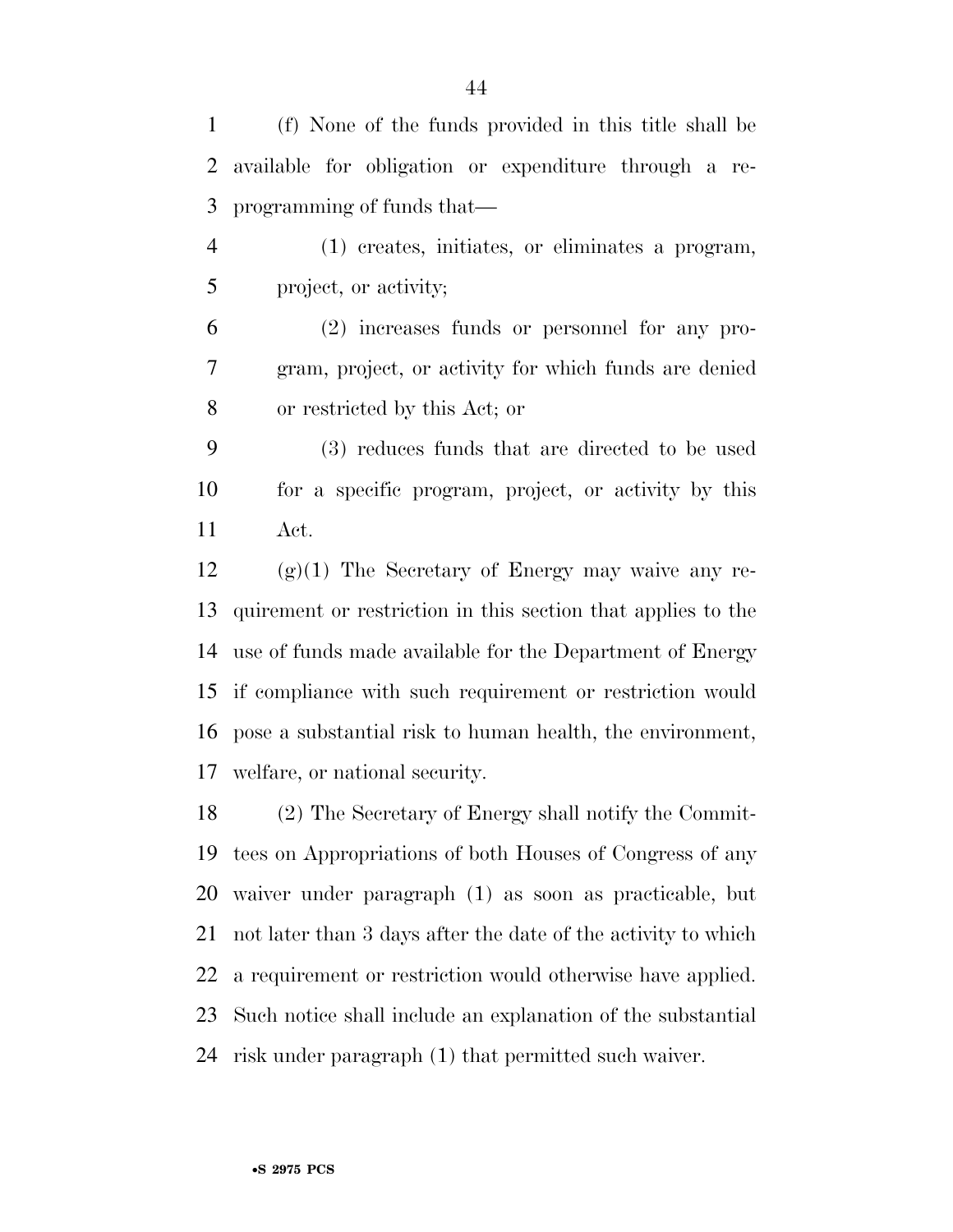(h) The unexpended balances of prior appropriations provided for activities in this Act may be available to the same appropriation accounts for such activities established pursuant to this title. Available balances may be merged with funds in the applicable established accounts and thereafter may be accounted for as one fund for the same time period as originally enacted.

 SEC. 302. Funds appropriated by this or any other Act, or made available by the transfer of funds in this Act, for intelligence activities are deemed to be specifically authorized by the Congress for purposes of section 504 of the National Security Act of 1947 (50 U.S.C. 3094) during fiscal year 2019 until the enactment of the Intel-ligence Authorization Act for fiscal year 2019.

 SEC. 303. None of the funds made available in this title may be used to approve critical decision-2 or critical decision-3 under Department of Energy Order 413.3B, or any successive departmental guidance, for construction projects where the total project cost exceeds \$100,000,000, until a separate independent cost estimate has been developed for the project for that critical deci-sion.

SEC. 304. (a) DEFINITIONS.—In this section:

24 (1) AFFECTED INDIAN TRIBE.—The term "af-fected Indian tribe'' has the meaning given the term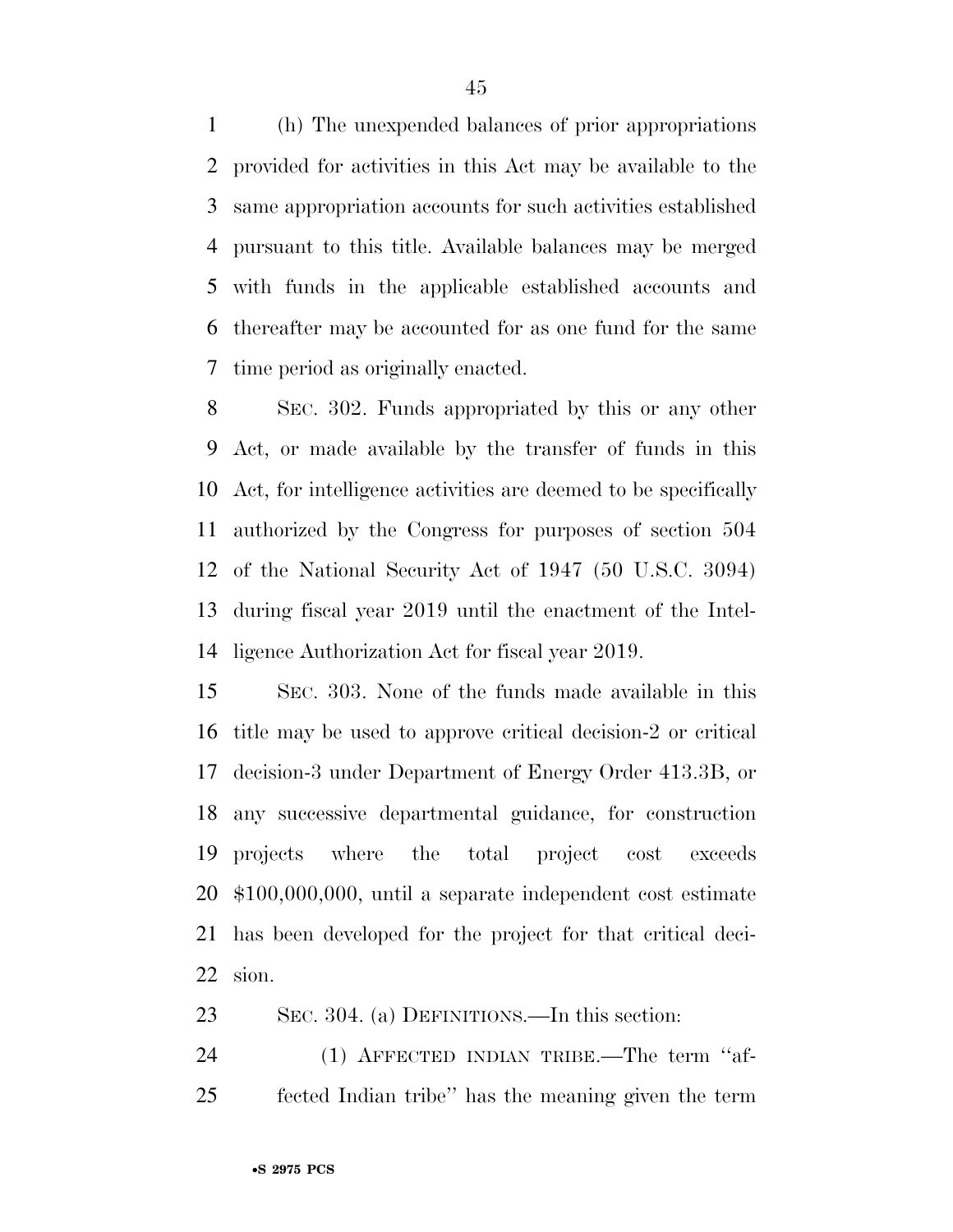1 in section 2 of the Nuclear Waste Policy Act of 1982 (42 U.S.C. 10101).

 (2) HIGH-LEVEL RADIOACTIVE WASTE.—The term ''high-level radioactive waste'' has the meaning given the term in section 2 of the Nuclear Waste Policy Act of 1982 (42 U.S.C. 10101). (3) NUCLEAR WASTE FUND.—The term ''Nu- clear Waste Fund'' means the Nuclear Waste Fund established under section 302(c) of the Nuclear Waste Policy Act of 1982 (42 U.S.C. 10222(c)). (4) SECRETARY.—The term ''Secretary'' means the Secretary of Energy. (5) SPENT NUCLEAR FUEL.—The term ''spent nuclear fuel'' has the meaning given the term in sec- tion 2 of the Nuclear Waste Policy Act of 1982 (42 U.S.C. 10101). (b) PILOT PROGRAM.—Notwithstanding any provi- sion of the Nuclear Waste Policy Act of 1982 (42 U.S.C. 10101 et seq.), the Secretary is authorized, in the current fiscal year and subsequent fiscal years, to conduct a pilot program to license, construct, and operate 1 or more Fed- eral consolidated storage facilities to provide interim stor- age as needed for spent nuclear fuel and high-level radio-active waste, with priority for storage given to spent nu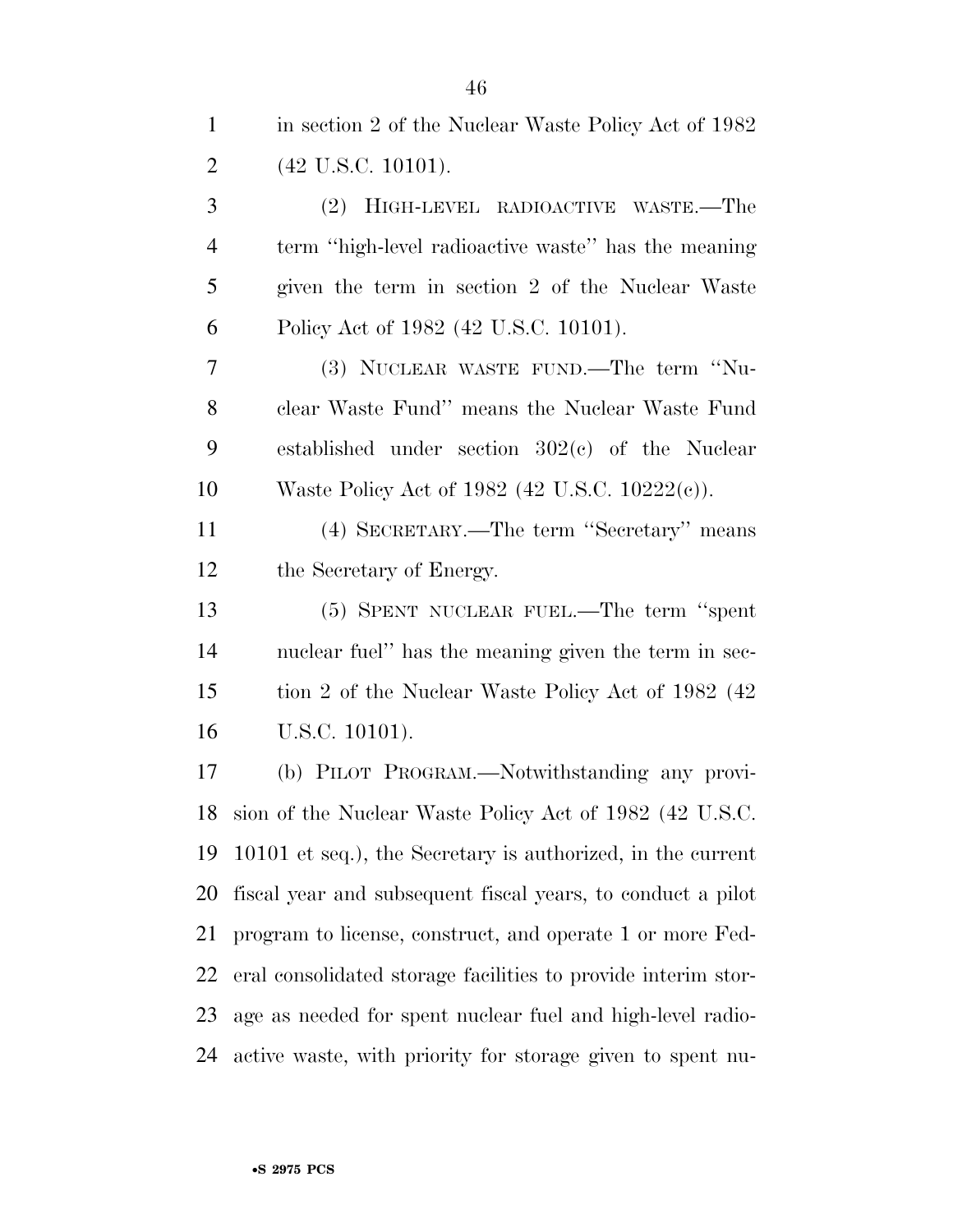clear fuel located on sites without an operating nuclear reactor.

 (c) REQUESTS FOR PROPOSALS.—Not later than 120 days after the date of enactment of this Act, the Secretary shall issue a request for proposals for cooperative agree-ments—

 (1) to obtain any license necessary from the Nuclear Regulatory Commission for the construction of 1 or more consolidated storage facilities;

 (2) to demonstrate the safe transportation of spent nuclear fuel and high-level radioactive waste, as applicable; and

 (3) to demonstrate the safe storage of spent nu- clear fuel and high-level radioactive waste, as appli- cable, at the 1 or more consolidated storage facilities pending the construction and operation of deep geo- logic disposal capacity for the permanent disposal of the spent nuclear fuel.

 (d) CONSENT-BASED APPROVAL.—Prior to siting a consolidated storage facility pursuant to this section, the Secretary shall enter into an agreement to host the facility with—

23 (1) the Governor of the State;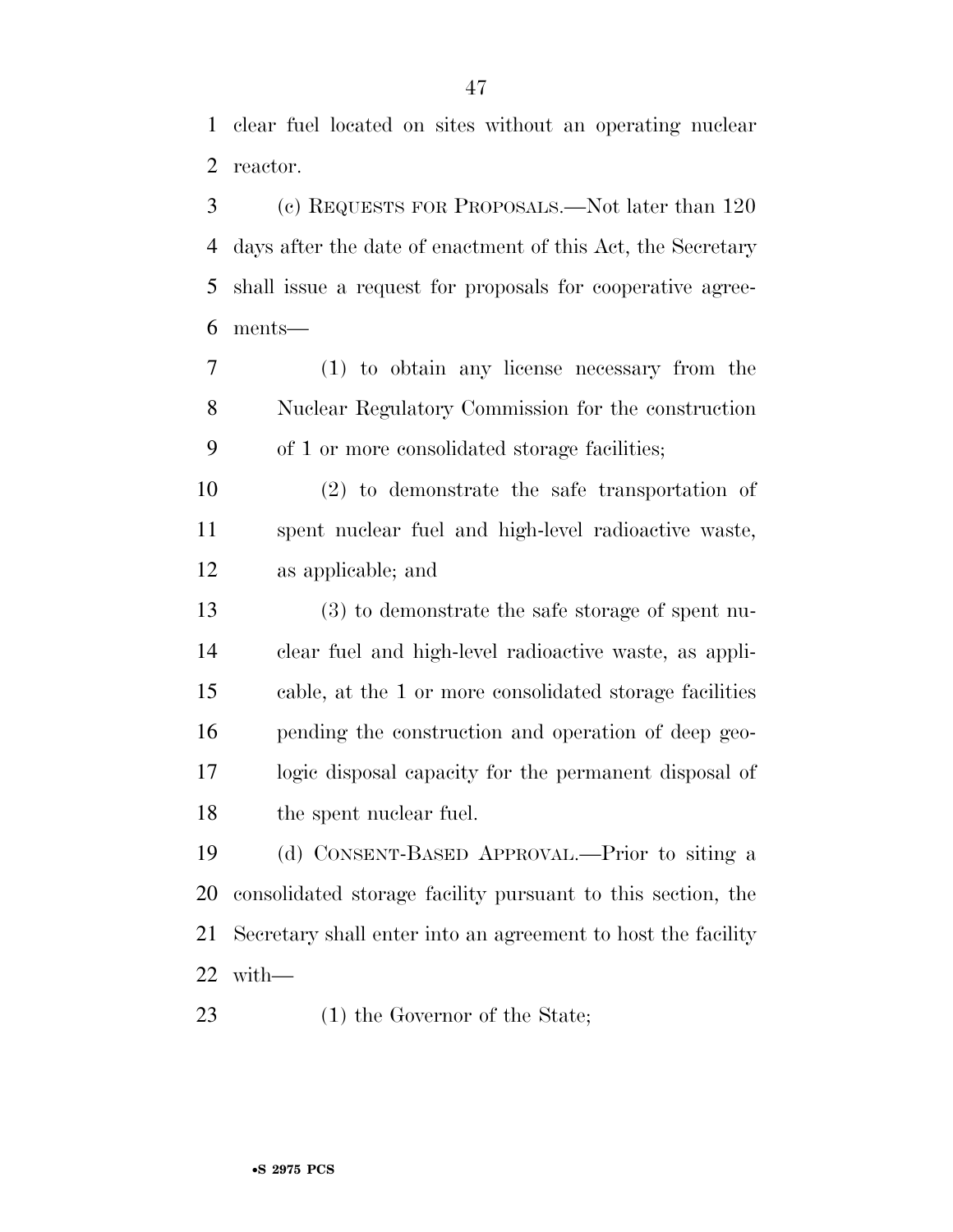| $\mathbf{1}$   | $(2)$ each unit of local government within the ju-           |
|----------------|--------------------------------------------------------------|
| $\overline{2}$ | risdiction of which the facility is proposed to be lo-       |
| 3              | cated; and                                                   |
| $\overline{4}$ | (3) each affected Indian tribe.                              |
| 5              | (e) APPLICABILITY.—In executing this section, the            |
| 6              | Secretary shall comply with—                                 |
| 7              | (1) all licensing requirements and regulations of            |
| 8              | the Nuclear Regulatory Commission; and                       |
| 9              | (2) all other applicable laws (including regula-             |
| 10             | tions).                                                      |
| 11             | (f) PILOT PROGRAM PLAN.—Not later than 120 days              |
| 12             | after the date on which the Secretary issues the request     |
| 13             | for proposals under subsection (c), the Secretary shall sub- |
| 14             | mit to Congress a plan to carry out this section that in-    |
| 15             | cludes—                                                      |
| 16             | $(1)$ an estimate of the cost of licensing, con-             |
| 17             | structing, and operating a consolidated storage facil-       |
| 18             | ity, including the transportation costs, on an annual        |
| 19             | basis, over the expected lifetime of the facility;           |
| 20             | $(2)$ a schedule for-                                        |
| 21             | (A) obtaining any license necessary to con-                  |
| 22             | struct and operate a consolidated storage facil-             |
| 23             | ity from the Nuclear Regulatory Commission;                  |
| 24             | (B) constructing the facility;                               |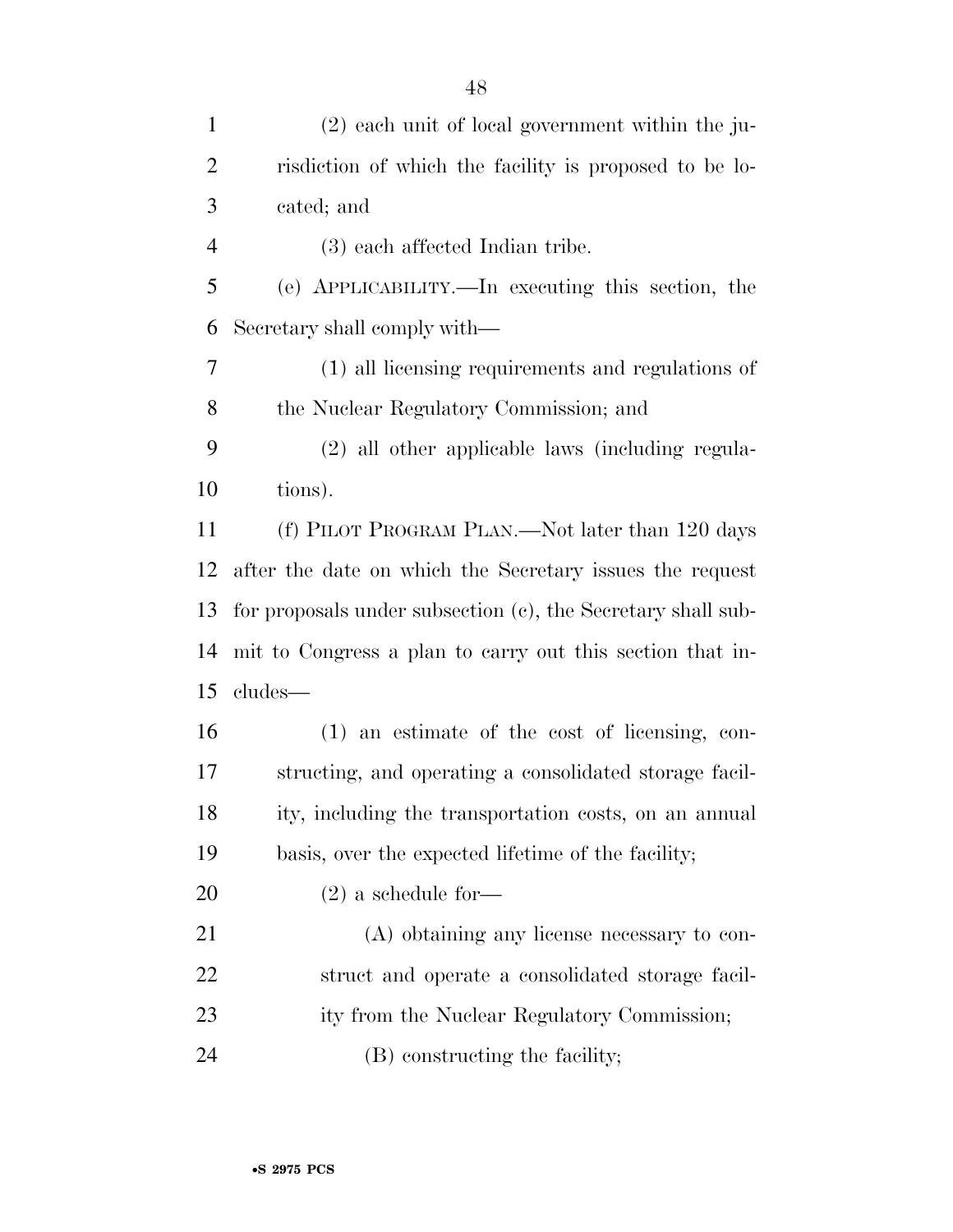| $\mathbf{1}$   | (C) transporting spent fuel to the facility;           |
|----------------|--------------------------------------------------------|
| $\overline{2}$ | and                                                    |
| 3              | (D) removing the spent fuel and decom-                 |
| $\overline{4}$ | missioning the facility;                               |
| 5              | (3) an estimate of the cost of any financial as-       |
| 6              | sistance, compensation, or incentives proposed to be   |
| 7              | paid to the host State, Indian tribe, or local govern- |
| 8              | ment;                                                  |
| 9              | (4) an estimate of any future reductions in the        |
| 10             | damages expected to be paid by the United States       |
| 11             | for the delay of the Department of Energy in accept-   |
| 12             | ing spent fuel expected to result from the pilot pro-  |
| 13             | gram;                                                  |
| 14             | (5) recommendations for any additional legisla-        |
| 15             | tion needed to authorize and implement the pilot       |
| 16             | program; and                                           |
| 17             | $(6)$ recommendations for a mechanism to en-           |
| 18             | sure that any spent nuclear fuel or high-level radio-  |
| 19             | active waste stored at a consolidated storage facility |
| 20             | pursuant to this section shall move to deep geologic   |
| 21             | disposal capacity, following a consent-based approval  |
| 22             | process for that deep geologic disposal capacity con-  |
| 23             | sistent with subsection (d), within a reasonable time  |
| 24             | after the issuance of a license to construct and oper- |
| 25             | ate the consolidated storage facility.                 |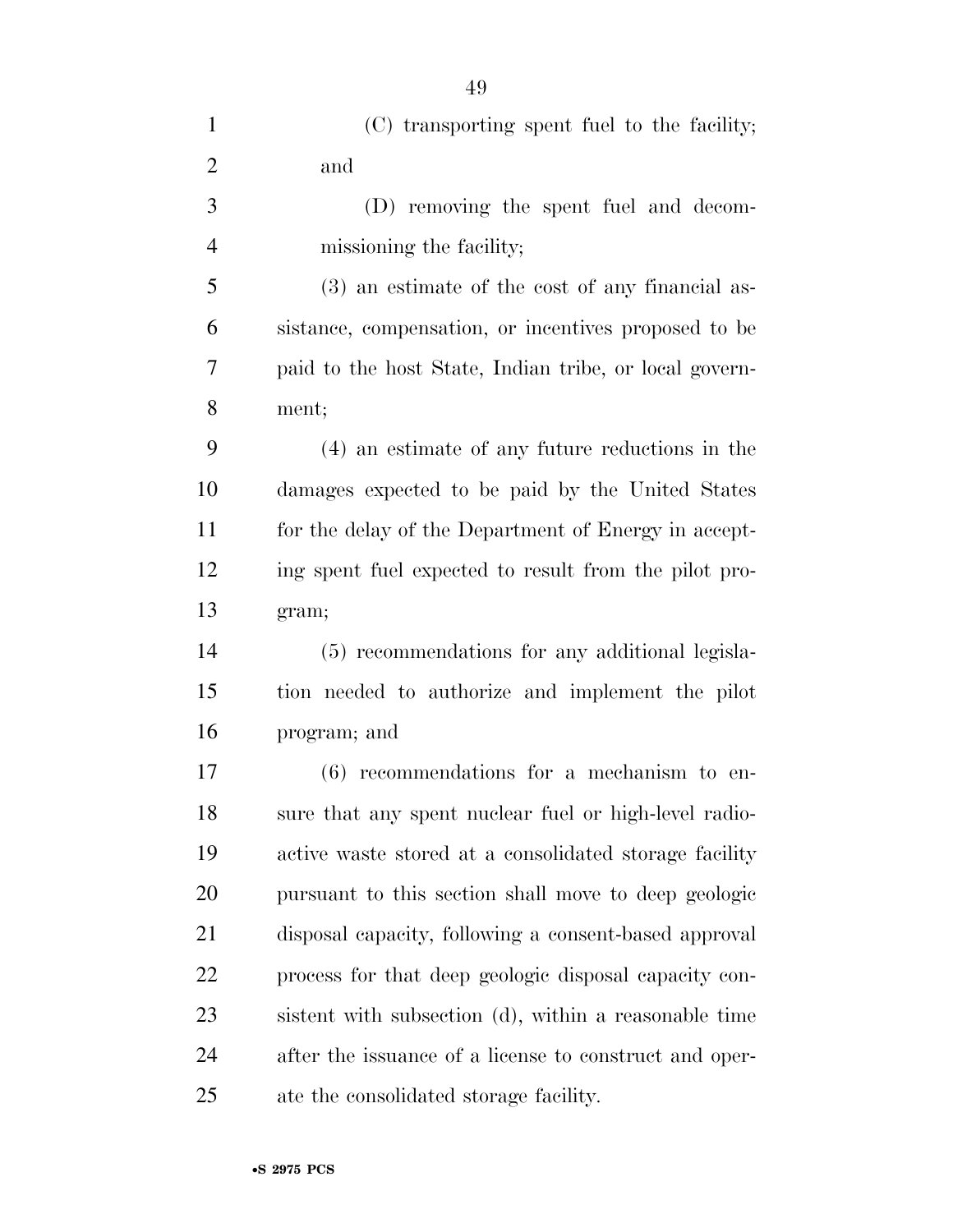(g) PUBLIC PARTICIPATION.—Prior to choosing a site for the construction of a consolidated storage facility under this section, the Secretary shall conduct 1 or more public hearings in the vicinity of each potential site and in at least 1 other location within the State in which the site is located to solicit public comments and recommenda-tions.

8 (h) USE OF NUCLEAR WASTE FUND.—The Secretary may make expenditures from the Nuclear Waste Fund to carry out this section, subject to appropriations.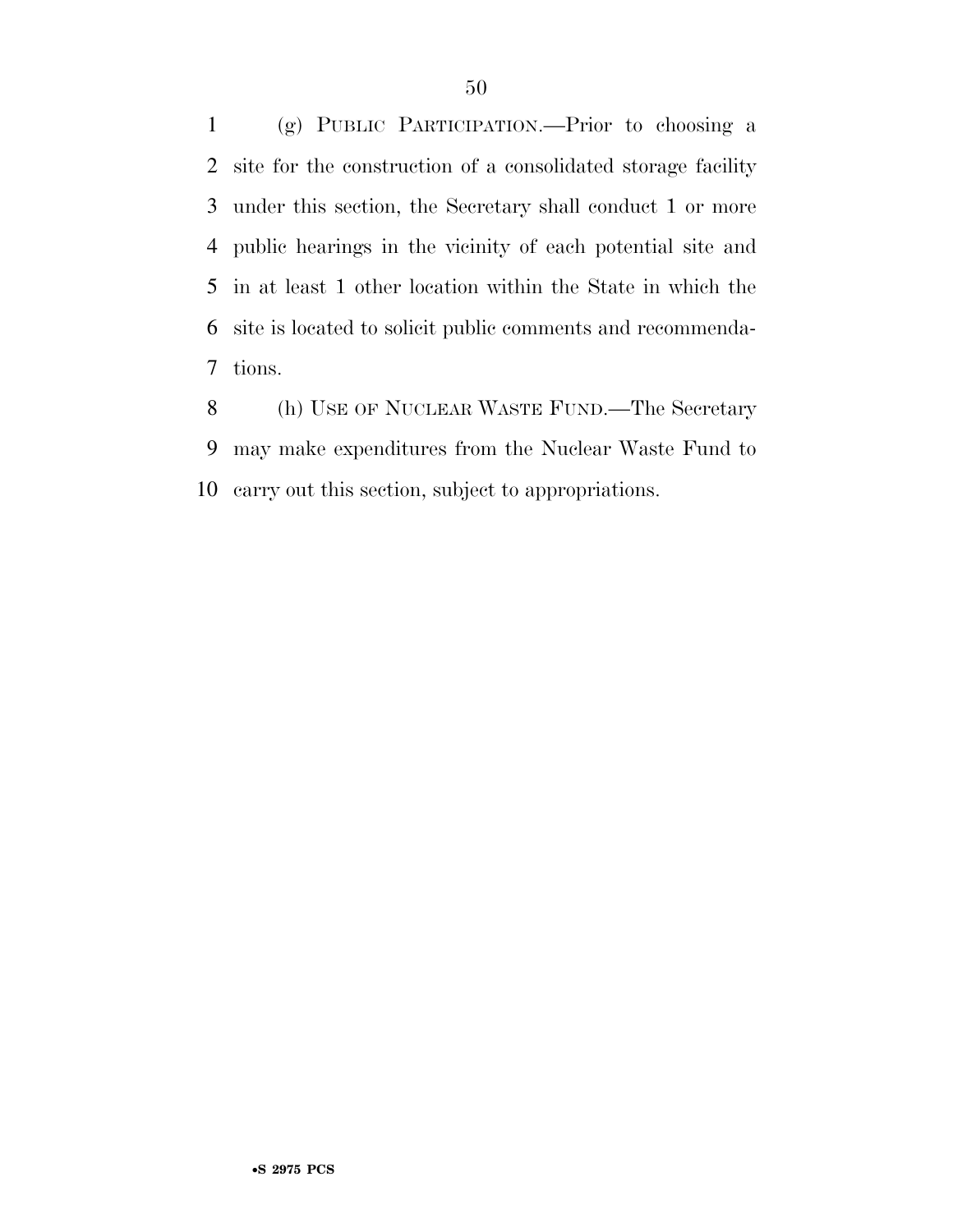| $\mathbf{1}$   | TITLE IV                                                       |
|----------------|----------------------------------------------------------------|
| $\overline{2}$ | INDEPENDENT AGENCIES                                           |
| 3              | APPALACHIAN REGIONAL COMMISSION                                |
| $\overline{4}$ | For expenses necessary to carry out the programs au-           |
| 5              | thorized by the Appalachian Regional Development Act of        |
| 6              | 1965, and for expenses necessary for the Federal Co-           |
| 7              | Chairman and the Alternate on the Appalachian Regional         |
| 8              | Commission, for payment of the Federal share of the ad-        |
| 9              | ministrative expenses of the Commission, including serv-       |
| 10             | ices as authorized by 5 U.S.C. 3109, and hire of passenger     |
| 11             | motor vehicles, $$155,000,000$ , to remain available until ex- |
| 12             | pended.                                                        |
| 13             | DEFENSE NUCLEAR FACILITIES SAFETY BOARD                        |
| 14             | SALARIES AND EXPENSES                                          |
| 15             | For expenses necessary for the Defense Nuclear Fa-             |
| 16             | cilities Safety Board in carrying out activities authorized    |
| 17             | by the Atomic Energy Act of 1954, as amended by Public         |
|                | 18 Law 100-456, section 1441, \$31,000,000, to remain          |
| 19             | available until September 30, 2020.                            |
| 20             | DELTA REGIONAL AUTHORITY                                       |
| 21             | SALARIES AND EXPENSES                                          |
| 22             | For expenses necessary for the Delta Regional Au-              |
| 23             | thority and to carry out its activities, as authorized by      |
|                | 24 the Delta Regional Authority Act of 2000, notwith-          |
|                |                                                                |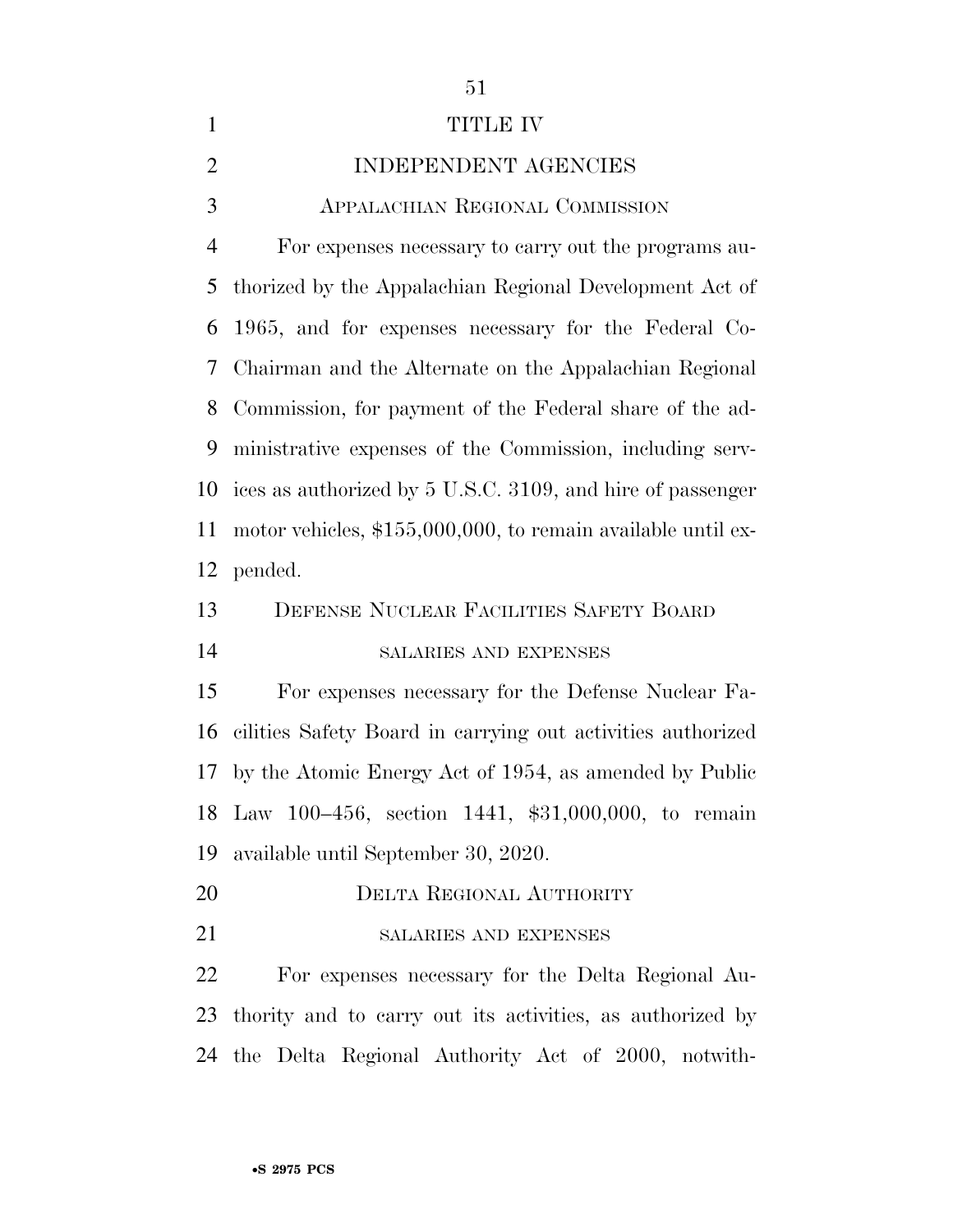#### DENALI COMMISSION

 For expenses necessary for the Denali Commission including the purchase, construction, and acquisition of plant and capital equipment as necessary and other ex- penses, \$15,000,000, to remain available until expended, notwithstanding the limitations contained in section 306(g) of the Denali Commission Act of 1998: *Provided*, That funds shall be available for construction projects in an amount not to exceed 80 percent of total project cost for distressed communities, as defined by section 307 of the Denali Commission Act of 1998 (division C, title III, Public Law 105–277), as amended by section 701 of ap- pendix D, title VII, Public Law 106–113 (113 Stat. 1501A–280), and an amount not to exceed 50 percent for non-distressed communities: *Provided further*, That not- withstanding any other provision of law regarding pay- ment of a non-Federal share in connection with a grant- in-aid program, amounts under this heading shall be avail- able for the payment of such a non-Federal share for pro- grams undertaken to carry out the purposes of the Com-mission.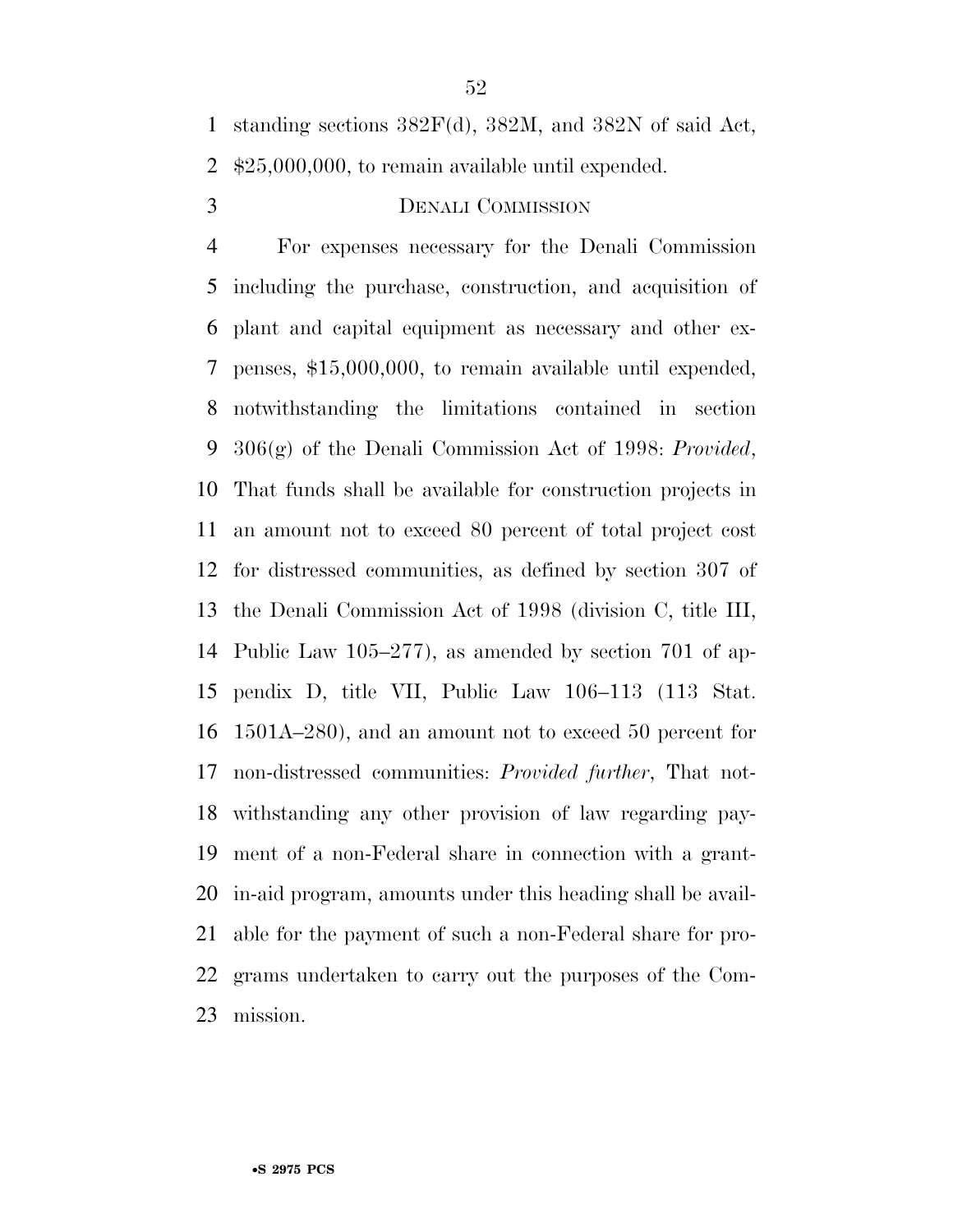NORTHERN BORDER REGIONAL COMMISSION

 For expenses necessary for the Northern Border Re- gional Commission in carrying out activities authorized by subtitle V of title 40, United States Code, \$20,000,000, to remain available until expended: *Provided*, That such amounts shall be available for administrative expenses, notwithstanding section 15751(b) of title 40, United States Code: *Provided further*, That during fiscal year 2019, the duties and authority of the Federal Cochair- person shall be assumed by the Northern Border Regional Commission Program Director if the position of the Fed- eral Cochairperson and Alternate Federal Cochairperson is vacant.

#### NUCLEAR REGULATORY COMMISSION

#### SALARIES AND EXPENSES

 For expenses necessary for the Commission in car- rying out the purposes of the Energy Reorganization Act of 1974 and the Atomic Energy Act of 1954, \$898,350,000, including official representation expenses not to exceed \$25,000, to remain available until expended: *Provided*, That of the amount appropriated herein, not more than \$9,500,000 may be made available for salaries, travel, and other support costs for the Office of the Com- mission, to remain available until September 30, 2020, of 25 which, notwithstanding section  $201(a)(2)(c)$  of the Energy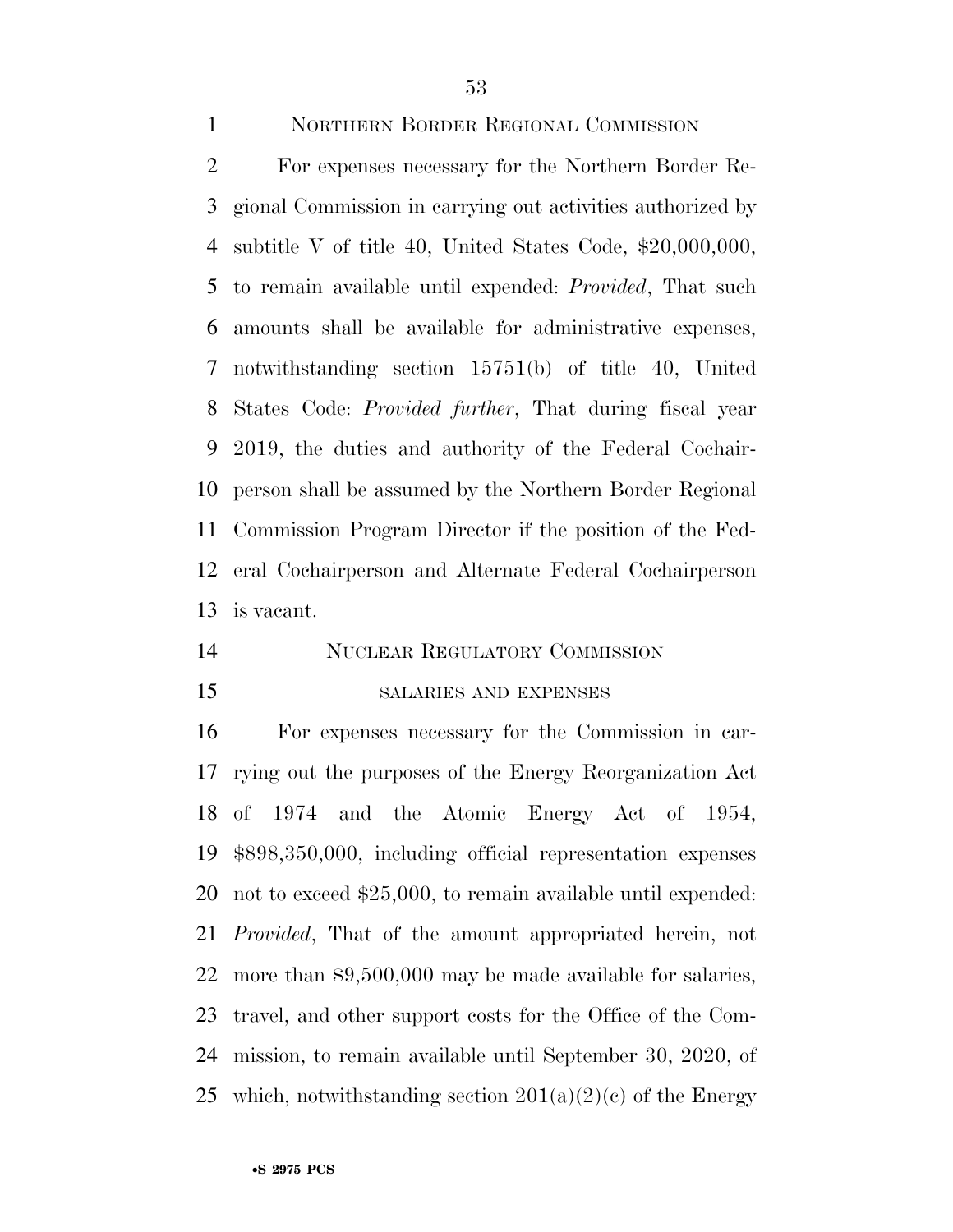Reorganization Act of 1974 (42 U.S.C. 5841(a)(2)(c)), the use and expenditure shall only be approved by a major- ity vote of the Commission: *Provided further*, That reve- nues from licensing fees, inspection services, and other services and collections estimated at \$794,218,500 in fis- cal year 2019 shall be retained and used for necessary salaries and expenses in this account, notwithstanding 31 U.S.C. 3302, and shall remain available until expended: *Provided further*, That the sum herein appropriated shall be reduced by the amount of revenues received during fis- cal year 2019 so as to result in a final fiscal year 2019 appropriation estimated at not more than \$104,131,500: *Provided further*, That of the amounts appropriated under this heading, \$10,000,000 shall be for university research and development in areas relevant to the Commission's mission, and \$5,000,000 shall be for a Nuclear Science and Engineering Grant Program that will support multiyear projects that do not align with programmatic missions but are critical to maintaining the discipline of nuclear science and engineering.

21 OFFICE OF INSPECTOR GENERAL

 For expenses necessary for the Office of Inspector General in carrying out the provisions of the Inspector General Act of 1978, \$12,609,000, to remain available until September 30, 2020: *Provided*, That revenues from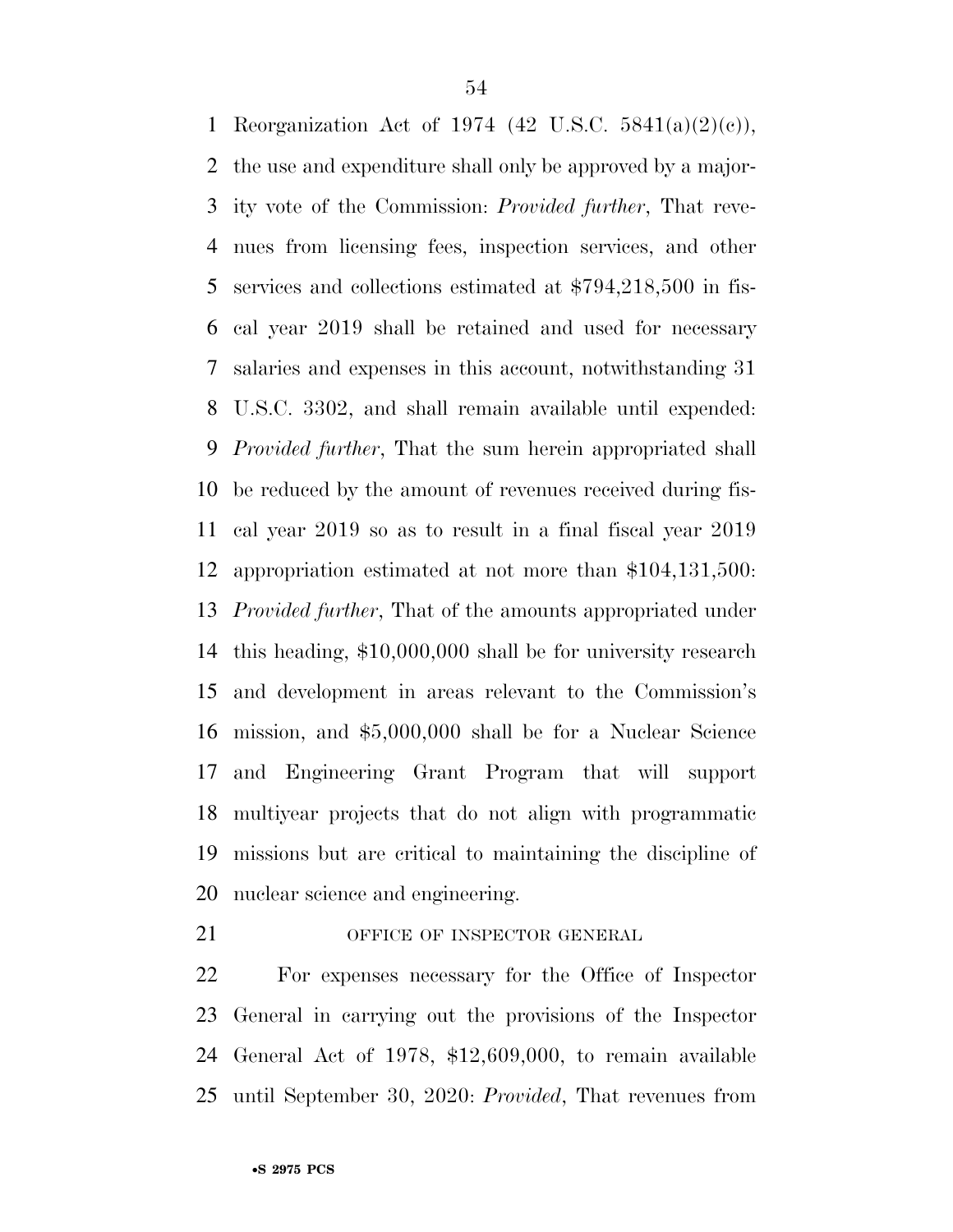licensing fees, inspection services, and other services and collections estimated at \$10,355,000 in fiscal year 2019 shall be retained and be available until September 30, 2020, for necessary salaries and expenses in this account, notwithstanding section 3302 of title 31, United States Code: *Provided further*, That the sum herein appropriated shall be reduced by the amount of revenues received dur- ing fiscal year 2019 so as to result in a final fiscal year 2019 appropriation estimated at not more than \$2,254,000: *Provided further*, That of the amounts appro- priated under this heading, \$1,103,000 shall be for In- spector General services for the Defense Nuclear Facilities Safety Board, which shall not be available from fee reve-nues.

### NUCLEAR WASTE TECHNICAL REVIEW BOARD

#### SALARIES AND EXPENSES

 For expenses necessary for the Nuclear Waste Tech- nical Review Board, as authorized by Public Law 100– 203, section 5051, \$3,600,000, to be derived from the Nu- clear Waste Fund, to remain available until September 30, 2020.

### GENERAL PROVISIONS—INDEPENDENT AGENCIES

 SEC. 401. The Nuclear Regulatory Commission shall comply with the July 5, 2011, version of Chapter VI of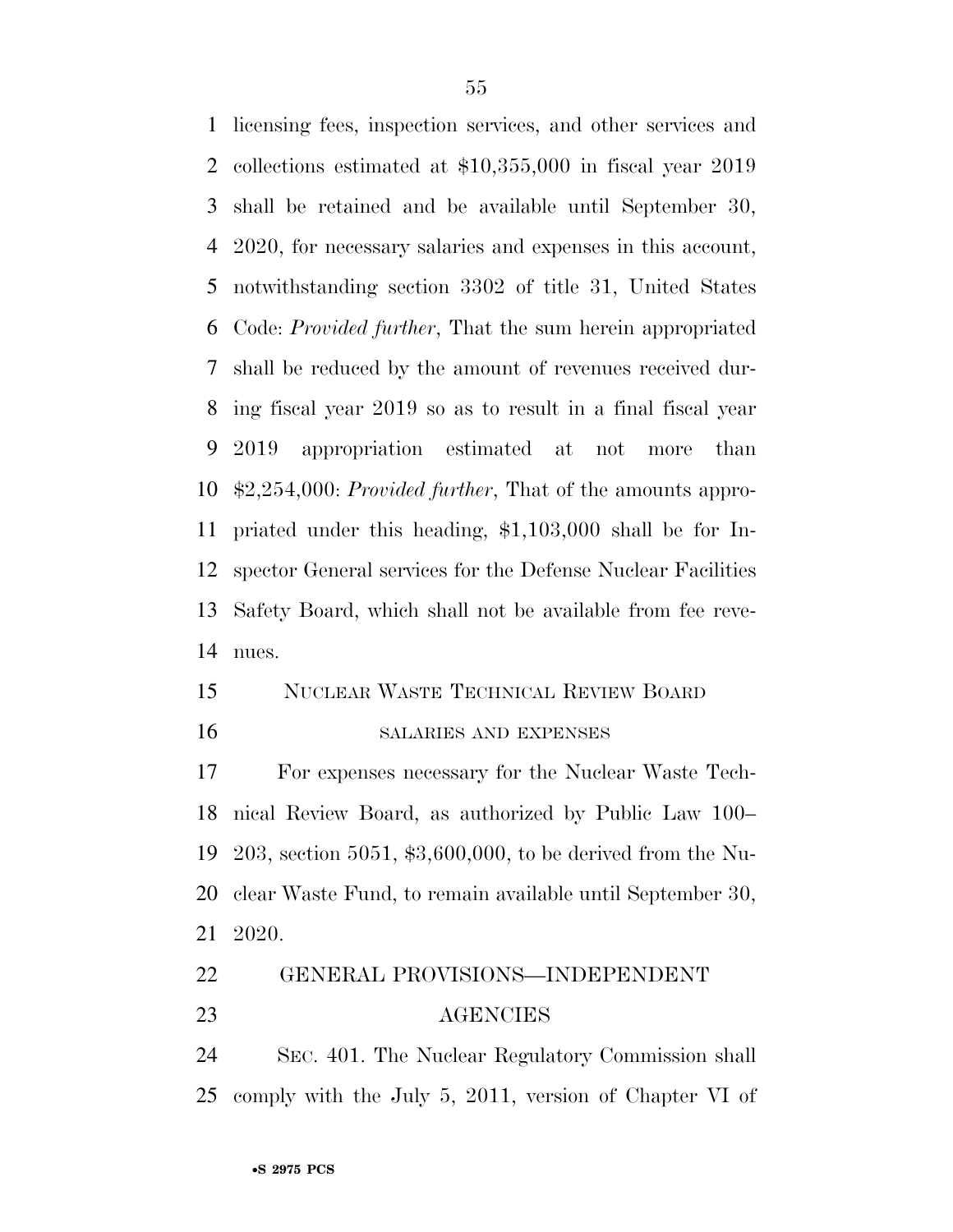its Internal Commission Procedures when responding to Congressional requests for information.

 SEC. 402. (a) The amounts made available by this title for the Nuclear Regulatory Commission may be re- programmed for any program, project, or activity, and the Commission shall notify the Committees on Appropria- tions of both Houses of Congress at least 30 days prior to the use of any proposed reprogramming that would cause any program funding level to increase or decrease by more than \$500,000 or 10 percent, whichever is less, during the time period covered by this Act.

 (b)(1) The Nuclear Regulatory Commission may waive the notification requirement in subsection (a) if compliance with such requirement would pose a substan- tial risk to human health, the environment, welfare, or na-tional security.

 (2) The Nuclear Regulatory Commission shall notify the Committees on Appropriations of both Houses of Con- gress of any waiver under paragraph (1) as soon as prac- ticable, but not later than 3 days after the date of the activity to which a requirement or restriction would other- wise have applied. Such notice shall include an explanation of the substantial risk under paragraph (1) that permitted such waiver and shall provide a detailed report to the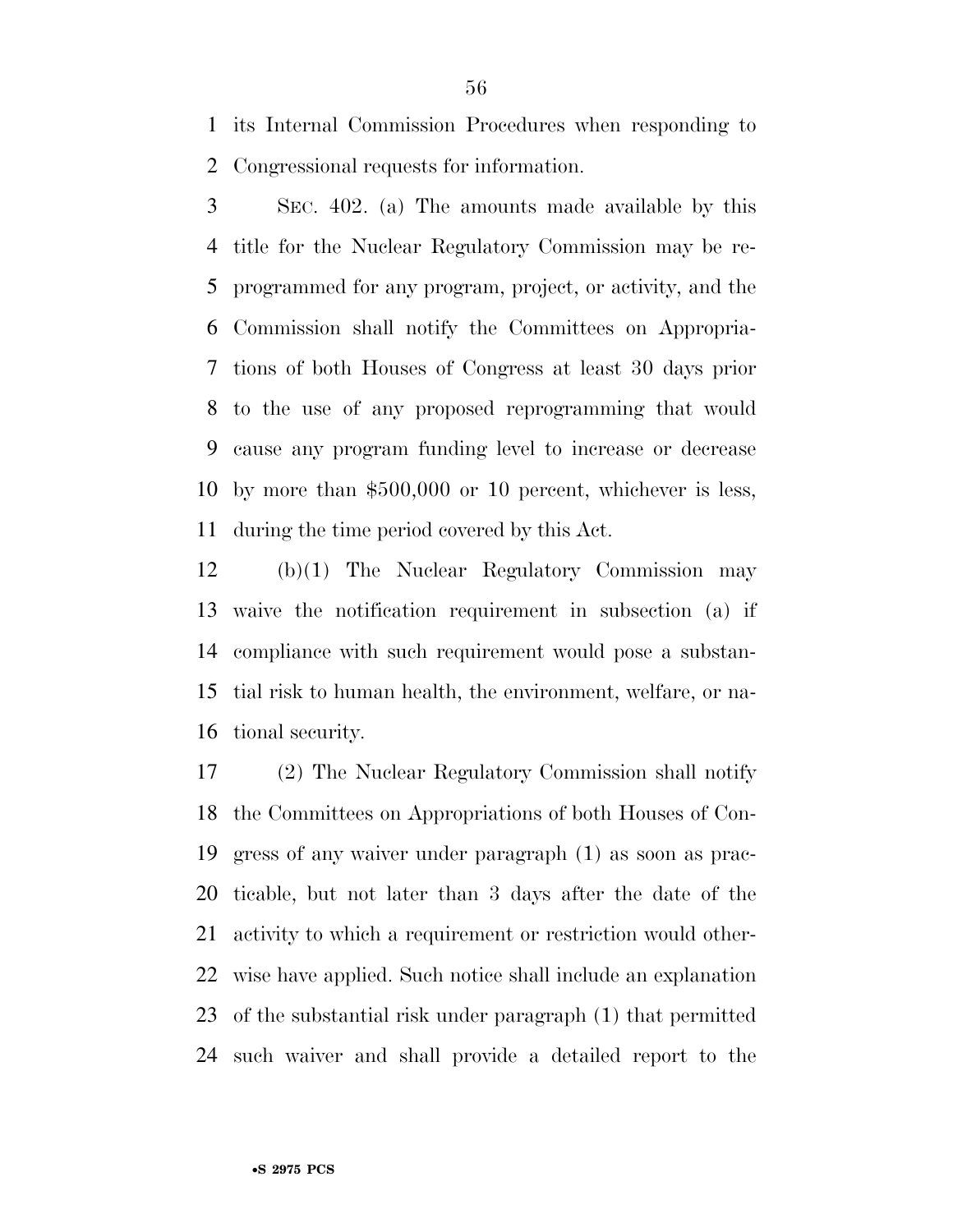Committees of such waiver and changes to funding levels to programs, projects, or activities.

 (c) Except as provided in subsections (a), (b), and (d), the amounts made available by this title for ''Nuclear Regulatory Commission—Salaries and Expenses'' shall be expended as directed in the report of the Committee on Appropriations accompanying this Act.

 (d) None of the funds provided for the Nuclear Regu- latory Commission shall be available for obligation or ex- penditure through a reprogramming of funds that in- creases funds or personnel for any program, project, or activity for which funds are denied or restricted by this Act.

 (e) The Commission shall provide a monthly report to the Committees on Appropriations of both Houses of Congress, which includes the following for each program, project, or activity, including any prior year appropria-tions—

- (1) total budget authority;
- (2) total unobligated balances; and
- (3) total unliquidated obligations.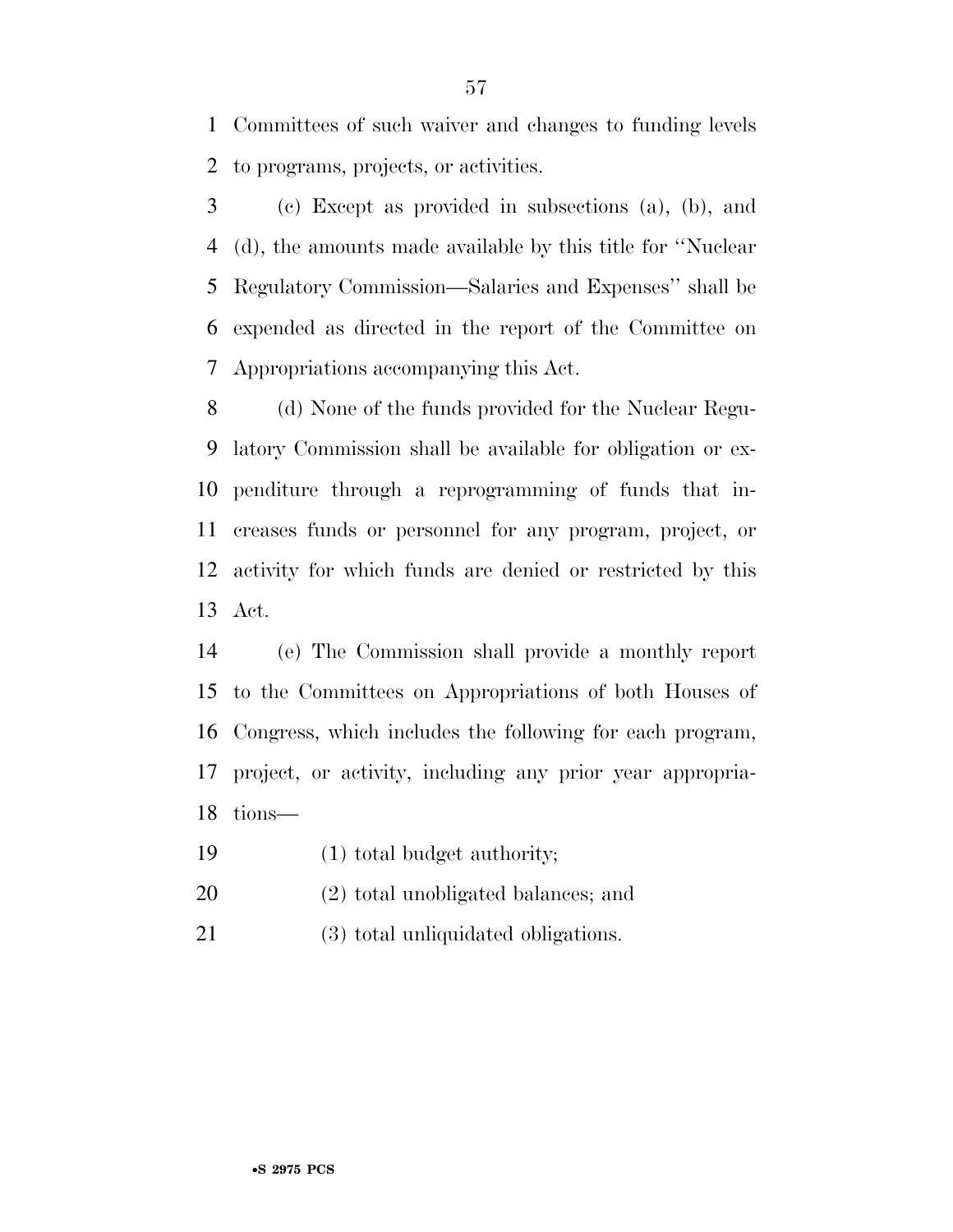### 

#### 1 TITLE V

#### GENERAL PROVISIONS

 SEC. 501. None of the funds appropriated by this Act may be used in any way, directly or indirectly, to influence congressional action on any legislation or appropriation matters pending before Congress, other than to commu- nicate to Members of Congress as described in 18 U.S.C. 1913.

 SEC. 502. (a) None of the funds made available in title III of this Act may be transferred to any department, agency, or instrumentality of the United States Govern- ment, except pursuant to a transfer made by or transfer authority provided in this Act or any other appropriations Act for any fiscal year, transfer authority referenced in the report of the Committee on Appropriations accom- panying this Act, or any authority whereby a department, agency, or instrumentality of the United States Govern- ment may provide goods or services to another depart-ment, agency, or instrumentality.

 (b) None of the funds made available for any depart- ment, agency, or instrumentality of the United States Government may be transferred to accounts funded in title III of this Act, except pursuant to a transfer made by or transfer authority provided in this Act or any other appro-priations Act for any fiscal year, transfer authority ref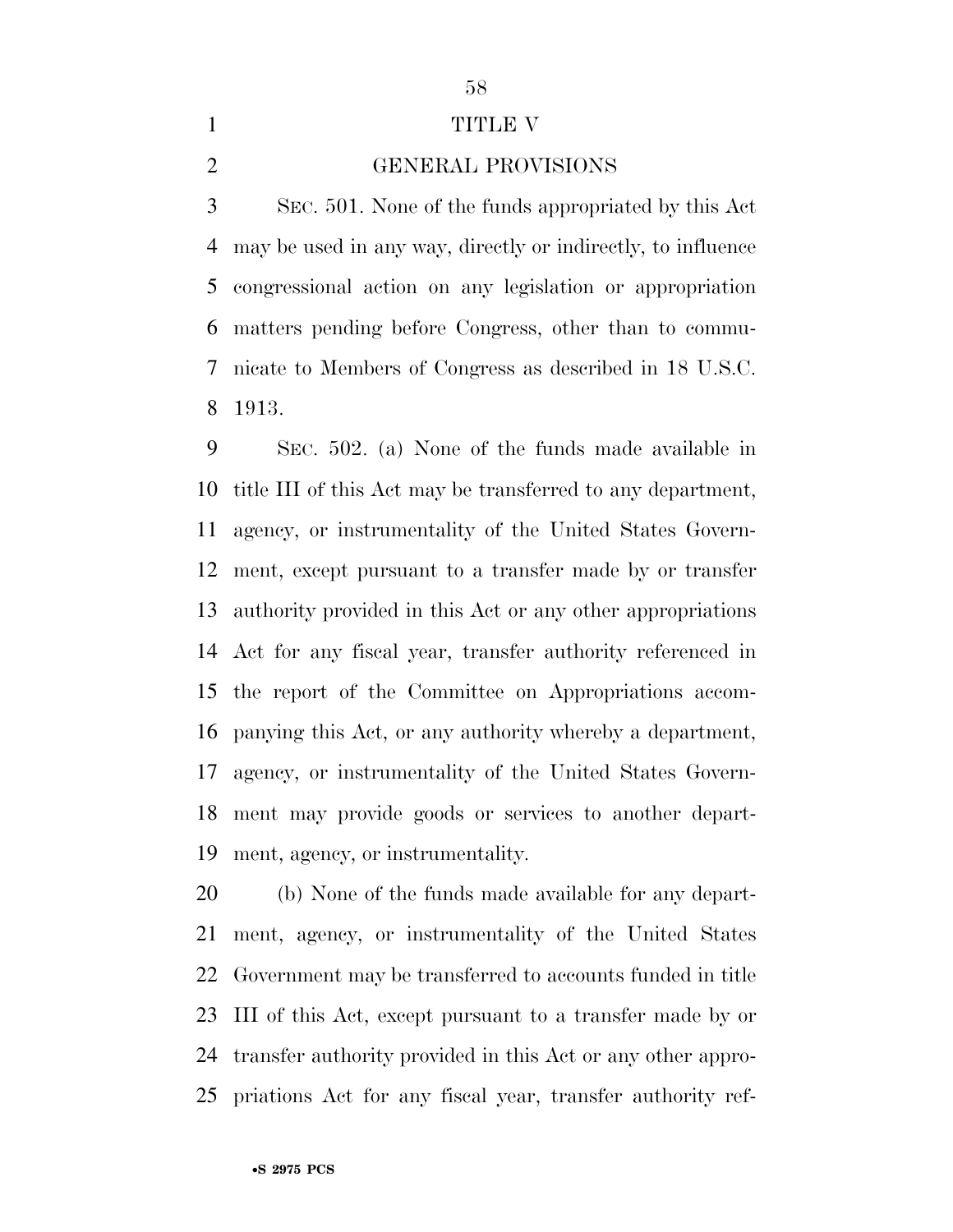erenced in the report of the Committee on Appropriations accompanying this Act, or any authority whereby a de- partment, agency, or instrumentality of the United States Government may provide goods or services to another de-partment, agency, or instrumentality.

 (c) The head of any relevant department or agency funded in this Act utilizing any transfer authority shall submit to the Committees on Appropriations of both Houses of Congress a semiannual report detailing the transfer authorities, except for any authority whereby a department, agency, or instrumentality of the United States Government may provide goods or services to an- other department, agency, or instrumentality, used in the previous 6 months and in the year-to-date. This report shall include the amounts transferred and the purposes for which they were transferred, and shall not replace or modify existing notification requirements for each author-ity.

 SEC. 503. (a) None of the funds made available in this Act may be used to maintain or establish a computer network unless such network blocks the viewing, downloading, and exchanging of pornography.

 (b) Nothing in subsection (a) shall limit the use of funds necessary for any Federal, State, tribal, or local law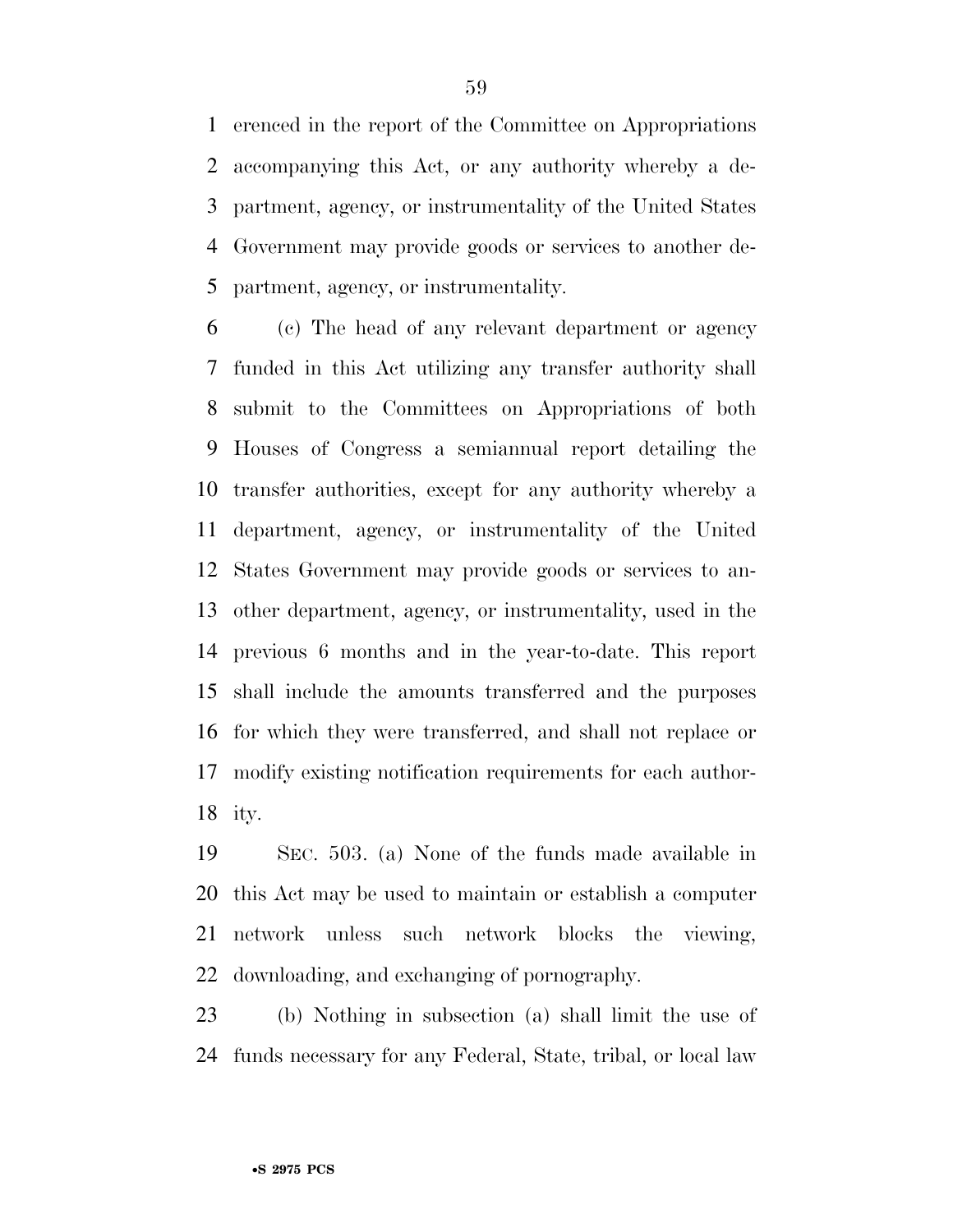enforcement agency or any other entity carrying out crimi- nal investigations, prosecution, or adjudication activities. This Act may be cited as the ''Energy and Water De- velopment and Related Agencies Appropriations Act, 2019''.